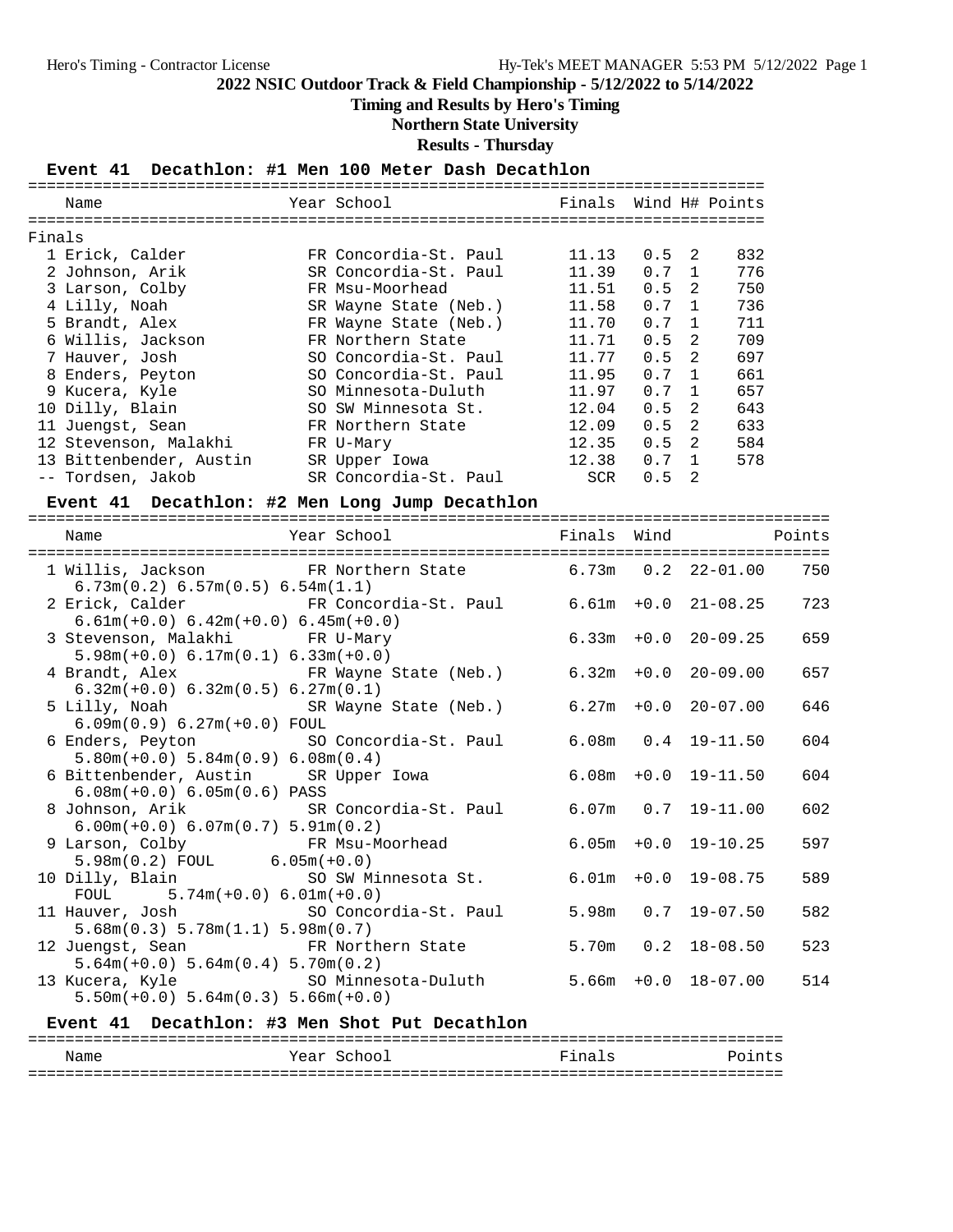# **Timing and Results by Hero's Timing**

# **Northern State University**

**Results - Thursday**

## **....Event 41 Decathlon: #3 Men Shot Put Decathlon**

| 1 Bittenbender, Austin<br>11.55m FOUL 11.58m  | SR Upper Iowa                        |        | 11.58m 38-00.00    | 581 |
|-----------------------------------------------|--------------------------------------|--------|--------------------|-----|
| 2 Erick, Calder                               | FR Concordia-St. Paul                |        | 11.51m 37-09.25    | 577 |
| 11.18m  11.51m  11.17m<br>3 Juengst, Sean     | FR Northern State                    | 10.31m | $33 - 10.00$       | 504 |
| FOUL 10.31m 9.72m<br>4 Lilly, Noah            | SR Wayne State (Neb.)                | 10.06m | $33 - 00.25$       | 489 |
| 10.06m  10.02m  9.97m<br>5 Willis, Jackson    | FR Northern State                    | 9.90m  | $32 - 05.75$       | 480 |
| 8.87m 9.90m 8.14m<br>6 Kucera, Kyle           | SO Minnesota-Duluth                  | 9.69m  | $31 - 09.50$       | 467 |
| 8.41m 9.59m 9.69m<br>6 Hauver, Josh           | SO Concordia-St. Paul                | 9.69m  | $31 - 09.50$       | 467 |
| $9.59m$ 9.69m 9.44m<br>8 Brandt, Alex         | FR Wayne State (Neb.)                | 9.66m  | $31 - 08.50$       | 465 |
| 8.82m 9.66m FOUL<br>9 Stevenson, Malakhi      | FR U-Mary                            | 9.58m  | $31 - 05.25$       | 460 |
| $9.58m$ 7.27 $m$ 8.33 $m$<br>10 Johnson, Arik | SR Concordia-St. Paul                | 9.16m  | $30 - 00.75$       | 435 |
| FOUL 9.16m 8.96m<br>11 Larson, Colby          | FR Msu-Moorhead                      |        | $8.84m$ $29-00.00$ | 416 |
| 8.84m 8.14m 8.81m<br>12 Dilly, Blain          | SO SW Minnesota St.                  |        | $8.81m$ $28-11.00$ | 414 |
| 8.03m 8.57m 8.81m<br>13 Enders, Peyton        | SO Concordia-St. Paul 8.66m 28-05.00 |        |                    | 406 |
| 8.49m 8.39m 8.66m                             |                                      |        |                    |     |

## **Event 41 Decathlon: #4 Men High Jump Decathlon**

| Name                                                                                                                                                                                         |  |  |  |  | Year School <a>&gt; School <a> Finals <br/> SH# Points</a></a> |                |                |       |
|----------------------------------------------------------------------------------------------------------------------------------------------------------------------------------------------|--|--|--|--|----------------------------------------------------------------|----------------|----------------|-------|
| 1 Brandt, Alex 6-04.25 FR Wayne State (Neb.) 1.94m 6-04.25 2 749<br>1.46 1.49 1.52 1.55 1.58 1.61 1.64 1.67 1.70 1.73 1.76 1.79 1.82 1.85 1.88 1.91 1.94 1.97                                |  |  |  |  |                                                                |                | $\overline{O}$ | O XXX |
| 2 Lilly, Noah SR Wayne State (Neb.) 1.88m 6-02.00 1 696<br>1.46 1.49 1.52 1.55 1.58 1.61 1.64 1.67 1.70 1.73 1.76 1.79 1.82 1.85 1.88 1.91<br>PPP PPP PPP PPP PPP PPP O PPP O O XO O XO      |  |  |  |  |                                                                | O XO XXX       |                |       |
| 3 Juengst, Sean FR Northern State 1.82m 5-11.50<br>1.46 1.49 1.52 1.55 1.58 1.61 1.64 1.67 1.70 1.73 1.76 1.79 1.82 1.85<br>PPP PPP PPP PPP PPP PPP PPP PPP 0 0 0 XXO                        |  |  |  |  | XXO XXX                                                        | $\overline{2}$ | 644            |       |
| 4 Willis, Jackson         FR Northern State           1.79m     5-10.50  2<br>1.46 1.49 1.52 1.55 1.58 1.61 1.64 1.67 1.70 1.73 1.76 1.79 1.82<br>PPP PPP PPP PPP PPP PPP PPP PPP XO O XO XO |  |  |  |  | XXX                                                            |                | 619            |       |
| 4 Stevenson, Malakhi KR U-Mary 1.79m 5-10.50 2 619<br>1.46 1.49 1.52 1.55 1.58 1.61 1.64 1.67 1.70 1.73 1.76 1.79 1.82<br>PPP PPP PPP PPP PPP PPP PPP PPP O XO XO O XXX                      |  |  |  |  |                                                                |                |                |       |
| 4 Larson, Colby FR Msu-Moorhead 1.79m 5-10.50 2 619<br>1.46 1.49 1.52 1.55 1.58 1.61 1.64 1.67 1.70 1.73 1.76 1.79 1.82<br>PPP PPP PPP PPP PPP PPP PPP XXO O XO XXO O XXX                    |  |  |  |  |                                                                |                |                |       |
| 7 Johnson, Arik               SR Concordia-St. Paul       1.76m     5-09.25   2<br>1.46 1.49 1.52 1.55 1.58 1.61 1.64 1.67 1.70 1.73 1.76 1.79<br>PPP PPP PPP PPP PPP PPP PPP PPP 0 0 0 XXX  |  |  |  |  |                                                                |                | 593            |       |
| 7 Enders, Peyton 5-80 Concordia-St. Paul 1.76m 5-09.25 1 593<br>1.46 1.49 1.52 1.55 1.58 1.61 1.64 1.67 1.70 1.73 1.76 1.79<br>PPP PPP PPP PPP PPP PPP 0 0 0 0 XXO XXX                       |  |  |  |  |                                                                |                |                |       |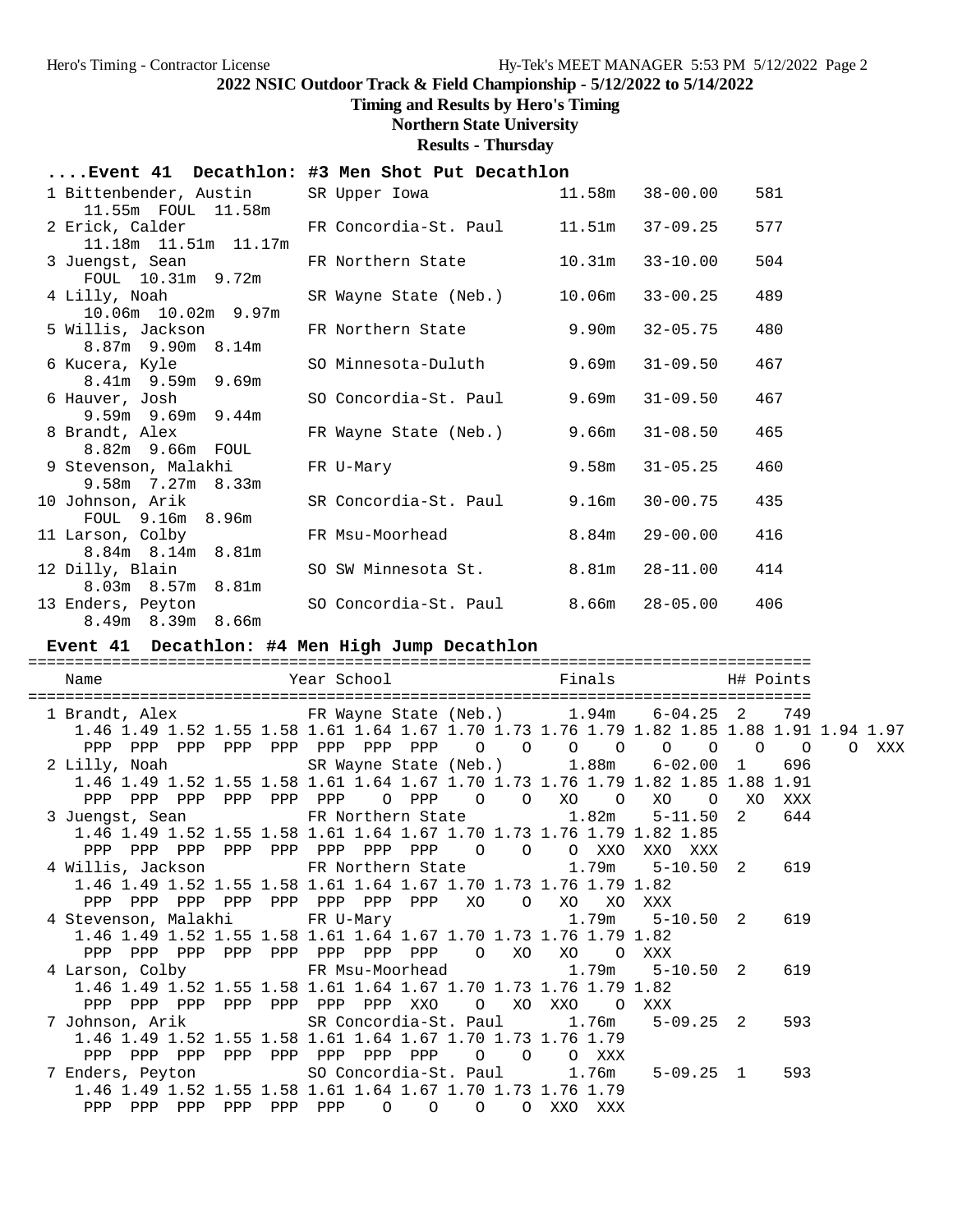**Timing and Results by Hero's Timing**

## **Northern State University**

**Results - Thursday**

## **....Event 41 Decathlon: #4 Men High Jump Decathlon**

|                                               |     | 7 Bittenbender, Austin      SR Upper Iowa                            1.76m           |            | $5 - 09.25$ 1 | 593 |
|-----------------------------------------------|-----|--------------------------------------------------------------------------------------|------------|---------------|-----|
|                                               |     | 1.46 1.49 1.52 1.55 1.58 1.61 1.64 1.67 1.70 1.73 1.76 1.79                          |            |               |     |
| <b>PPP</b><br>PPP<br><b>PPP</b><br><b>PPP</b> | PPP | PPP<br>PPP<br>PPP<br>XXO<br>XO.                                                      | XO.<br>XXX |               |     |
|                                               |     | 10 Dilly, Blain The SO SW Minnesota St. 1.73m                                        |            | $5 - 08.00 1$ | 569 |
|                                               |     | 1.46 1.49 1.52 1.55 1.58 1.61 1.64 1.67 1.70 1.73 1.76                               |            |               |     |
| XO<br>PPP<br>PPP<br>PPP                       |     | $\begin{array}{ccccccccc}\n0 & 0 & 0 & \n\end{array}$<br>$\Omega$<br>$\Omega$<br>XXO | XXX        |               |     |
|                                               |     |                                                                                      |            | $5 - 05.75$ 1 | 520 |
| 1.46 1.49 1.52 1.55 1.58 1.61 1.64 1.67 1.70  |     |                                                                                      |            |               |     |
| PPP<br>PPP<br><b>PPP</b><br>PPP               |     | $O$ XO<br>$\circ$<br>XXO<br>XXX                                                      |            |               |     |
| 11 Hauver, Josh SO Concordia-St. Paul         |     |                                                                                      | 1.67m      | $5 - 05.75$ 1 | 520 |
| 1.46 1.49 1.52 1.55 1.58 1.61 1.64 1.67 1.70  |     |                                                                                      |            |               |     |
| PPP<br>PPP<br>PPP<br>PPP                      |     | $\circ$ 0<br>$\circ$<br>$\Omega$<br>XXX                                              |            |               |     |
| 11 Erick, Calder TR Concordia-St. Paul        |     |                                                                                      | 1.67m      | $5 - 05.75$ 1 | 520 |
| 1.46 1.49 1.52 1.55 1.58 1.61 1.64 1.67 1.70  |     |                                                                                      |            |               |     |
| PPP<br>PPP<br>PPP<br>PPP                      | PPP | PPP<br>$\Omega$<br>XXX<br>∩                                                          |            |               |     |

## **Event 41 Decathlon: #5 Men 400 Meter Dash Decathlon**

| Name                   | Year School           | Finals |                | H# Points |
|------------------------|-----------------------|--------|----------------|-----------|
| 1 Erick, Calder        | FR Concordia-St. Paul | 52.24  | 2              | 714       |
| 2 Bittenbender, Austin | SR Upper Iowa         | 52.33  |                | 710       |
| 3 Hauver, Josh         | SO Concordia-St. Paul | 53.34  | 1              | 667       |
| 4 Willis, Jackson      | FR Northern State     | 53.65  | $\mathfrak{D}$ | 654       |
| 5 Johnson, Arik        | SR Concordia-St. Paul | 53.89  | $\mathfrak{D}$ | 644       |
| 6 Brandt, Alex         | FR Wayne State (Neb.) | 54.45  | $\mathfrak{D}$ | 621       |
| 7 Juengst, Sean        | FR Northern State     | 54.47  |                | 620       |
| 8 Kucera, Kyle         | SO Minnesota-Duluth   | 54.52  | 2              | 618       |
| 9 Lilly, Noah          | SR Wayne State (Neb.) | 54.54  | $\mathfrak{D}$ | 617       |
| 10 Enders, Peyton      | SO Concordia-St. Paul | 54.79  | $\mathbf{1}$   | 607       |
| 11 Larson, Colby       | FR Msu-Moorhead       | 55.13  |                | 594       |
| 12 Stevenson, Malakhi  | FR U-Mary             | 56.17  |                | 553       |
| 13 Dilly, Blain        | SO SW Minnesota St.   | 56.62  | $\mathfrak{D}$ | 535       |
| -- Tordsen, Jakob      | SR Concordia-St. Paul | SCR    | 2              |           |

## **Event 42 Heptathlon: #1 Women 100 Meter Hurdles Heptathlon**

| Name                    | Year School                                     | Finals Wind H# Points |     |               |     |
|-------------------------|-------------------------------------------------|-----------------------|-----|---------------|-----|
| 1 Arason, Hannah        | =========================<br>SR St. Cloud State | 14.63                 | 2.3 | 6             | 891 |
| 2 Robinson, Arika       | SO Concordia-St. Paul                           | 14.65                 | 2.3 | 6             | 888 |
| 3 Swanson, Emily        | SO Sioux Falls                                  | 15.16                 | 2.3 | 6             | 821 |
| 4 Paschka, Kaye         | SO Augustana (S.D.)                             | 15.30                 | 2.3 | 6             | 802 |
| 5 Sallee, Kylee         | FR Augustana (S.D.)                             | 15.48                 | 3.2 | 5             | 779 |
| 6 London, Bryn          | JR Minnesota-Duluth                             | 15.76                 | 3.2 | 4             | 744 |
| 7 Tucker, Aneesa        | SR Bemidji State                                | 15.85                 | 3.2 | 5             | 733 |
| 8 Serrao, Adla          | SO Msu-Moorhead                                 | 15.97                 | 3.2 | 5             | 718 |
| 9 Mickelson, Isadora    | SO SW Minnesota St.                             | 16.04                 | 3.2 | 5             | 709 |
| 10 Pedroso, Maria       | FR Augustana (S.D.)                             | 16.18                 | 3.1 |               | 692 |
| 11 Curtice, Emily       | SO Bemidji State                                | 16.26                 | 2.7 | -3            | 683 |
| 12 Nielsen, Margaret    | JR Upper Iowa                                   | 16.28                 | 2.7 | 3             | 680 |
| 13 Sunnarborg, Samantha | SO Minnesota State                              | 16.29                 | 2.3 | 2             | 679 |
| 14 Inama, Laura         | FR U-Mary                                       | 16.29                 | 2.3 | $\mathcal{L}$ | 679 |
| 15 Stone, Zoe           | JR Minnesota State                              | 16.35                 | 3.2 | 4             | 672 |
|                         |                                                 |                       |     |               |     |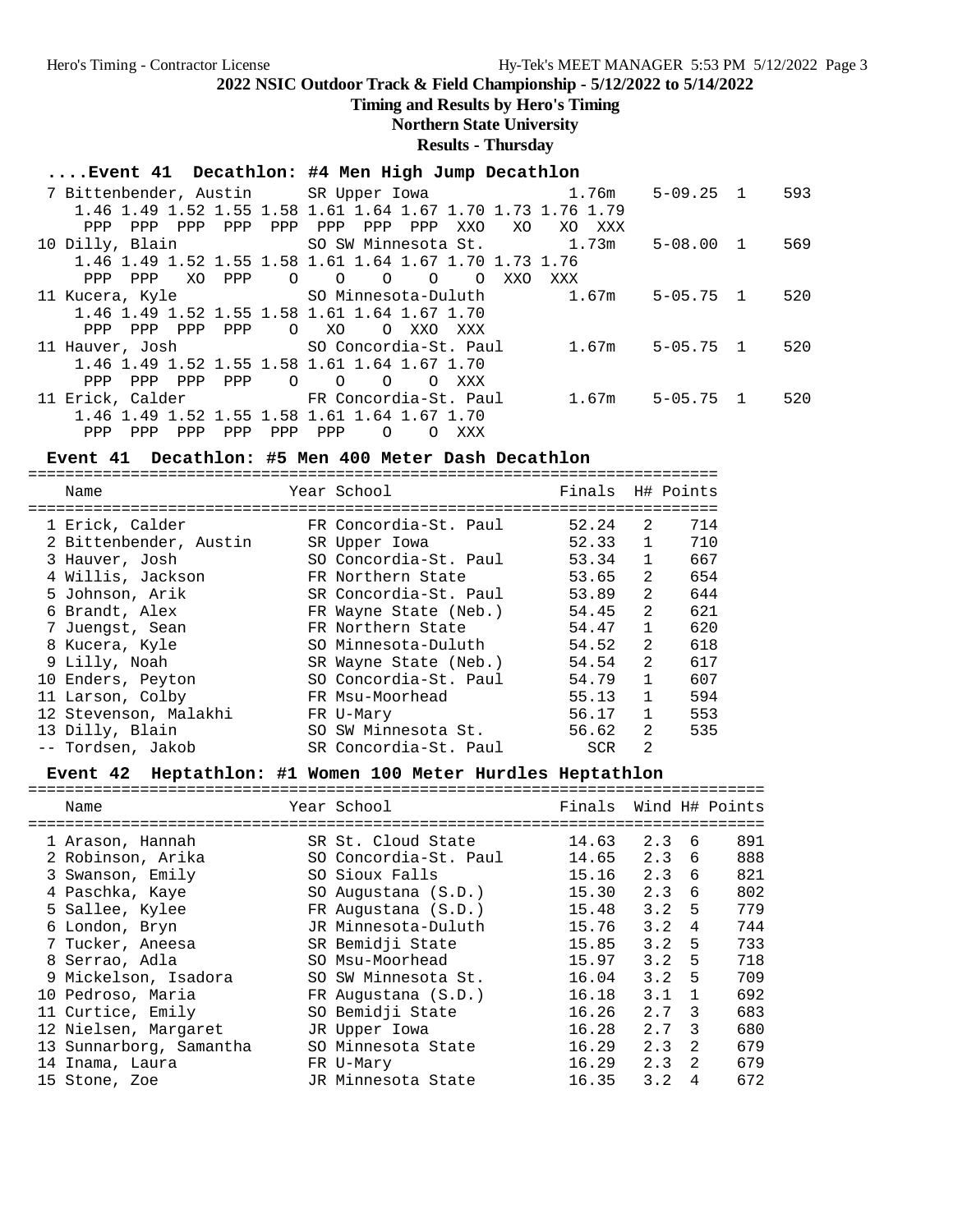**Timing and Results by Hero's Timing**

**Northern State University**

**Results - Thursday**

# **....Event 42 Heptathlon: #1 Women 100 Meter Hurdles Heptathlon**

| 16 Babock, Mickalyn | SO Msu-Moorhead    | $16.55$ $3.2$ 4 |               | 648 |
|---------------------|--------------------|-----------------|---------------|-----|
| 17 Schroeder, Tessa | JR Msu-Moorhead    | 16.62           | $3.2 \quad 4$ | 640 |
| 18 Sowada, Sophia   | JR Msu-Moorhead    | $16.65$ $2.3$ 2 |               | 637 |
| 19 Fultz, Natalie   | SO Bemidji State   | 16.89           | 2.7 3         | 609 |
| 20 Mlejnek, Jasmine | SO Minnesota State | 17.38           | 3.1 1         | 554 |
| 21 Martin, Jade     | JR Upper Iowa      | 20.78           | 3.1 1         | 241 |

## **Event 42 Heptathlon: #2 Women High Jump Heptathlon**

|                                                                                                                 |                                              | 1 Robinson, Arika (SO Concordia-St. Paul 1.68m 5-06.00 2<br>1.23 1.26 1.29 1.32 1.35 1.38 1.41 1.44 1.47 1.50 1.53 1.56 1.59 1.62 1.65 1.68 1.71 | 830                |
|-----------------------------------------------------------------------------------------------------------------|----------------------------------------------|--------------------------------------------------------------------------------------------------------------------------------------------------|--------------------|
|                                                                                                                 |                                              |                                                                                                                                                  | XXX                |
|                                                                                                                 |                                              | 2 Stone, Zoe             JR Minnesota State         1.65m     5-05.00   2                                                                        | 795                |
|                                                                                                                 |                                              | 1.23 1.26 1.29 1.32 1.35 1.38 1.41 1.44 1.47 1.50 1.53 1.56 1.59 1.62 1.65 1.68                                                                  |                    |
|                                                                                                                 |                                              |                                                                                                                                                  | XXX                |
|                                                                                                                 |                                              | 2 Arason, Hannah SR St. Cloud State 1.65m 5-05.00                                                                                                | 795<br>$2^{\circ}$ |
|                                                                                                                 |                                              | 1.23 1.26 1.29 1.32 1.35 1.38 1.41 1.44 1.47 1.50 1.53 1.56 1.59 1.62 1.65 1.68                                                                  |                    |
|                                                                                                                 |                                              |                                                                                                                                                  | XXO<br>XXX         |
|                                                                                                                 |                                              |                                                                                                                                                  | 759<br>$2^{\circ}$ |
|                                                                                                                 |                                              | 1.23 1.26 1.29 1.32 1.35 1.38 1.41 1.44 1.47 1.50 1.53 1.56 1.59 1.62 1.65                                                                       |                    |
|                                                                                                                 |                                              | 5 Fultz, Natalie 30 Bemidji State 1.56m 5-01.25 2                                                                                                | XXX                |
| 1.23 1.26 1.29 1.32 1.35 1.38 1.41 1.44 1.47 1.50 1.53 1.56 1.59                                                |                                              |                                                                                                                                                  | 689                |
|                                                                                                                 | PPP PPP PPP PPP PPP PPP O XO O O XXO O XXX   |                                                                                                                                                  |                    |
|                                                                                                                 |                                              | 5 Schroeder, Tessa                JR Msu-Moorhead                       1.56m      5-01.25   1                                                   | 689                |
| 1.23 1.26 1.29 1.32 1.35 1.38 1.41 1.44 1.47 1.50 1.53 1.56 1.59                                                |                                              |                                                                                                                                                  |                    |
|                                                                                                                 | PPP PPP PPP PPP PPP 0 0 0 0 0 0 XXO 0 XXX    |                                                                                                                                                  |                    |
|                                                                                                                 |                                              | 5 Babock, Mickalyn SO Msu-Moorhead 1.56m 5-01.25 1                                                                                               | 689                |
| 1.23 1.26 1.29 1.32 1.35 1.38 1.41 1.44 1.47 1.50 1.53 1.56 1.59                                                |                                              |                                                                                                                                                  |                    |
|                                                                                                                 | PPP PPP PPP PPP PPP 0 0 0 XXO XO XXO XXO XXX |                                                                                                                                                  |                    |
|                                                                                                                 |                                              | 5 Sallee, Kylee 6 FR Augustana (S.D.) 1.56m 5-01.25 2                                                                                            | 689                |
| 1.23 1.26 1.29 1.32 1.35 1.38 1.41 1.44 1.47 1.50 1.53 1.56 1.59                                                |                                              |                                                                                                                                                  |                    |
|                                                                                                                 | PPP PPP PPP PPP PPP PPP PPP 0 0 0 XO 0 XXX   |                                                                                                                                                  |                    |
|                                                                                                                 |                                              | 9 Nielsen, Margaret 1.53m 5-00.25 1                                                                                                              | 655                |
| 1.23 1.26 1.29 1.32 1.35 1.38 1.41 1.44 1.47 1.50 1.53 1.56                                                     |                                              |                                                                                                                                                  |                    |
|                                                                                                                 | PPP PPP PPP PPP XO O O O XXO O XO XXX        |                                                                                                                                                  |                    |
| 9 Inama, Laura     FR U-Mary         1.53m                                                                      |                                              | $5 - 00.25$ 2                                                                                                                                    | 655                |
| 1.23 1.26 1.29 1.32 1.35 1.38 1.41 1.44 1.47 1.50 1.53 1.56                                                     |                                              |                                                                                                                                                  |                    |
| PPP PPP PPP 0 PPP 0 0 XO 0 0 XXO XXX                                                                            |                                              |                                                                                                                                                  |                    |
| 9 Pedroso, Maria (S.D.) 1.53m                                                                                   |                                              | $5 - 00.25$ 2                                                                                                                                    | 655                |
| 1.23 1.26 1.29 1.32 1.35 1.38 1.41 1.44 1.47 1.50 1.53 1.56                                                     |                                              |                                                                                                                                                  |                    |
| PPP PPP PPP PPP PPP PPP PPP PPP 0 0 0 XXX<br>9 London, Bryn                 JR Minnesota-Duluth           1.53m |                                              |                                                                                                                                                  |                    |
|                                                                                                                 |                                              | $5 - 00.25$ 2                                                                                                                                    | 655                |
| 1.23 1.26 1.29 1.32 1.35 1.38 1.41 1.44 1.47 1.50 1.53 1.56                                                     |                                              |                                                                                                                                                  |                    |
|                                                                                                                 | PPP PPP PPP PPP PPP PPP 0 XO 0 XO 0 XXX      |                                                                                                                                                  |                    |
| 9 Sunnarborg, Samantha SO Minnesota State                                                                       |                                              | 1.53m<br>$5 - 00.25$ 2                                                                                                                           | 655                |
| 1.23 1.26 1.29 1.32 1.35 1.38 1.41 1.44 1.47 1.50 1.53 1.56                                                     |                                              |                                                                                                                                                  |                    |
|                                                                                                                 |                                              |                                                                                                                                                  | 655                |
| 1.23 1.26 1.29 1.32 1.35 1.38 1.41 1.44 1.47 1.50 1.53 1.56                                                     |                                              | $5 - 00.25$ 1                                                                                                                                    |                    |
| PPP PPP PPP PPP PPP PPP 0 0 XO 0 0 XXX                                                                          |                                              |                                                                                                                                                  |                    |
|                                                                                                                 |                                              |                                                                                                                                                  |                    |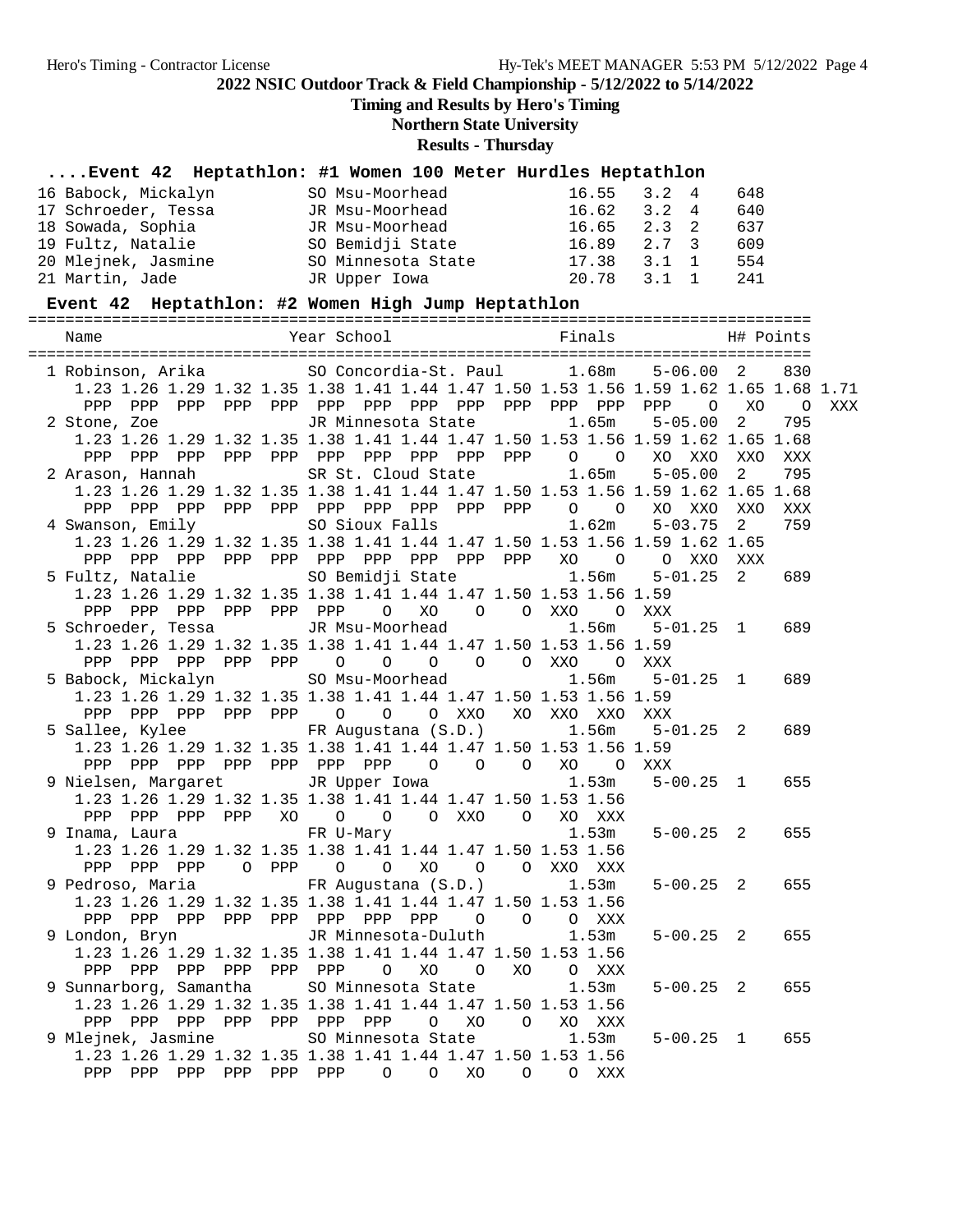# **Timing and Results by Hero's Timing**

# **Northern State University**

**Results - Thursday**

|  | Event 42 Heptathlon: #2 Women High Jump Heptathlon |  |  |  |  |  |
|--|----------------------------------------------------|--|--|--|--|--|
|--|----------------------------------------------------|--|--|--|--|--|

|                                       |                            | 9 Sowada, Sophia               JR Msu-Moorhead                 1.53m |                               | $5 - 00.25$ 1 | 655 |
|---------------------------------------|----------------------------|----------------------------------------------------------------------|-------------------------------|---------------|-----|
|                                       |                            | 1.23 1.26 1.29 1.32 1.35 1.38 1.41 1.44 1.47 1.50 1.53 1.56          |                               |               |     |
| PPP<br>PPP PPP                        |                            | PPP PPP 0 0 0 0 0                                                    | XXO<br>XXX                    |               |     |
|                                       |                            | 16 Tucker, Aneesa SR Bemidji State 1.50m  4-11.00 1                  |                               |               | 621 |
|                                       |                            | 1.23 1.26 1.29 1.32 1.35 1.38 1.41 1.44 1.47 1.50 1.53               |                               |               |     |
| PPP<br>$\circ$<br>PPP                 | $\Omega$<br>$\overline{O}$ | $\begin{matrix} 0 & 0 & 0 \end{matrix}$<br>$\circ$<br>$\circ$        | XXX                           |               |     |
|                                       |                            |                                                                      |                               |               | 621 |
|                                       |                            | 1.23 1.26 1.29 1.32 1.35 1.38 1.41 1.44 1.47 1.50 1.53               |                               |               |     |
| PPP<br>PPP<br>PPP<br>PPP              |                            | $\begin{matrix} 0 & 0 & 0 \end{matrix}$<br>$\circ$<br>O XXO          | XXX                           |               |     |
|                                       |                            |                                                                      |                               |               | 621 |
|                                       |                            | 1.23 1.26 1.29 1.32 1.35 1.38 1.41 1.44 1.47 1.50 1.53               |                               |               |     |
| PPP<br>PPP PPP<br>PPP                 |                            | PPP PPP<br>O XXO<br>$\overline{O}$<br>$\Omega$                       | XXX                           |               |     |
|                                       |                            |                                                                      |                               | 4-09.75 1     | 588 |
|                                       |                            | 1.23 1.26 1.29 1.32 1.35 1.38 1.41 1.44 1.47 1.50                    |                               |               |     |
| PPP<br>PPP PPP<br>PPP                 |                            | XO<br>$\overline{O}$ $\overline{O}$<br>XO<br>XXO<br>XXX              |                               |               |     |
|                                       |                            | 20 Martin, Jade                   JR Upper Iowa                      | 1.44m        4-08.75        1 |               | 555 |
|                                       |                            | 1.23 1.26 1.29 1.32 1.35 1.38 1.41 1.44 1.47                         |                               |               |     |
| PPP<br>PPP<br>PPP<br>PPP              |                            | $\begin{matrix} 0 & 0 & 0 \end{matrix}$<br>XO<br>XXX                 |                               |               |     |
|                                       |                            | 21 Mickelson, Isadora SO SW Minnesota St.                            | $1.38m$ $4-06.25$ 1 $491$     |               |     |
| 1.23 1.26 1.29 1.32 1.35 1.38 1.41    |                            |                                                                      |                               |               |     |
| $O$ $O$ $O$ $O$ $O$ $XXX$<br>$\Omega$ |                            |                                                                      |                               |               |     |

## **Event 42 Heptathlon: #3 Women Shot Put Heptathlon**

| Name                                                           | Year School           | Finals |                |   | H# Points |
|----------------------------------------------------------------|-----------------------|--------|----------------|---|-----------|
| 1 Stone, Zoe TR Minnesota State 11.18m<br>10.92m 11.18m 10.79m |                       |        | $36 - 08.25$ 2 |   | 607       |
| 2 Sunnarborg, Samantha<br>10.67m  10.88m  11.00m               | SO Minnesota State    | 11.00m | $36 - 01.25$ 2 |   | 595       |
| 3 Curtice, Emily<br>10.30m  10.79m  10.60m                     | SO Bemidji State      | 10.79m | $35 - 05.00$ 1 |   | 581       |
| 4 Robinson, Arika<br>$9.77m$ 10.71m 10.33m                     | SO Concordia-St. Paul | 10.71m | $35 - 01.75$ 2 |   | 576       |
| 5 Arason, Hannah<br>9.85m 10.66m 10.18m                        | SR St. Cloud State    | 10.66m | $34 - 11.75$ 2 |   | 573       |
| 6 Paschka, Kaye<br>$9.20m$ 8.97m 10.53m                        | SO Augustana (S.D.)   | 10.53m | $34 - 06.75$   | 2 | 564       |
| 7 Sallee, Kylee<br>$10.20m$ 9.19m 9.29m                        | FR Augustana (S.D.)   | 10.20m | $33 - 05.75$ 2 |   | 543       |
| 8 Sowada, Sophia<br>$9.57m$ 9.96m 9.58m                        | JR Msu-Moorhead       | 9.96m  | $32 - 08.25$ 1 |   | 527       |
| 9 Tucker, Aneesa<br>$9.20m$ $9.38m$ $9.72m$                    | SR Bemidji State      | 9.72m  | $31 - 10.75$ 1 |   | 511       |
| 10 Mlejnek, Jasmine<br>$9.29m$ $9.54m$ $9.41m$                 | SO Minnesota State    | 9.54m  | $31 - 03.75$ 1 |   | 499       |
| 10 Mickelson, Isadora<br>8.73m 9.54m 8.49m                     | SO SW Minnesota St.   | 9.54m  | $31 - 03.75$ 1 |   | 499       |
| 12 Swanson, Emily<br>9.53m 9.47m FOUL                          | SO Sioux Falls        | 9.53m  | $31 - 03.25$ 2 |   | 499       |
| 13 Pedroso, Maria<br>9.34m 9.32m FOUL                          | FR Augustana (S.D.)   | 9.34m  | $30 - 07.75$ 2 |   | 486       |
| 14 Nielsen, Margaret<br>8.51m 8.85m 8.36m                      | JR Upper Iowa         | 8.85m  | $29 - 00.50$ 1 |   | 454       |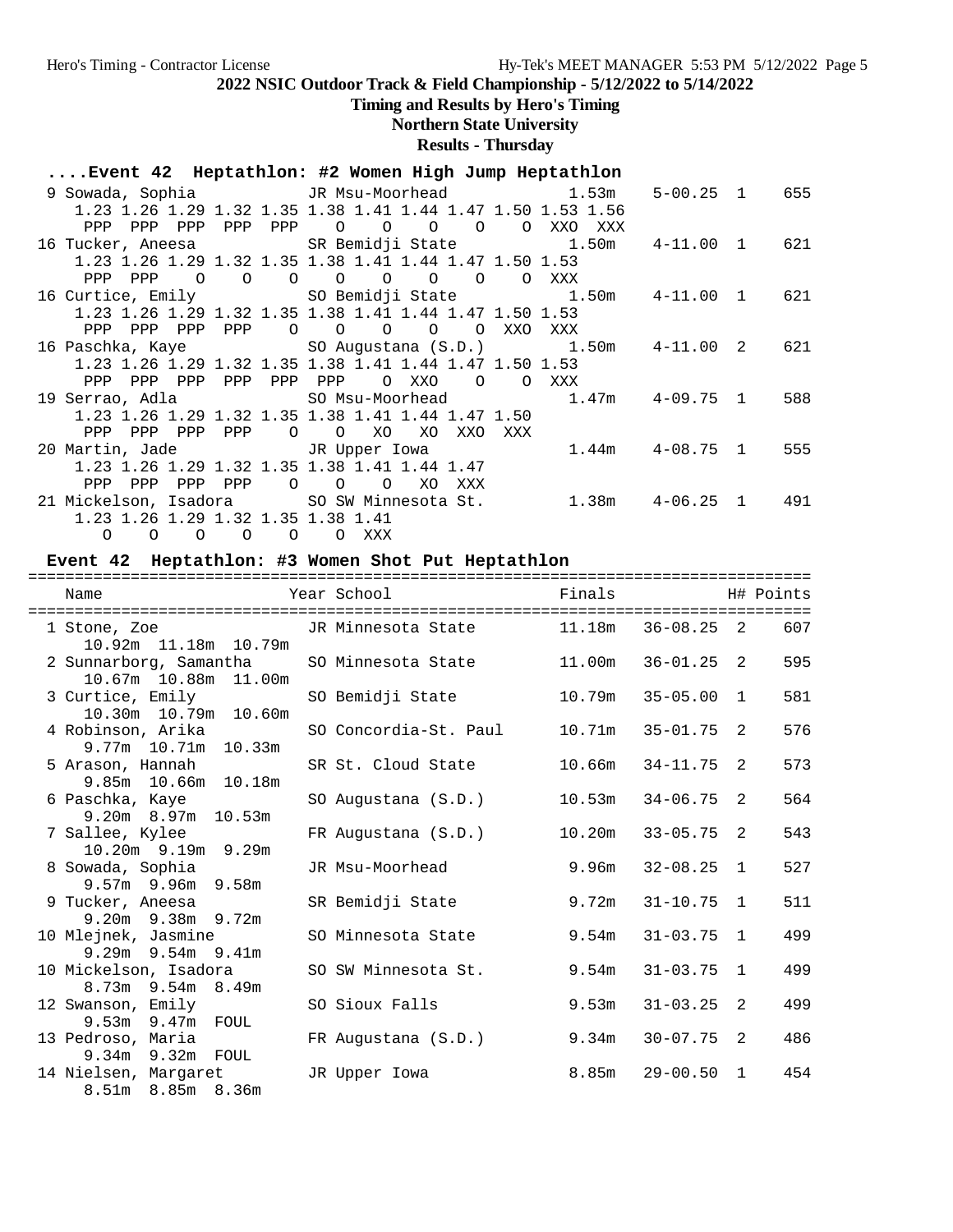**Timing and Results by Hero's Timing**

**Northern State University**

**Results - Thursday**

## **....Event 42 Heptathlon: #3 Women Shot Put Heptathlon**

| 15 Serrao, Adla                                | SO Msu-Moorhead     | 8.79m | $28 - 10.25$ 1 |                | 451 |
|------------------------------------------------|---------------------|-------|----------------|----------------|-----|
| $8.79m$ 7.96 $m$ 8.23 $m$<br>16 Fultz, Natalie | SO Bemidji State    | 8.74m | $28 - 08.25$ 2 |                | 447 |
| $8.60m$ $8.74m$ $8.74m$                        |                     |       |                |                |     |
| 17 London, Bryn                                | JR Minnesota-Duluth | 8.73m | 28-07.75       | $\overline{2}$ | 447 |
| $8.32m$ $8.32m$ $8.73m$                        |                     |       |                |                |     |
| 18 Babock, Mickalyn                            | SO Msu-Moorhead     | 8.50m | 27-10.75 1     |                | 432 |
| 8.50m 8.44m 7.97m                              |                     |       |                |                |     |
| 19 Inama, Laura                                | FR U-Mary           | 8.38m | 27-06.00       | -2.            | 424 |
| 8.25m 8.38m 8.37m                              |                     |       |                |                |     |
| 20 Schroeder, Tessa                            | JR Msu-Moorhead     | 8.17m | $26 - 09.75$   | $\mathbf{1}$   | 410 |
| $7.92m$ 8.02m 8.17m                            |                     |       |                |                |     |
| 21 Martin, Jade                                | JR Upper Iowa       | 8.11m | 26-07.25 1     |                | 406 |
| 8.05m 8.11m 7.50m                              |                     |       |                |                |     |

## **Event 42 Heptathlon: #4 Women 200 Meter Dash Heptathlon**

| Name                    | Year School           | Finals |        |              | Wind H# Points |
|-------------------------|-----------------------|--------|--------|--------------|----------------|
| 1 Robinson, Arika       | SO Concordia-St. Paul | 25.59  | $-0.6$ | 3            | 833            |
| 2 Inama, Laura          | FR U-Mary             | 26.13  | $-0.6$ | 3            | 786            |
| 3 Arason, Hannah        | SR St. Cloud State    | 26.26  | $-0.6$ | 3            | 775            |
| 4 Sallee, Kylee         | FR Augustana (S.D.)   | 26.52  | $-0.6$ | 3            | 752            |
| 5 Swanson, Emily        | SO Sioux Falls        | 26.65  | $-0.6$ | 3            | 741            |
| 6 Curtice, Emily        | SO Bemidji State      | 26.77  | $-0.6$ | 3            | 731            |
| 7 Fultz, Natalie        | SO Bemidji State      | 26.88  | $-0.2$ | 2            | 722            |
| 8 Tucker, Aneesa        | SR Bemidji State      | 27.03  | $-0.6$ | 3            | 709            |
| 9 Martin, Jade          | JR Upper Iowa         | 27.46  | $-0.2$ | 2            | 674            |
| 10 Sunnarborg, Samantha | SO Minnesota State    | 27.50  | $-0.2$ | 2            | 671            |
| 11 Paschka, Kaye        | SO Augustana (S.D.)   | 27.64  | $-0.2$ | 2            | 659            |
| 12 Serrao, Adla         | SO Msu-Moorhead       | 27.66  | $-0.2$ | 2            | 658            |
| 13 Babock, Mickalyn     | SO Msu-Moorhead       | 27.76  | $-0.6$ | 3            | 650            |
| 14 Nielsen, Margaret    | JR Upper Iowa         | 27.96  | $-0.2$ | 2            | 634            |
| 15 Pedroso, Maria       | FR Augustana (S.D.)   | 28.07  | $-0.2$ | 2            | 625            |
| 16 Mickelson, Isadora   | SO SW Minnesota St.   | 28.15  | $-0.4$ | 1            | 619            |
| 17 Sowada, Sophia       | JR Msu-Moorhead       | 28.34  | $-0.4$ | 1            | 604            |
| 18 Stone, Zoe           | JR Minnesota State    | 28.41  | $-0.4$ | 1            | 599            |
| 19 London, Bryn         | JR Minnesota-Duluth   | 28.68  | $-0.4$ | 1            | 578            |
| 20 Schroeder, Tessa     | JR Msu-Moorhead       | 28.70  | $-0.2$ | 2            | 577            |
| 21 Mlejnek, Jasmine     | SO Minnesota State    | 29.28  | $-0.4$ | $\mathbf{1}$ | 534            |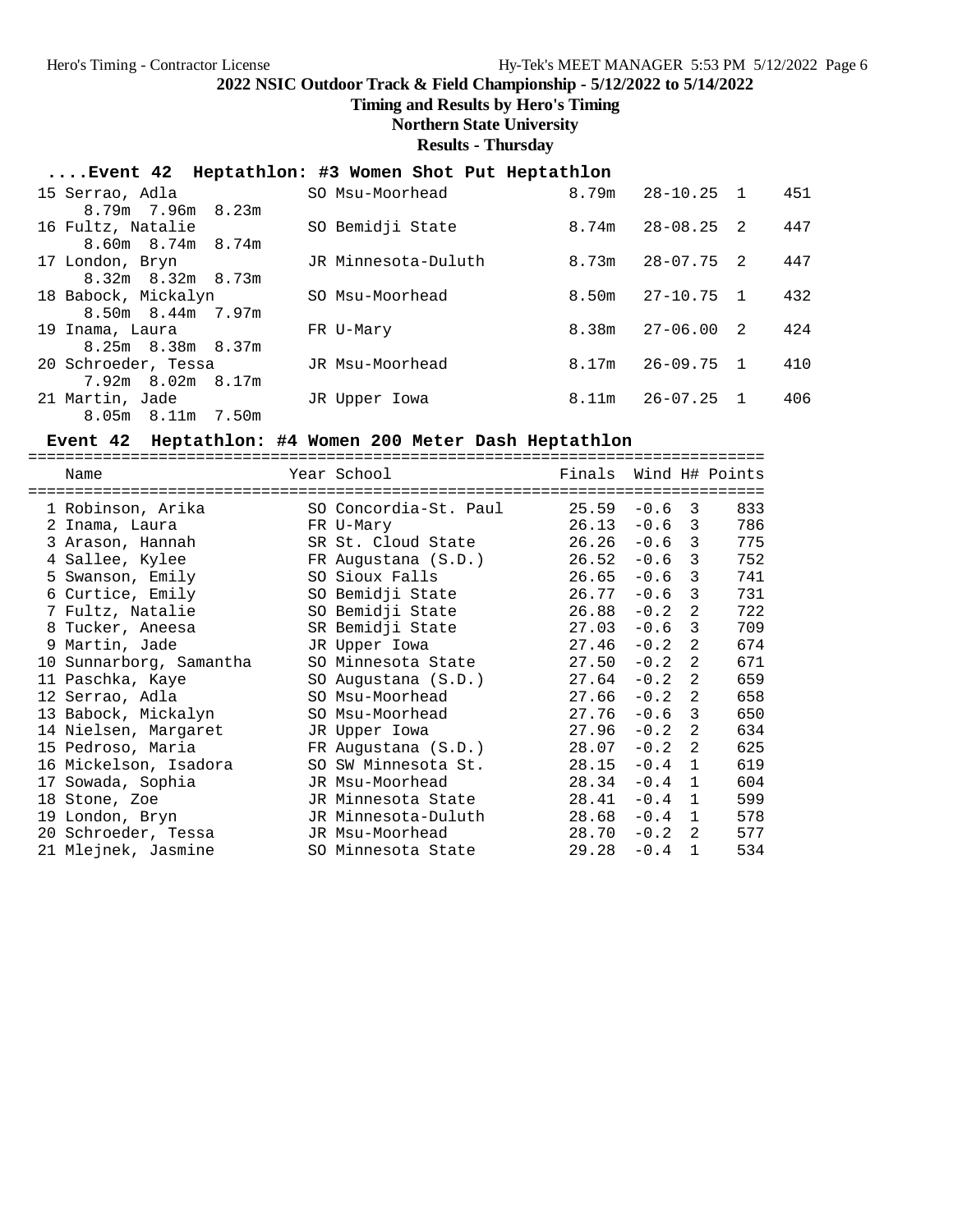## **Timing and Results by Hero's Timing**

**Northern State University**

**Results - Friday**

#### **Event 41 Decathlon: #6 Men 110 Meter Hurdles Decathlon**

|        | Name                    | Year School           | Finals Wind H# Points |               |                |     |
|--------|-------------------------|-----------------------|-----------------------|---------------|----------------|-----|
|        |                         |                       |                       |               |                |     |
| Finals |                         |                       |                       |               |                |     |
|        | 1 Erick, Calder         | FR Concordia-St. Paul | 15.30                 | $5.5 \quad 4$ |                | 814 |
|        | 2 Brandt, Alex          | FR Wayne State (Neb.) | 15.75                 | 7.5 3         |                | 761 |
|        | 3 Johnson, Arik         | SR Concordia-St. Paul | 15.92                 | 5.5           | 4              | 742 |
|        | 4 Lilly, Noah           | SR Wayne State (Neb.) | 15.96                 | 5.5           | 4              | 737 |
|        | 5 Stevenson, Malakhi    | FR U-Mary             | 16.67                 | $7.5 \quad 3$ |                | 659 |
|        | 6 Hauver, Josh          | SO Concordia-St. Paul | 17.08                 | 5.0           | $\overline{2}$ | 616 |
|        | 7 Willis, Jackson       | FR Northern State     | 17.37                 | 5.0           | $\overline{2}$ | 586 |
|        | 8 Larson, Colby         | FR Msu-Moorhead       | 17.50                 | 4.3           | $\mathbf{1}$   | 573 |
|        | 9 Enders, Peyton        | SO Concordia-St. Paul | 17.52                 | 7.5 3         |                | 571 |
|        | 10 Kucera, Kyle         | SO Minnesota-Duluth   | 17.78                 | 5.0           | 2              | 545 |
|        | 11 Bittenbender, Austin | SR Upper Iowa         | 18.14                 | 4.3           | $\overline{1}$ | 511 |
|        | 12 Juengst, Sean        | FR Northern State     | 18.25                 | 4.3           | $\overline{1}$ | 500 |
|        | 13 Dilly, Blain         | SO SW Minnesota St.   | 21.89                 | 7.5 3         |                | 215 |
|        | -- Tordsen, Jakob       | SR Concordia-St. Paul | SCR                   | 5.5           | 4              |     |

## **Event 42 Heptathlon: #5 Women Long Jump Heptathlon**

| Year School National School Finals Wind Number H# Points<br>Name                                |       |     |                    |     |
|-------------------------------------------------------------------------------------------------|-------|-----|--------------------|-----|
| 1 Robinson, Arika 69 SO Concordia-St. Paul 5.72m 3.4 18-09.25 2<br>FOUL $5.72m(3.4) 5.42m(1.6)$ |       |     |                    | 765 |
| 2 Sallee, Kylee 6 FR Augustana (S.D.) 5.48m 2.8 17-11.75 2<br>5.48m(2.8) 5.30m(3.4) 5.33m(1.7)  |       |     |                    | 694 |
| 3 Arason, Hannah SR St. Cloud State 5.47m 3.2 17-11.50 2<br>5.47m(3.2) 5.41m(2.0) 5.15m(2.5)    |       |     |                    | 691 |
| 4 Tucker, Aneesa SR Bemidji State<br>5.26m(3.2) FOUL FOUL                                       | 5.26m |     | $3.2$ $17-03.25$ 1 | 631 |
| 5 Swanson, Emily SO Sioux Falls<br>5.20m(2.2) 5.11m(1.4) F0UL                                   | 5.20m |     | $2.2$ 17-00.75 2   | 614 |
| 6 Stone, Zoe The JR Minnesota State<br>4.90m(1.7) 5.16m(3.0) 5.01m(2.3)                         | 5.16m | 3.0 | $16 - 11.25$ 2     | 603 |
| 7 Sunnarborg, Samantha SO Minnesota State<br>$4.95m(2.5)$ $4.81m(5.5)$ $5.06m(3.8)$             | 5.06m | 3.8 | $16 - 07.25$ 2     | 576 |
| 8 Pedroso, Maria (S.D.) 5.01m<br>$4.51m(0.2)$ FOUL $5.01m(3.3)$                                 |       |     | $3.3$ $16-05.25$ 2 | 562 |
| 9 Fultz, Natalie SO Bemidji State<br>$4.99m(2.5)$ $4.97m(4.1)$ $4.25m(1.8)$                     | 4.99m |     | $2.5$ 16-04.50 2   | 557 |
| 10 Curtice, Emily 50 Bemidji State 4.98m<br>$4.98m(2.7)$ $4.89m(5.6)$ $4.81m(6.1)$              |       | 2.7 | $16 - 04.25$ 1     | 554 |
| 11 Paschka, Kaye 50 Augustana (S.D.) 4.97m 3.3 16-03.75 2<br>FOUL $4.97m(3.3) 4.85m(4.8)$       |       |     |                    | 551 |
| 12 Mlejnek, Jasmine SO Minnesota State<br>FOUL $4.94m(4.9) 4.96m(6.9)$                          | 4.96m | 6.9 | $16 - 03.25$ 1     | 548 |
| 13 Inama, Laura FR U-Mary<br>$4.93m(0.5)$ $4.92m(3.8)$ $4.88m(2.7)$                             | 4.93m |     | $0.5$ 16-02.25 2   | 540 |
| 14 Mickelson, Isadora SO SW Minnesota St. 4.80m<br>$4.80m(3.2)$ $4.36m(5.2)$ $4.48m(4.2)$       |       |     | $3.2$ 15-09.00 1   | 506 |
| 15 London, Bryn JR Minnesota-Duluth<br>$4.36m(3.0)$ $4.79m(3.8)$ $4.61m(1.6)$                   | 4.79m |     | $3.8$ 15-08.75 2   | 503 |
| 16 Martin, Jade Gassell JR Upper Iowa<br>$4.66m(4.9)$ $4.35m(6.1)$ $4.31m(9.2)$                 | 4.66m |     | $4.9$ 15-03.50 1   | 469 |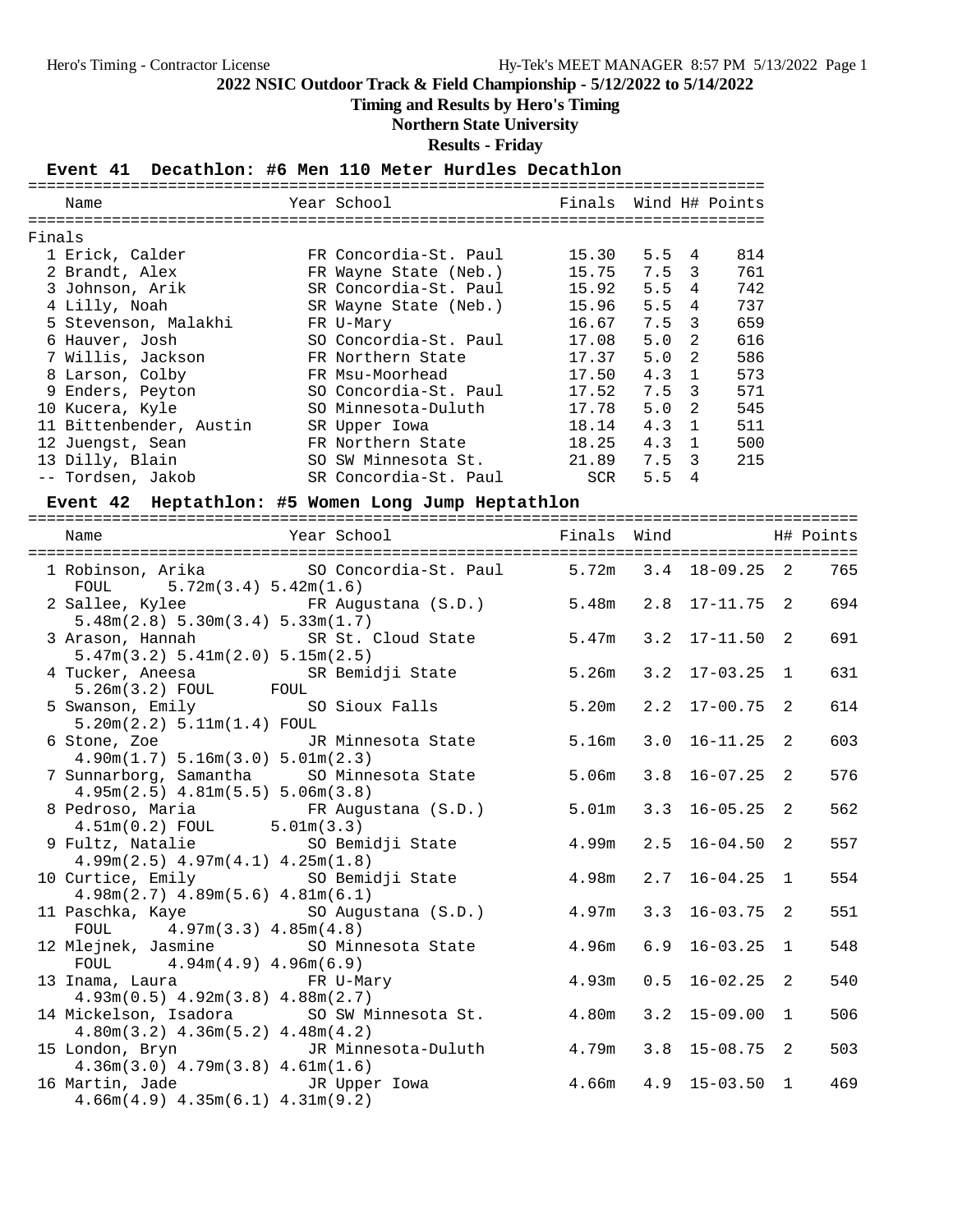**Timing and Results by Hero's Timing**

**Northern State University**

**Results - Friday**

## **....Event 42 Heptathlon: #5 Women Long Jump Heptathlon**

| 17 Sowada, Sophia<br>$4.64m(1.0)$ FOUL                                             | JR Msu-Moorhead<br>4.50m(3.1) | 4.64m |     | $1.0$ 15-02.75 1 | 464 |
|------------------------------------------------------------------------------------|-------------------------------|-------|-----|------------------|-----|
| 18 Schroeder, Tessa<br>$4.36m(1.7)$ $4.46m(4.1)$ $4.56m(7.1)$                      | JR Msu-Moorhead               | 4.56m |     | 7.1 14-11.50     | 443 |
| 18 Serrao, Adla<br>$3.60m(3.1)$ 4.48m(5.0) 4.56m(4.1)                              | SO Msu-Moorhead               | 4.56m | 4.1 | 14-11.50         | 443 |
| 20 Nielsen, Margaret Gould JR Upper Lowa<br>$4.42m(7.1)$ $4.35m(7.3)$ $4.51m(4.1)$ |                               | 4.51m |     | 4.1 14-09.75 1   | 431 |
| 21 Babock, Mickalyn<br>$4.05m(6.1)$ PASS                                           | SO Msu-Moorhead<br>PASS       | 4.05m |     | 6.1 13-03.50     | 319 |

### **Event 41 Decathlon: #7 Men Discus Throw Decathlon**

|                                                             |                       | -------------------------------- |                          |     |
|-------------------------------------------------------------|-----------------------|----------------------------------|--------------------------|-----|
| Name                                                        | Year School           | Finals                           | <b>Example 19</b> Points |     |
| 1 Stevenson, Malakhi Kantur PR U-Mary<br>29.75m 32.84m FOUL |                       |                                  | 32.84m 107-09            | 521 |
| 2 Bittenbender, Austin<br>29.59m 28.24m 31.50m              | SR Upper Iowa         | 31.50m                           | $103 - 04$               | 494 |
| 3 Erick, Calder<br>29.37m 29.03m FOUL                       | FR Concordia-St. Paul | 29.37m                           | 96-04                    | 452 |
| 4 Juengst, Sean<br>FOUL 27.68m 20.69m                       | FR Northern State     | 27.68m                           | $90 - 10$                | 419 |
| 5 Brandt, Alex<br>24.50m 27.17m FOUL                        | FR Wayne State (Neb.) | 27.17m                           | $89 - 02$                | 409 |
| 6 Hauver, Josh<br>18.76m 26.10m 21.52m                      | SO Concordia-St. Paul | 26.10m 85-07                     |                          | 388 |
| 7 Willis, Jackson<br>18.80m 24.64m FOUL                     | FR Northern State     | 24.64m                           | $80 - 10$                | 360 |
| 8 Lilly, Noah<br>FOUL 22.80m 23.13m                         | SR Wayne State (Neb.) | 23.13m                           | $75 - 11$                | 331 |
| 9 Dilly, Blain<br>22.30m 17.55m FOUL                        | SO SW Minnesota St.   | 22.30m                           | $73 - 02$                | 315 |
| 10 Johnson, Arik<br>FOUL 22.24m 18.80m                      | SR Concordia-St. Paul | 22.24m                           | $72 - 11$                | 314 |
| 11 Kucera, Kyle<br>FOUL 17.48m 20.65m                       | SO Minnesota-Duluth   | 20.65m                           | $67 - 09$                | 284 |
| 12 Enders, Peyton<br>16.76m  16.08m  19.92m                 | SO Concordia-St. Paul | 19.92m                           | $65 - 04$                | 271 |
| 13 Larson, Colby<br>13.57m 14.07m 17.28m                    | FR Msu-Moorhead       | 17.28m                           | $56 - 08$                | 222 |

#### Event 42 Heptathlon: #6 Women Javelin Throw Heptathlon

| Name                                                              | Year School        | Finals |              | H# Points |
|-------------------------------------------------------------------|--------------------|--------|--------------|-----------|
| 1 Sunnarborg, Samantha SO Minnesota State<br>33.96m 44.70m 43.39m |                    | 44.70m | 146-08 2     | 758       |
| 2 Arason, Hannah<br>44.24m 40.48m 39.47m                          | SR St. Cloud State | 44.24m | $145 - 02$ 2 | 749       |
| 3 Swanson, Emily<br>30.90m 32.41m 35.88m                          | SO Sioux Falls     | 35.88m | $117 - 08$ 2 | 588       |
| 4 Mlejnek, Jasmine<br>35.66m FOUL 32.53m                          | SO Minnesota State | 35.66m | $117 - 00$ 1 | 584       |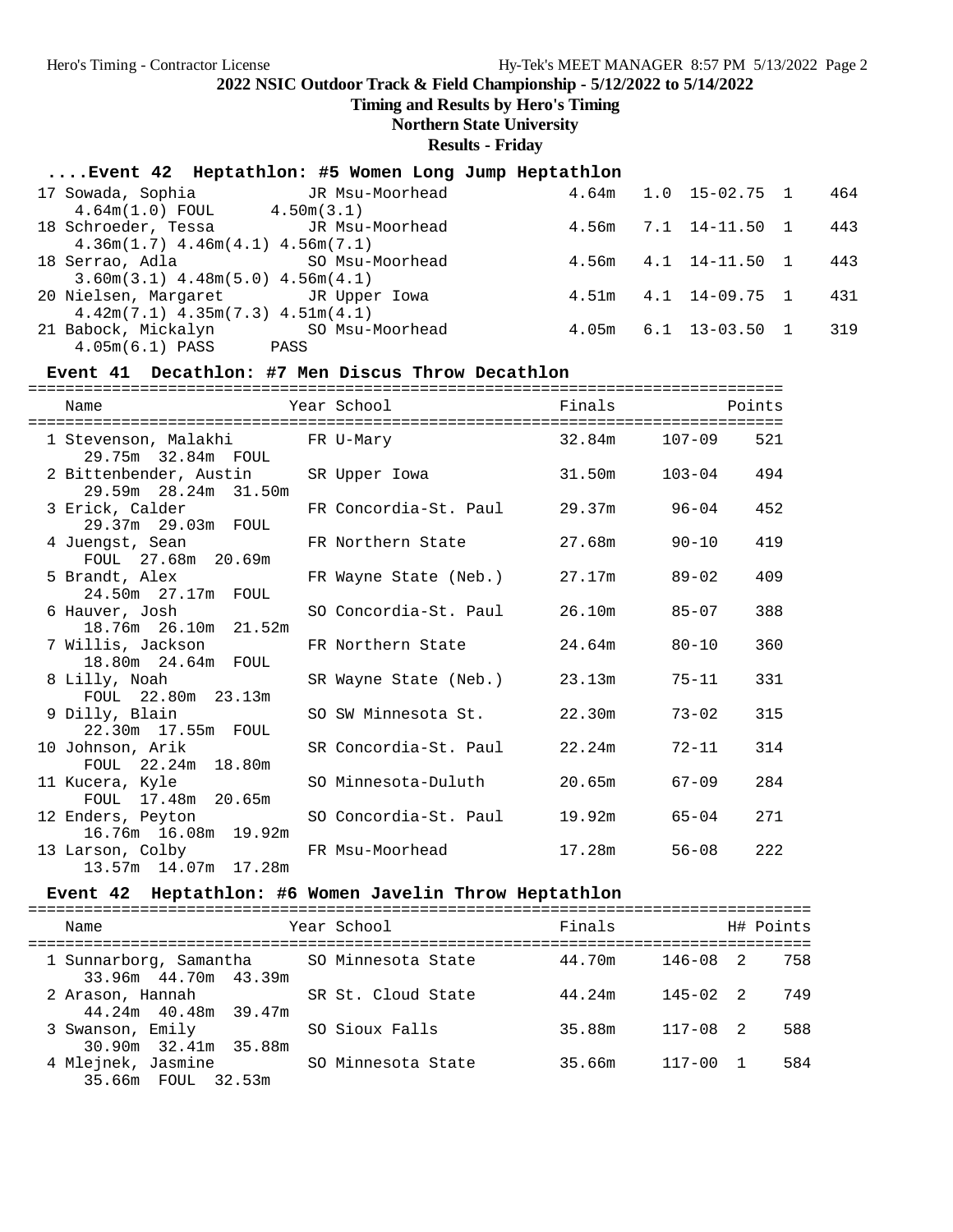**Timing and Results by Hero's Timing**

## **Northern State University**

**Results - Friday**

## **....Event 42 Heptathlon: #6 Women Javelin Throw Heptathlon**

|                        |                                                                                                                                                                                                                                                                                                                                                                                                                                                              |                                                                                                                                                                                            |                                             |                                                                                | 562                                                                                                                              |
|------------------------|--------------------------------------------------------------------------------------------------------------------------------------------------------------------------------------------------------------------------------------------------------------------------------------------------------------------------------------------------------------------------------------------------------------------------------------------------------------|--------------------------------------------------------------------------------------------------------------------------------------------------------------------------------------------|---------------------------------------------|--------------------------------------------------------------------------------|----------------------------------------------------------------------------------------------------------------------------------|
|                        | SO Concordia-St. Paul                                                                                                                                                                                                                                                                                                                                                                                                                                        | 33.02m                                                                                                                                                                                     |                                             | 2                                                                              | 534                                                                                                                              |
|                        | SO Augustana (S.D.)                                                                                                                                                                                                                                                                                                                                                                                                                                          | 31.06m                                                                                                                                                                                     |                                             | 2                                                                              | 497                                                                                                                              |
|                        | FR Augustana (S.D.)                                                                                                                                                                                                                                                                                                                                                                                                                                          | 30.81m                                                                                                                                                                                     |                                             | 2                                                                              | 492                                                                                                                              |
|                        | JR Upper Iowa                                                                                                                                                                                                                                                                                                                                                                                                                                                | 27.39m                                                                                                                                                                                     | $89 - 10$                                   | $\mathbf{1}$                                                                   | 427                                                                                                                              |
|                        | SR Bemidji State                                                                                                                                                                                                                                                                                                                                                                                                                                             |                                                                                                                                                                                            |                                             | $\mathbf{1}$                                                                   | 419                                                                                                                              |
| FOUL 26.95m 24.92m     |                                                                                                                                                                                                                                                                                                                                                                                                                                                              |                                                                                                                                                                                            |                                             | $\mathbf{1}$                                                                   | 415                                                                                                                              |
| 25.48m  26.74m  FOUL   |                                                                                                                                                                                                                                                                                                                                                                                                                                                              | 26.28m                                                                                                                                                                                     | $86 - 03$                                   | 2                                                                              | 406                                                                                                                              |
| 26.28m 26.06m 24.14m   |                                                                                                                                                                                                                                                                                                                                                                                                                                                              |                                                                                                                                                                                            |                                             |                                                                                | 388                                                                                                                              |
| 24.99m 22.15m 25.28m   |                                                                                                                                                                                                                                                                                                                                                                                                                                                              |                                                                                                                                                                                            |                                             |                                                                                |                                                                                                                                  |
| 22.21m  22.80m  23.91m |                                                                                                                                                                                                                                                                                                                                                                                                                                                              |                                                                                                                                                                                            |                                             |                                                                                | 362                                                                                                                              |
| 22.80m 22.35m 19.19m   |                                                                                                                                                                                                                                                                                                                                                                                                                                                              |                                                                                                                                                                                            |                                             |                                                                                | 341                                                                                                                              |
| 17.18m  19.48m  22.52m | FR Augustana (S.D.)                                                                                                                                                                                                                                                                                                                                                                                                                                          | 22.52m                                                                                                                                                                                     | 73-11                                       | 2                                                                              | 336                                                                                                                              |
|                        | JR Msu-Moorhead                                                                                                                                                                                                                                                                                                                                                                                                                                              |                                                                                                                                                                                            |                                             | $\mathbf{1}$                                                                   | 323                                                                                                                              |
|                        | JR Minnesota-Duluth                                                                                                                                                                                                                                                                                                                                                                                                                                          | 20.71m                                                                                                                                                                                     | 67-11                                       | 2                                                                              | 302                                                                                                                              |
|                        | JR Msu-Moorhead                                                                                                                                                                                                                                                                                                                                                                                                                                              | 17.88m                                                                                                                                                                                     | $58 - 08$                                   | $\mathbf{1}$                                                                   | 250                                                                                                                              |
| 15.07m  10.55m  12.30m |                                                                                                                                                                                                                                                                                                                                                                                                                                                              |                                                                                                                                                                                            |                                             | $\mathbf{1}$                                                                   | 198                                                                                                                              |
|                        | 34.48m 31.93m 32.46m<br>6 Robinson, Arika<br>31.31m  24.31m  33.02m<br>7 Paschka, Kaye<br>FOUL 27.74m 31.06m<br>8 Sallee, Kylee<br>FOUL 28.87m 30.81m<br>9 Martin, Jade<br>24.14m  25.81m  27.39m<br>10 Tucker, Aneesa<br>11 Serrao, Adla<br>12 Inama, Laura<br>13 Stone, Zoe<br>14 Fultz, Natalie<br>16 Pedroso, Maria<br>17 Sowada, Sophia<br>18.86m 21.64m 21.85m<br>18 London, Bryn<br>20.71m 18.72m FOUL<br>19 Schroeder, Tessa<br>16.50m  17.88m  FOUL | 5 Curtice, Emily<br>SO Msu-Moorhead<br>FR U-Mary<br>JR Minnesota State<br>SO Bemidji State<br>15 Nielsen, Margaret<br>JR Upper Iowa<br>20 Mickelson, Isadora           SO SW Minnesota St. | SO Bemidji State 34.48m<br>23.91m<br>22.80m | $26.95m$ $88-05$<br>26.74m<br>25.28m<br>82-11<br>$74 - 10$<br>21.85m<br>15.07m | $113 - 01$ 1<br>$108 - 04$<br>$101 - 11$<br>$101 - 01$<br>$87 - 09$<br>2<br>2<br>$78 - 05$<br>$\mathbf{1}$<br>$71 - 08$<br>49-05 |

#### **Event 41 Decathlon: #8 Men Pole Vault Decathlon**

| Name                               |                      | Year School                                                 | Finals | Points                    |  |  |  |  |
|------------------------------------|----------------------|-------------------------------------------------------------|--------|---------------------------|--|--|--|--|
|                                    |                      | 1 Lilly, Noah SR Wayne State (Neb.) 4.48m 14-08.25 754      |        |                           |  |  |  |  |
|                                    |                      | 3.68 3.78 3.88 3.98 4.08 4.18 4.28 4.38 4.48 4.58           |        |                           |  |  |  |  |
| $\mathbf P$<br>$\circ$<br>$\Omega$ | P XO                 | XO<br>XO<br>XO XXX<br>$\circ$                               |        |                           |  |  |  |  |
|                                    |                      | 2 Kucera, Kyle     SO Minnesota-Duluth     4.08m   13-04.50 |        | 640                       |  |  |  |  |
| 3.68 3.78 3.88 3.98 4.08 4.18      |                      |                                                             |        |                           |  |  |  |  |
| O P O O XO XXX                     |                      |                                                             |        |                           |  |  |  |  |
|                                    |                      | 3 Johnson, Arik SR Concordia-St. Paul 3.88m 12-08.75        |        | 584                       |  |  |  |  |
| 3.48 3.58 3.68 3.78 3.88 3.98      |                      |                                                             |        |                           |  |  |  |  |
| $\circ$ $\circ$<br>$\Omega$        | XO XO XXX            |                                                             |        |                           |  |  |  |  |
|                                    |                      | 4 Willis, Jackson TR Northern State                         |        | 557                       |  |  |  |  |
| 3.28 3.38 3.48 3.58 3.68 3.78 3.88 |                      |                                                             |        |                           |  |  |  |  |
| $\overline{O}$<br>XO.<br>$\Omega$  | $\Omega$<br>$\Omega$ | XXX<br>$\Omega$                                             |        |                           |  |  |  |  |
|                                    |                      | 5 Hauver, Josh SO Concordia-St. Paul                        |        | $3.68m$ $12-00.75$<br>530 |  |  |  |  |
| 3.38 3.48 3.58 3.68 3.78           |                      |                                                             |        |                           |  |  |  |  |
| $\Omega$<br>$\Omega$<br>$\circ$    | XXX<br>$\Omega$      |                                                             |        |                           |  |  |  |  |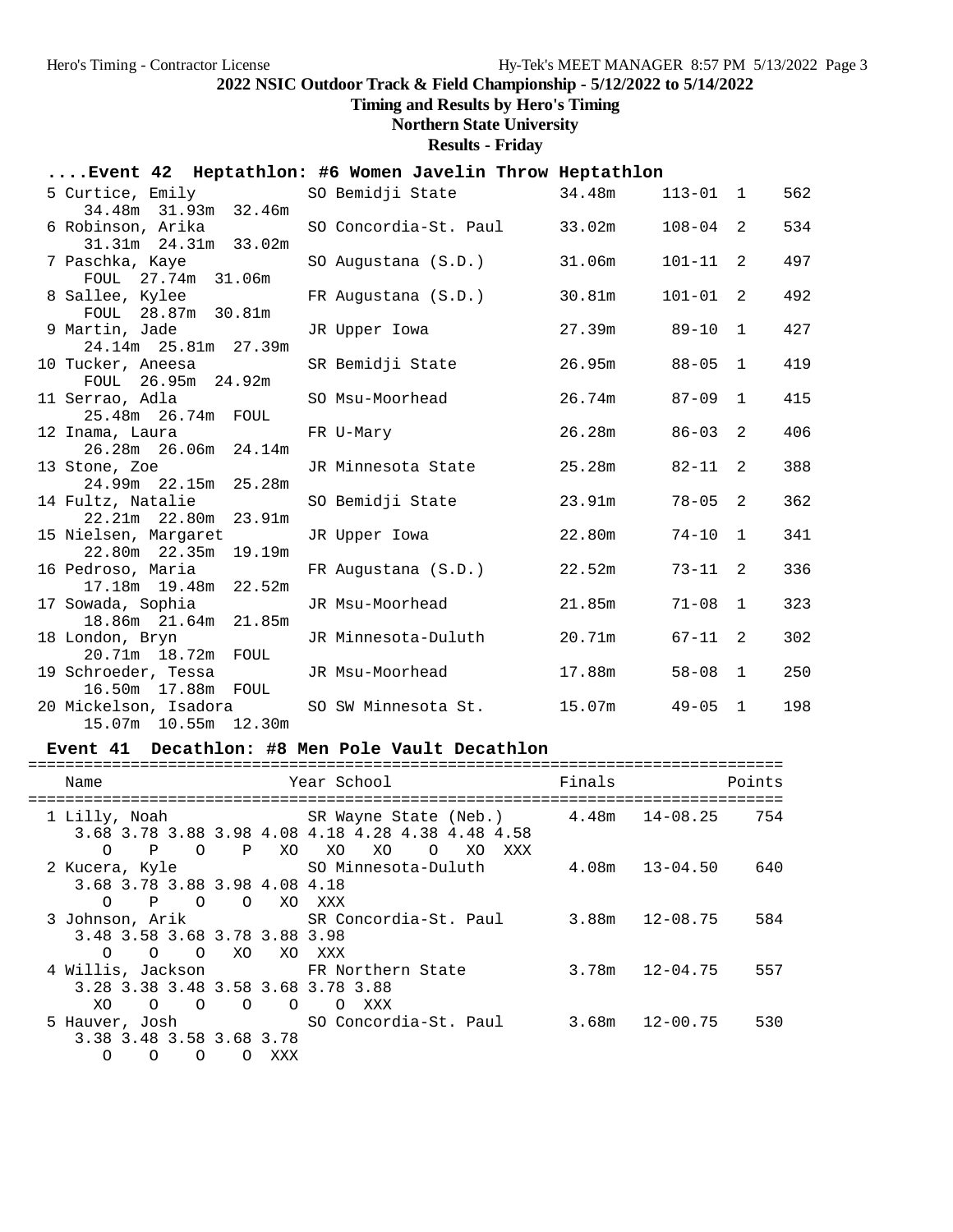# **Timing and Results by Hero's Timing**

# **Northern State University**

**Results - Friday**

|                                                        | Event 41 Decathlon: #8 Men Pole Vault Decathlon                 |                          |     |
|--------------------------------------------------------|-----------------------------------------------------------------|--------------------------|-----|
|                                                        | 6 Juengst, Sean FR Northern State 3.48m 11-05.00 477            |                          |     |
| 2.98 3.08 3.18 3.28 3.38 3.48 3.58                     |                                                                 |                          |     |
| 0 0 0 0 0 XO XXX                                       |                                                                 |                          |     |
|                                                        | 7 Enders, Peyton 50 Concordia-St. Paul 3.38m 11-01.00 451       |                          |     |
| 2.78 2.88 2.98 3.08 3.18 3.28 3.38 3.48                |                                                                 |                          |     |
| O XO O O O O O                                         | O XXX                                                           |                          |     |
|                                                        | 7 Brandt, Alex . TR Wayne State (Neb.) 3.38m 11-01.00 451       |                          |     |
| 2.58 2.88 2.98 3.08 3.18 3.28 3.38 3.48                |                                                                 |                          |     |
| 0 0 0 0 0 0 0 XXX                                      |                                                                 |                          |     |
| 9 Stevenson, Malakhi Kantur FR U-Mary                  |                                                                 | $3.28m$ $10-09.00$ $426$ |     |
| 2.58 2.68 2.78 2.88 2.98 3.08 3.18 3.28 3.38           |                                                                 |                          |     |
| 0 P O O O O XXO O XXX                                  |                                                                 |                          |     |
| 10 Larson, Colby                       FR Msu-Moorhead |                                                                 | $3.08m$ $10-01.25$ $376$ |     |
| 2.98 3.08 3.18                                         |                                                                 |                          |     |
| O O XXX                                                |                                                                 |                          |     |
|                                                        |                                                                 |                          | 352 |
| 2.38 2.48 2.58 2.68 2.78 2.88 2.98 3.08                |                                                                 |                          |     |
| O P O P O P XXO XXX                                    |                                                                 |                          |     |
| 12 Bittenbender, Austin SR Upper Iowa                  | $2.78m$ $9-01.50$ $305$                                         |                          |     |
| 2.38 2.48 2.58 2.68 2.78 2.88                          |                                                                 |                          |     |
| O P O XXO O XXX                                        |                                                                 |                          |     |
|                                                        | -- Erick, Calder           FR Concordia-St. Paul             NH |                          |     |
| 3.68                                                   |                                                                 |                          |     |
| XXX                                                    |                                                                 |                          |     |

# **Event 42 Heptathlon: #7 Women 800 Meter Dash Heptathlon**

| Name                                        | Year School                          | Finals     | Points |
|---------------------------------------------|--------------------------------------|------------|--------|
| -----------------------<br>1 Swanson, Emily | ------------------<br>SO Sioux Falls | 2:22.22    | 794    |
| 2 Tucker, Aneesa                            | SR Bemidji State                     | 2:24.94    | 758    |
| 3 Fultz, Natalie                            | SO Bemidji State                     | 2:26.69    | 735    |
| 4 Arason, Hannah                            | SR St. Cloud State                   | 2:27.02    | 731    |
| 5 Sunnarborg, Samantha                      | SO Minnesota State 2:29.46           |            | 700    |
| 6 Robinson, Arika                           | SO Concordia-St. Paul                | 2:34.16    | 642    |
| 7 Inama, Laura                              | FR U-Mary                            | 2:35.58    | 625    |
| 8 Curtice, Emily                            | SO Bemidji State                     | 2:35.73    | 623    |
| 9 Martin, Jade                              | JR Upper Iowa                        | 2:36.33    | 616    |
| 10 Schroeder, Tessa                         | JR Msu-Moorhead                      | 2:37.09    | 607    |
| 11 Sowada, Sophia                           | JR Msu-Moorhead                      | 2:37.38    | 603    |
| 12 Pedroso, Maria                           | FR Augustana (S.D.)                  | 2:38.03    | 596    |
| 13 Sallee, Kylee                            | FR Augustana (S.D.)                  | 2:38.92    | 585    |
| 14 Stone, Zoe                               | JR Minnesota State                   | 2:39.12    | 583    |
| 15 Paschka, Kaye                            | SO Augustana (S.D.)                  | 2:39.96    | 573    |
| 16 Mlejnek, Jasmine                         | SO Minnesota State                   | 2:43.33    | 535    |
| 17 London, Bryn                             | JR Minnesota-Duluth                  | 2:47.16    | 494    |
| 18 Nielsen, Margaret                        | JR Upper Iowa                        | 2:50.55    | 458    |
| 19 Serrao, Adla                             | SO Msu-Moorhead                      | 2:52.42    | 439    |
| 20 Mickelson, Isadora                       | SO SW Minnesota St.                  | 2:59.27    | 372    |
| -- Babock, Mickalyn                         | SO Msu-Moorhead                      | <b>SCR</b> |        |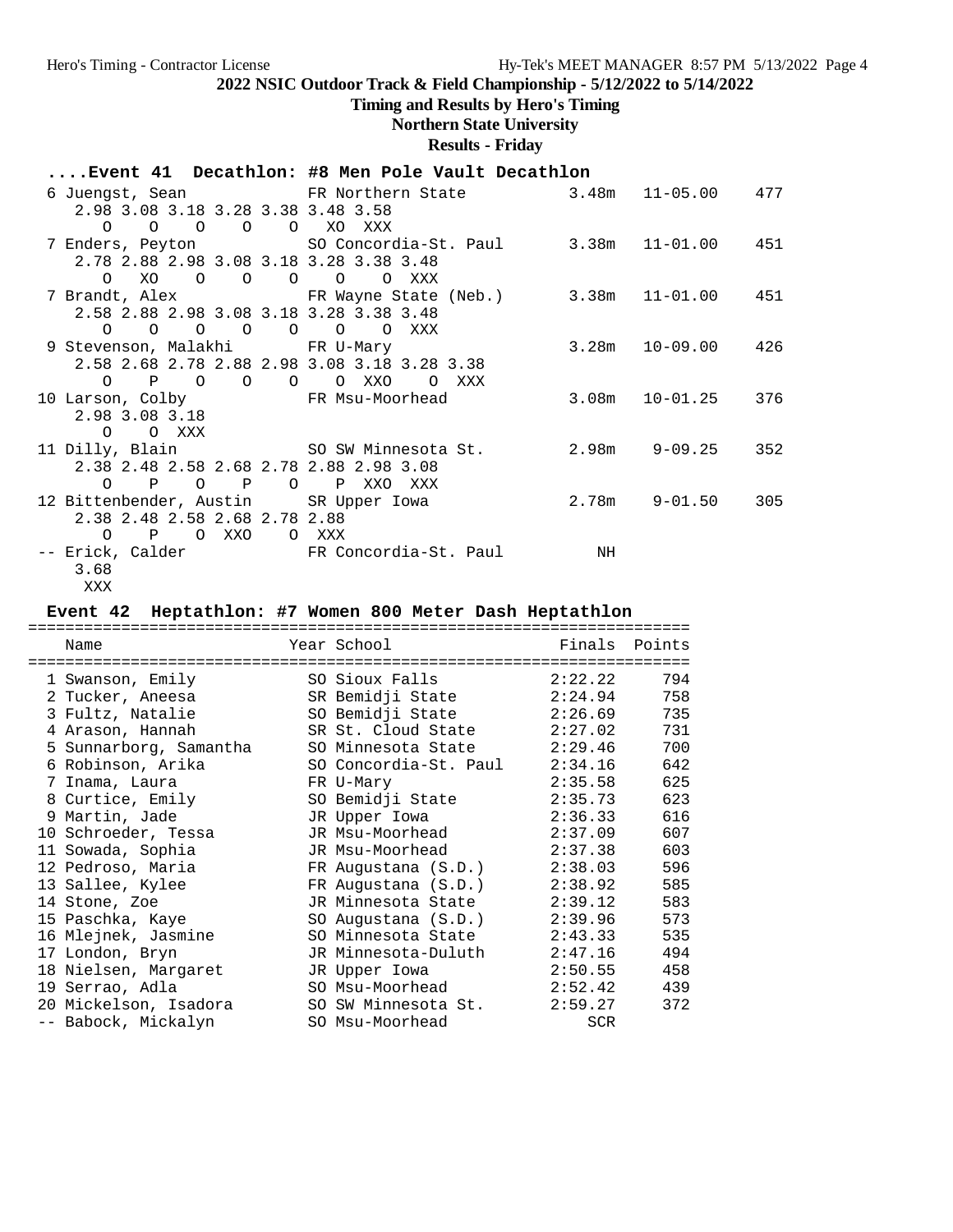## **Timing and Results by Hero's Timing**

## **Northern State University**

**Results - Friday**

## **Event 41 Decathlon: #9 Men Javelin Throw Decathlon**

| Name                                                                           | Year School                  | Finals Points |            |     |
|--------------------------------------------------------------------------------|------------------------------|---------------|------------|-----|
| 1 Bittenbender, Austin SR Upper Iowa 48.11m 157-10 561<br>41.86m 39.51m 48.11m |                              |               |            |     |
| 2 Erick, Calder TR Concordia-St. Paul 45.44m<br>45.44m  43.53m  FOUL           |                              |               | 149-01     | 521 |
| 3 Brandt, Alex<br>40.54m  44.63m  43.19m                                       | FR Wayne State (Neb.) 44.63m |               | 146-05     | 510 |
| 4 Stevenson, Malakhi<br>FOUL 37.89m 43.01m                                     | FR U-Mary                    | 43.01m        | 141-01     | 486 |
| 5 Juengst, Sean FR Northern State<br>42.85m 37.63m 39.04m                      |                              | 42.85m        | $140 - 07$ | 484 |
| 6 Lilly, Noah<br>32.36m 41.42m 40.06m                                          | SR Wayne State (Neb.) 41.42m |               | $135 - 11$ | 463 |
| 7 Kucera, Kyle<br>38.08m 37.99m 37.31m                                         | SO Minnesota-Duluth          | 38.08m        | $124 - 11$ | 414 |
| 8 Dilly, Blain<br>36.11m 34.66m 37.91m                                         | SO SW Minnesota St.          | 37.91m        | 124-04     | 412 |
| 9 Willis, Jackson<br>35.25m 36.83m 36.46m                                      | FR Northern State            | 36.83m        | $120 - 10$ | 396 |
| 10 Johnson, Arik<br>34.46m 35.87m 34.67m                                       | SR Concordia-St. Paul        | 35.87m        | $117 - 08$ | 383 |
| 11 Enders, Peyton<br>33.74m 28.17m 30.07m                                      | SO Concordia-St. Paul        | 33.74m        | $110 - 08$ | 352 |
| 12 Larson, Colby                                                               | FR Msu-Moorhead              | 31.39m        | $103 - 00$ | 319 |
| 31.39m 30.59m 30.43m<br>13 Hauver, Josh<br>27.29m 28.39m 28.51m                | SO Concordia-St. Paul        | 28.51m 93-06  |            | 278 |

# **Event 41 Decathlon: #10 Men 1500 Meter Dash Decathlon**

| Name                   | Year School           | Finals     | Points |
|------------------------|-----------------------|------------|--------|
|                        |                       |            |        |
| 1 Enders, Peyton       | SO Concordia-St. Paul | 4:39.05    | 686    |
| 2 Willis, Jackson      | FR Northern State     | 4:48.01    | 631    |
| 3 Juengst, Sean        | FR Northern State     | 4:49.85    | 620    |
| 4 Stevenson, Malakhi   | FR U-Mary             | 4:58.70    | 567    |
| 5 Brandt, Alex         | FR Wayne State (Neb.) | 5:02.83    | 544    |
| 6 Lilly, Noah          | SR Wayne State (Neb.) | 5:04.01    | 537    |
| 7 Larson, Colby        | FR Msu-Moorhead       | 5:07.91    | 515    |
| 8 Kucera, Kyle         | SO Minnesota-Duluth   | 5:09.43    | 507    |
| 9 Bittenbender, Austin | SR Upper Iowa         | 5:10.49    | 501    |
| 10 Erick, Calder       | FR Concordia-St. Paul | 5:12.82    | 488    |
| 11 Johnson, Arik       | SR Concordia-St. Paul | 5:20.77    | 446    |
| 12 Hauver, Josh        | SO Concordia-St. Paul | 5:24.32    | 428    |
| 13 Dilly, Blain        | SO SW Minnesota St.   | 6:09.92    | 225    |
| -- Tordsen, Jakob      | SR Concordia-St. Paul | <b>SCR</b> |        |

#### **Event 11 Women 10000 Meter Run**

| NSIC Record: R 34:12.43 5/12/2018 Sasha Hovind, Northern State |             |                 |               |  |
|----------------------------------------------------------------|-------------|-----------------|---------------|--|
| Name                                                           | Year School |                 | Finals Points |  |
|                                                                |             |                 |               |  |
| 1 Cunningham, Lindsay                                          |             | SO Winona State | 34:09.57R 10  |  |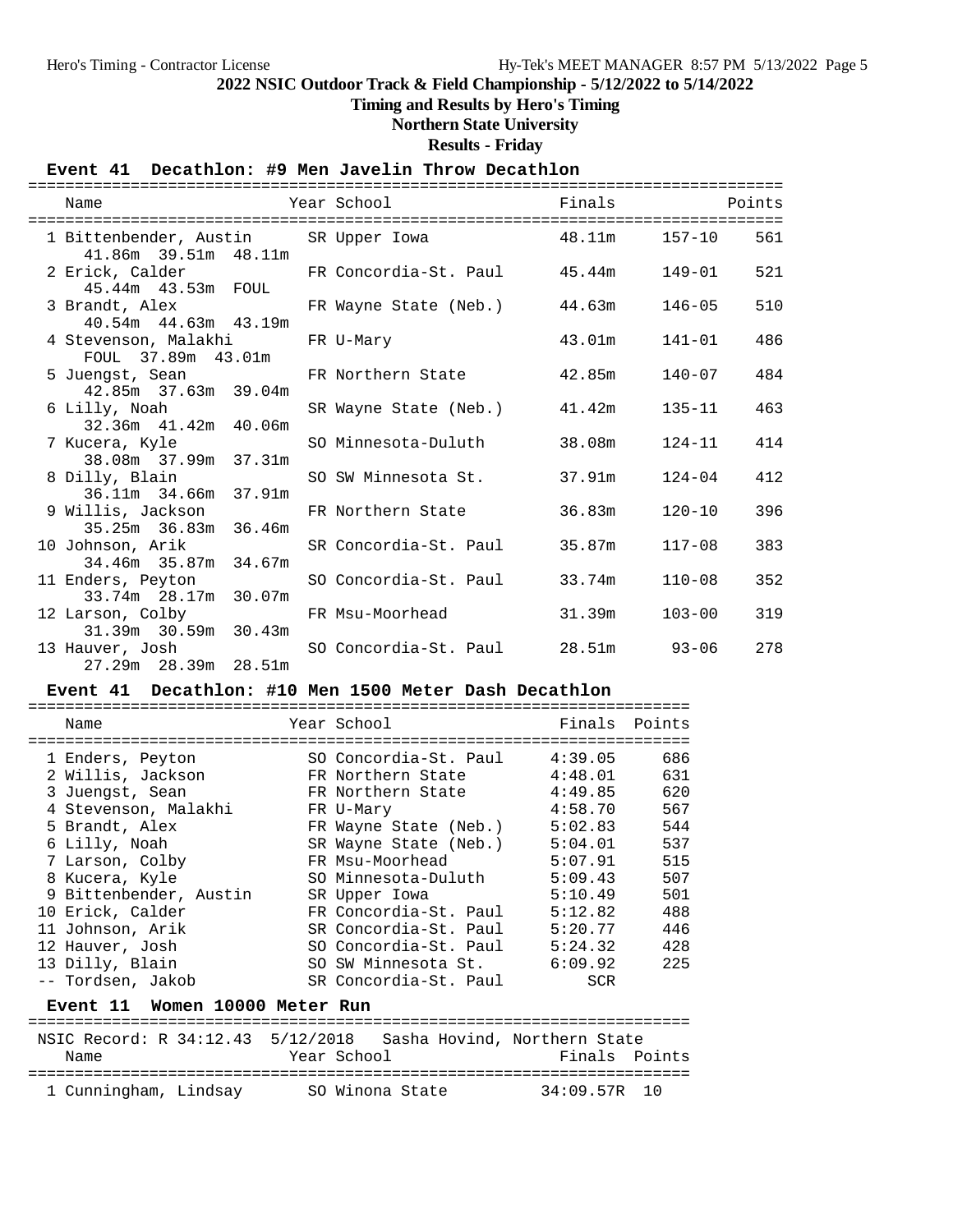## **Timing and Results by Hero's Timing**

## **Northern State University**

## **Results - Friday**

## **....Event 11 Women 10000 Meter Run**

| 2 Means, Megan         | JR Augustana (S.D.)   | 35:54.59 | 8              |
|------------------------|-----------------------|----------|----------------|
| 3 Savey, Cait          | SR Augustana (S.D.)   | 36:05.09 | 6              |
| 4 Nielsen, Julia       | SO Minnesota-Duluth   | 37:03.28 | 5              |
| 5 Mooberry, Megan      | JR Northern State     | 37:29.41 | 4              |
| 6 Lane, Payton         | SO Msu-Moorhead       | 37:42.03 | 3              |
| 7 Fundak, Andrijana    | FR U-Mary             | 37:50.90 | $\overline{2}$ |
| 8 Robran, Alexandra    | SR Minnesota-Duluth   | 37:52.22 | $\mathbf 1$    |
| 9 Feist, Lacey         | SR U-Mary             | 38:06.79 |                |
| 10 Gaherty, Mackenzie  | JR Minnesota State    | 38:19.77 |                |
| 11 Hall, Mackenzie     | SR Minnesota-Duluth   | 38:30.82 |                |
| 12 McCabe, Ana         | SO Augustana (S.D.)   | 38:59.41 |                |
| 13 Kolbinger, Victoria | SO Northern State     | 40:12.77 |                |
| 14 Dorsher, Grace      | FR Msu-Moorhead       | 41:08.24 |                |
| 15 Freed, Greta        | FR St. Cloud State    | 41:54.76 |                |
| 16 Anderson, Maggie    | SO Minnesota State    | 42:00.31 |                |
| 17 Solomon, Brooke     | SO Wayne State (Neb.) | 42:39.37 |                |
| 18 Kowal, Cambrie      | FR St. Cloud State    | 42:58.87 |                |
| 19 Pachta, Kylie       | FR Wayne State (Neb.) | 43:43.17 |                |
| 20 Brownrigg, Madison  | SR Upper Iowa         | 45:02.98 |                |

#### **Event 12 Men 10000 Meter Run**

#### =======================================================================  $NSTC$  Record: R 29:53.73  $5/14/2021$  Nadir Yusuf, MSU-Moorhead

| INSIC RECOLU. R 29.53.73 5/14/2021 NAUIL IUSUL, MSU-MOOLIIEAU<br>Name | Year School The Management of the Management of the Management of the Management of the Management of the Management of the Management of the Management of the Management of the Management of the Management of the Manageme | Finals Points                   |                |
|-----------------------------------------------------------------------|--------------------------------------------------------------------------------------------------------------------------------------------------------------------------------------------------------------------------------|---------------------------------|----------------|
|                                                                       |                                                                                                                                                                                                                                | =============================== |                |
| 1 Yusuf, Nadir                                                        | SR Msu-Moorhead 31:26.47 10                                                                                                                                                                                                    |                                 |                |
| 2 Klitzke, Henry JR Augustana (S.D.) 31:45.11 8                       |                                                                                                                                                                                                                                |                                 |                |
| 3 Person, Kray (S.D.)                                                 |                                                                                                                                                                                                                                | 31:51.54                        | 6              |
| 4 Harrison, Jackson             JR Northern State                     |                                                                                                                                                                                                                                | 31:57.87                        | 5              |
| 5 Kaas, Jesse                                                         | JR U-Mary                                                                                                                                                                                                                      | 31:58.52                        | $\bf 4$        |
| 6 Trutna, Matthew SR Minnesota-Duluth                                 |                                                                                                                                                                                                                                | 32:05.29                        | $\mathbf{3}$   |
| 7 Shumway, Micade                       FR Sioux Falls                |                                                                                                                                                                                                                                | 32:15.93                        | $\overline{2}$ |
| 8 Anderson, Isaac               FR U-Mary                             |                                                                                                                                                                                                                                | 32:57.15                        | $\mathbf{1}$   |
| 9 Bennett, Jacob FR Minnesota State                                   |                                                                                                                                                                                                                                | 33:40.36                        |                |
| 10 Yokom, Caleb                                                       | FR U-Mary                                                                                                                                                                                                                      | 33:54.10                        |                |
| 11 Burazin, Scott SR Concordia-St. Paul                               |                                                                                                                                                                                                                                | 33:56.68                        |                |
| 12 Valentin, William       JR Minnesota State                         |                                                                                                                                                                                                                                | 34:14.54                        |                |
| 13 Erickson, Owen TR Concordia-St. Paul                               |                                                                                                                                                                                                                                | 34:32.54                        |                |
| 14 Schmanski, Nikolai SO Minnesota State                              |                                                                                                                                                                                                                                | 34:35.79                        |                |
| 15 Schroeder, Abe                                                     | SO Wayne State (Neb.)                                                                                                                                                                                                          | 34:49.36                        |                |
| 16 Mears, Drew                                                        | SR Msu-Moorhead                                                                                                                                                                                                                | 35:24.99                        |                |
| 17 Thomforde, Matthew JR Concordia-St. Paul                           |                                                                                                                                                                                                                                | 35:30.58                        |                |
| 18 Baker, Dalton                                                      | JR Upper Iowa                                                                                                                                                                                                                  | 35:59.63                        |                |
|                                                                       |                                                                                                                                                                                                                                | 36:12.16                        |                |
| -- Lietz, Christian                                                   | SO Sioux Falls                                                                                                                                                                                                                 | DNF                             |                |
|                                                                       |                                                                                                                                                                                                                                |                                 |                |

## **Event 35 Women 3000 Meter Steeplechase**

| NSIC Record: R 10:05.02 2017<br>Name | Year School | Brenna Colbenson, Minnesota Dulut | Finals Points |           |
|--------------------------------------|-------------|-----------------------------------|---------------|-----------|
| 1 Montplaisir, Amanda                |             | JR Minnesota State                | 10:41.43      | <u>າດ</u> |
| 2 Rairdon, Rebekah                   |             | SR Augustana (S.D.)               | 10:59.60      | -8        |
| 3 Rairdon, Rachel                    |             | SR Augustana (S.D.)               | 11:02.30      | 6         |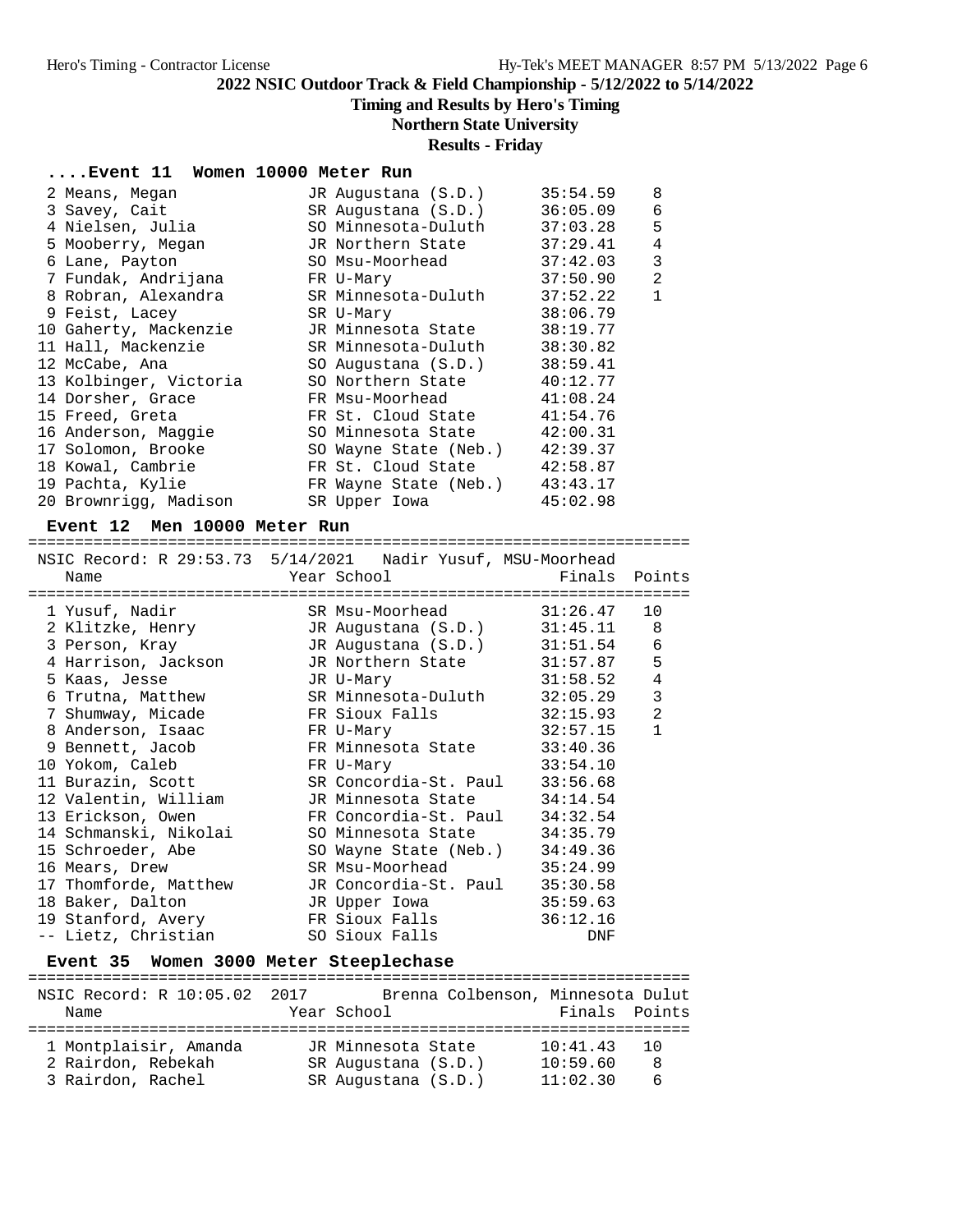# **Timing and Results by Hero's Timing**

## **Northern State University**

#### **Results - Friday**

### **....Event 35 Women 3000 Meter Steeplechase**

| 4 Jones, Abigail    | SR U-Mary             | 11:06.79   | 5            |
|---------------------|-----------------------|------------|--------------|
| 5 Boersma, Claire   | SR Augustana (S.D.)   | 11:18.46   | 4            |
| 6 Bouley, Cheresa   | JR St. Cloud State    | 11:23.88   | 3            |
| 7 Costa, Starlynn   | SR U-Mary             | 11:25.40   | 2            |
| 8 Goodwin, Mary     | SO Bemidji State      | 11:29.76   | $\mathbf{1}$ |
| 9 Welhouse, Clara   | JR St. Cloud State    | 11:36.31   |              |
| 10 Voigt, Tianna    | JR Sioux Falls        | 11:39.99   |              |
| 11 Rosener, Allie   | SR Wayne State (Neb.) | 11:49.67   |              |
| 12 Simmons, Karlee  | SO Sioux Falls        | 11:59.12   |              |
| 13 Shiland, Marisa  | SO U-Mary             | 12:11.34   |              |
| 14 Palodichuk, Anna | JR Minnesota-Duluth   | 12:22.22   |              |
| 15 Renier, Lauryn   | SO Minnesota-Duluth   | 12:33.99   |              |
| 16 Sivonen, Avery   | JR Concordia-St. Paul | 12:37.96   |              |
| 17 Conrad, Erica    | SO St. Cloud State    | 12:45.92   |              |
| 18 Donovan, Ashley  | JR Upper Iowa         | 13:10.68   |              |
| 19 Thelen, Kelsey   | FR Concordia-St. Paul | 13:15.50   |              |
| 20 McKonkey, Katie  | FR Minnesota-Duluth   | 13:31.23   |              |
| -- Schotter, Abby   | SR SW Minnesota St.   | DNF        |              |
| -- Whipps, Kayleigh | JR Sioux Falls        | <b>SCR</b> |              |

#### **Event 36 Men 3000 Meter Steeplechase**

======================================================================= NSIC Record: R 8:57.74 5/11/2019 Austin Pasch, Minnesota St

|  | NSIC RECOLU: R 0.37.74 371172019 AUSLIII PASCII, MIIIIIESOLA SL<br>Name | Year School and the Marian School                     | Finals Points |                |
|--|-------------------------------------------------------------------------|-------------------------------------------------------|---------------|----------------|
|  | 1 Hartman, Ryan               FR Augustana (S.D.)         9:17.39       |                                                       |               | 10             |
|  | 2 Stueven, Adnew SO Msu-Moorhead 9:19.82 8                              |                                                       |               |                |
|  | 3 Ure, Ray 6 SO Minnesota State 9:30.82 6                               |                                                       |               |                |
|  | 4 Voigt, Aaron                                                          | JR Sioux Falls 9:32.99                                |               | 5              |
|  |                                                                         |                                                       |               | $\overline{4}$ |
|  | 6 Larson, Nick Sandwick                                                 | SO Augustana (S.D.) 9:41.71<br>JR Sioux Falls 9:42.20 |               | $\mathbf{3}$   |
|  | 7 Ecker, David                                                          |                                                       |               | $\overline{2}$ |
|  | 8 Haberman, Ben BR Augustana (S.D.) 9:42.37                             |                                                       |               | $\mathbf{1}$   |
|  | 9 Selman, Lucas                                                         | SO Minnesota-Duluth 9:44.87                           |               |                |
|  | 10 Schroeder, Ryan Mark FR Augustana (S.D.)                             |                                                       | 10:05.10      |                |
|  | 11 Owen, Carter                                                         | SO Minnesota State                                    | 10:05.66      |                |
|  | 12 Bohm, Adam                                                           | FR Minnesota State                                    | 10:06.09      |                |
|  | 13 Krummel, Matthew FR Concordia-St. Paul                               |                                                       | 10:14.90      |                |
|  | 14 Burkhalter, Jonathan                                                 | FR Northern State                                     | 10:27.55      |                |
|  | 15 Fink, Isaac                                                          | FR Augustana (S.D.)                                   | 10:30.77      |                |
|  | 16 Jasmin, Camden                                                       | FR Minot State                                        | 10:31.04      |                |
|  | 17 Kubat, Braydon             SR Minnesota-Duluth                       |                                                       | 10:42.58      |                |
|  | 18 Hiemer, Nathan SR Wayne State (Neb.)                                 |                                                       | 11:04.99      |                |
|  | 19 McGonigal, Will SO Wayne State (Neb.) 11:05.08                       |                                                       |               |                |
|  | 20 Steffensmeier, Justin                                                | SO Sioux Falls                                        | 11:16.68      |                |
|  | 21 Smith, Chase                                                         | SO Northern State                                     | 11:26.85      |                |
|  | -- Tegethoff, Caden                                                     | FR Augustana (S.D.)                                   | DNF           |                |
|  |                                                                         |                                                       |               |                |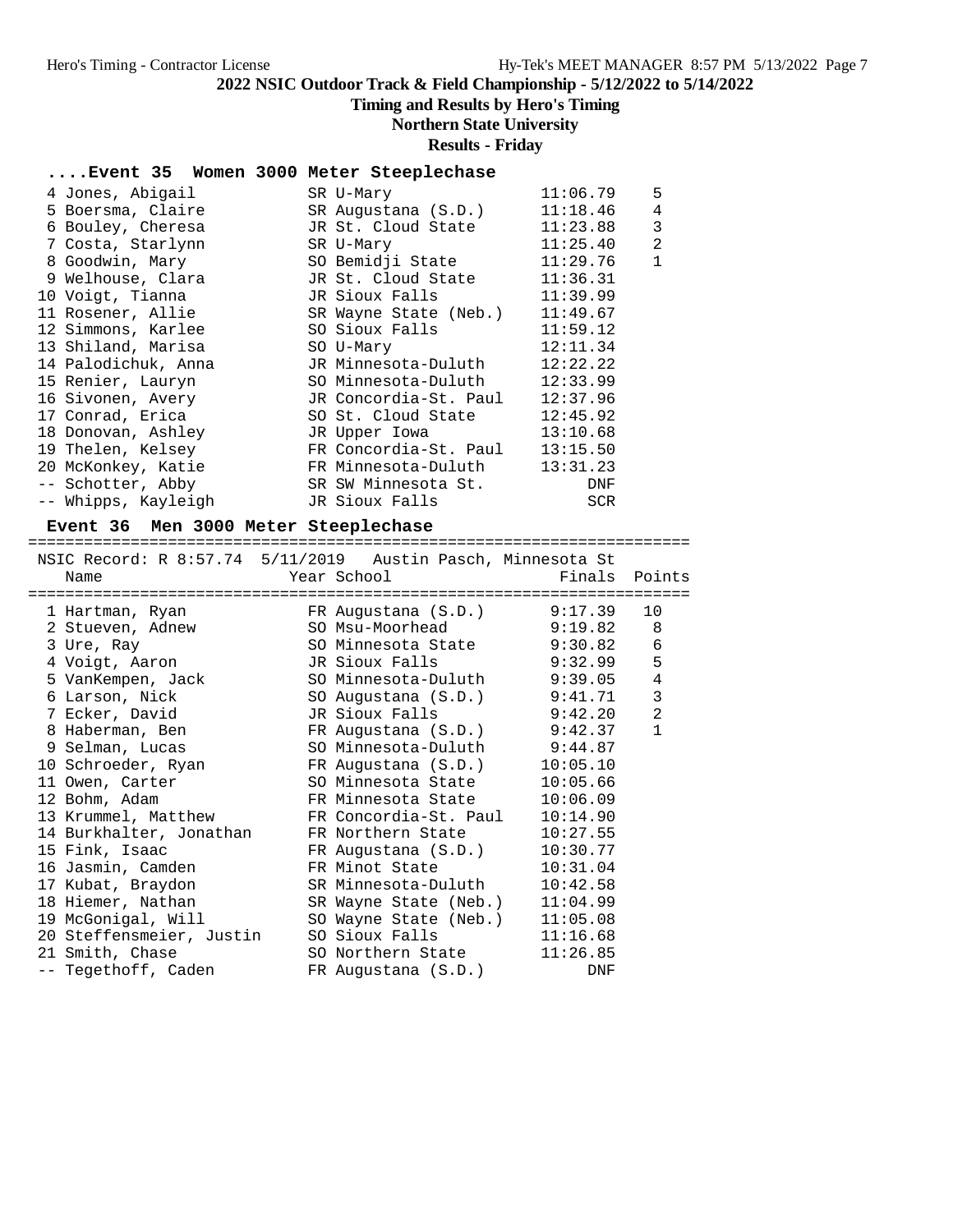**Timing and Results by Hero's Timing**

#### **Northern State University**

#### **Results - Friday**

#### **Event 13 Women 1500 Meter Run**

| NSIC Record: R 4:21.48 2017                                | Emi Trost, Minnesota Duluth |          |                |
|------------------------------------------------------------|-----------------------------|----------|----------------|
| Name                                                       | Year School                 | Prelims  | H#             |
|                                                            |                             |          |                |
| Preliminaries                                              |                             |          |                |
| 1 English, PJ                                              | JR Augustana (S.D.)         | 4:42.640 | 1              |
| 2 Beyer, Kaylee                                            | SO Winona State             | 4:45.31Q | 2              |
| 3 Schmidt, Nicolette                                       | JR Augustana (S.D.)         | 4:42.68Q | $\mathbf{1}$   |
| 4 Hestekin, Taylor                                         | SR U-Mary                   | 4:45.90Q | 2              |
| 5 Ceglowski, Taryn                                         | SR U-Mary                   | 4:42.71Q | $\mathbf 1$    |
| 6 Shiland, Reid                                            | SR U-Mary                   | 4:46.680 | $\overline{a}$ |
| 7 Juac, Khot                                               | SO Sioux Falls              | 4:43.960 | $\mathbf{1}$   |
| 8 Thurston, MaKenna                                        | SO Minnesota State          | 4:47.46Q | $\overline{a}$ |
| 9 Gehl, Morgan                                             | FR Sioux Falls              | 4:44.90q | $\mathbf{1}$   |
| 10 Schenk, Meagan                                          | SR Augustana (S.D.)         | 4:45.55q | $\mathbf 1$    |
| 11 Melton, Taylor                                          | FR Augustana (S.D.)         | 4:48.43q | $\overline{2}$ |
| 12 Radel, Morgan                                           | JR Minnesota-Duluth         | 4:52.60q | $1\,$          |
| 13 Waterfall, Haylee                                       | JR Augustana (S.D.)         | 4:52.72  | $\overline{a}$ |
| 14 Lutmer, Jessica                                         | FR Sioux Falls              | 4:57.15  | $\overline{2}$ |
| 15 Anderson, Aislin                                        | SO Msu-Moorhead             | 5:00.62  | $\overline{2}$ |
| 16 Lee, Julia                                              | SR Augustana (S.D.)         | 5:01.65  | $\mathbf{1}$   |
| Event 14 Men 1500 Meter Run                                |                             |          |                |
|                                                            |                             |          |                |
| NSIC Record: R 3:50.12 5/11/2014 Henrik Hansson, Augustana |                             |          |                |
| Name                                                       | Year School                 | Prelims  | H#             |
|                                                            |                             |          |                |
| 1 Johnson, Evan                                            | SR Augustana (S.D.)         | 4:00.05Q | 1              |
| 2 Helser, Matthew                                          | SO Concordia-St. Paul       | 4:02.280 | 2              |
| 3 Steiger, Matt                                            | JR Augustana (S.D.)         | 4:00.120 | $\mathbf{1}$   |
| 4 Hanna, Jakob                                             | JR Sioux Falls              | 4:02.40Q | $\overline{a}$ |
| 5 Dickenson, Owen                                          | SO Minnesota-Duluth         | 4:00.450 | $\mathbf{1}$   |
| 6 Maier, Tanner                                            | SO Minnesota State          | 4:02.490 | 2              |
| 7 Brand, Colten                                            | SO Augustana (S.D.)         | 4:00.46Q | $\mathbf 1$    |
| 8 Miller, Austin                                           | SR Augustana (S.D.)         | 4:02.55Q | $\overline{a}$ |
| 9 Fregoso, Guillermo                                       | SO U-Mary                   | 4:03.42q | $\overline{2}$ |
| 10 Faltesek, Emmett                                        | FR Concordia-St. Paul       | 4:03.48q | $\mathbf{1}$   |

 17 Jacobson, Nick JR Minnesota-Duluth 4:13.77 1 **Event 15 Women 100 Meter Hurdles** ======================================================================== NSIC Record: R 13.40 5/11/2019 Danielle Kohlwey, Minnesota-Du Name Year School Prelims Wind H#

 11 Rivera, Caleb FR Sioux Falls 4:03.64q 2 12 Mundorf, Brandon SO Wayne State (Neb.) 4:04.66q 2 13 Tostenson, Jonathan SR Minnesota-Duluth 4:06.98 2 14 Merillana, Nicholas JR Minot State 4:07.38 2 15 Jensen, Jacob SO Minot State 4:07.83 1 16 Holiday, Trent FR Minot State 4:10.70 1

| 1 Cartwright, Denisha   | SO Minnesota State    | 13.750 4.2 3 |  |
|-------------------------|-----------------------|--------------|--|
| 2 Bolibruch, Terezia    | JR U-Mary             | 13.820 2.5 2 |  |
| 3 Burrell, Shanice      | SR Northern State     | 13.930 5.3 1 |  |
| 4 Malone, Kynnedi       | FR Minnesota State    | 14.120 5.3 1 |  |
| 5 Mulcahy, Christabelle | SR Concordia-St. Paul | 14.200 2.5 2 |  |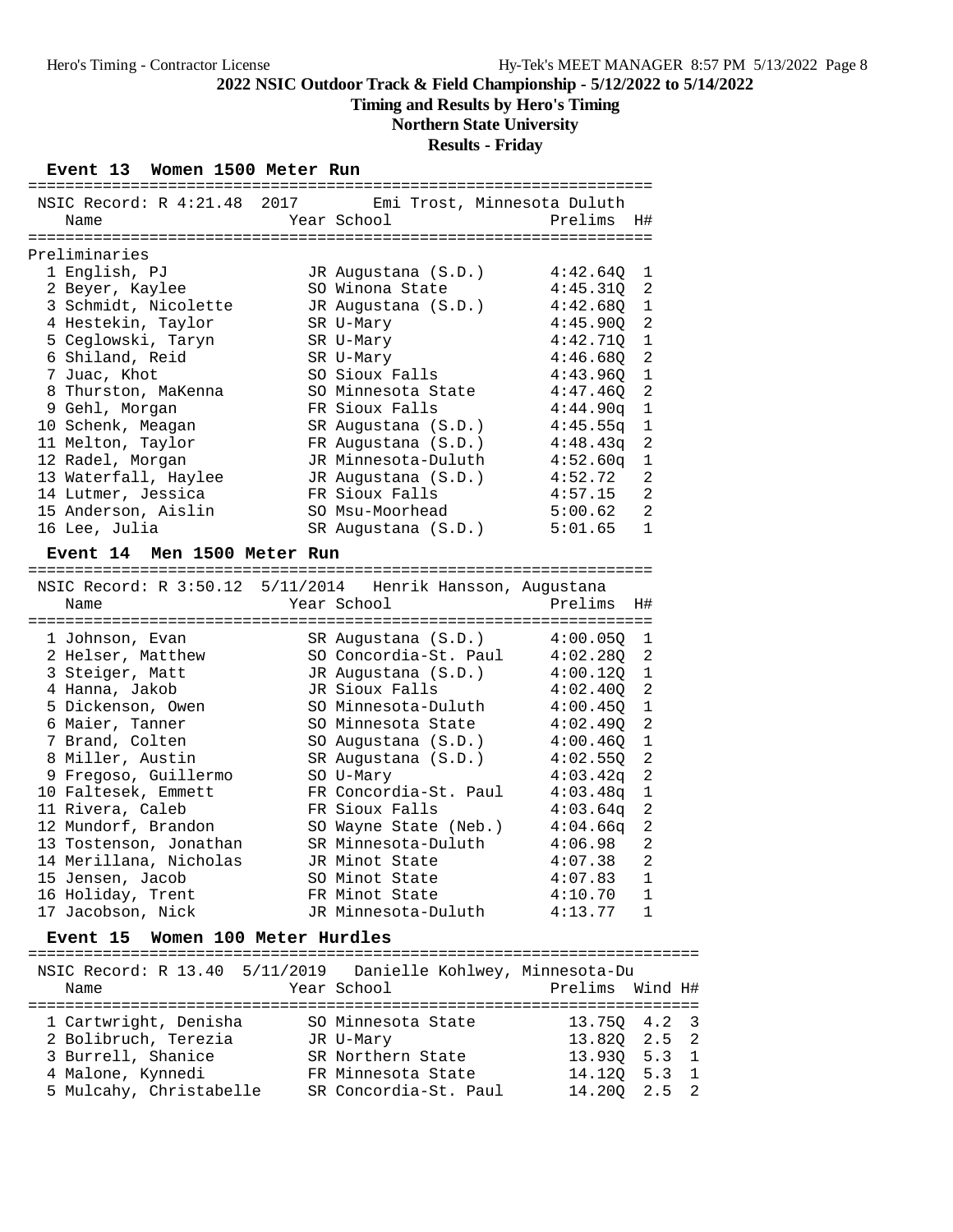**Timing and Results by Hero's Timing**

#### **Northern State University**

**Results - Friday**

#### **....Event 15 Women 100 Meter Hurdles**

| 6 Lewis, Dynia          | FR Bemidji State      | 14.380              | $4.2 \quad 3$ |    |  |
|-------------------------|-----------------------|---------------------|---------------|----|--|
| 7 Leum, Xana            | SO Winona State       | 14.43g 2.5 2 14.421 |               |    |  |
| 8 Shirek, Isatu         | SO SW Minnesota St.   | 14.43q 4.2 3 14.422 |               |    |  |
| 9 Horning, Tia          | SO U-Mary             | 14.70               | 2.5 2         |    |  |
| 10 Chaney, A'Lena       | SO U-Mary             | $14.93$ 5.3 1       |               |    |  |
| 11 Romig, Shelby        | FR St. Cloud State    | 15.12               | $4.2 \quad 3$ |    |  |
| 12 Hansen, Megan        | SO Wayne State (Neb.) | 15.23               | $5.3 \quad 1$ |    |  |
| 13 Becker, Kylee        | FR Winona State       | $15.41$ $2.5$ 2     |               |    |  |
| 14 Reichenberger, Hanna | FR Winona State       | 15.44               | $4.2 \quad 3$ |    |  |
| 15 Gilles, Megan        | SO Minnesota-Duluth   | 15.58               | $5.3 \quad 1$ |    |  |
| 16 Sekafetz, Jordan     | FR Upper Iowa         | 15.63               | $5.3 \quad 1$ |    |  |
| 17 Mickelson, Isadora   | SO SW Minnesota St.   | 15.68               | $4.2 \quad 3$ |    |  |
| 18 Serrao, Adla         | SO Msu-Moorhead       | 15.73               | 2.5 2         |    |  |
| -- Brennen, Lyric       | SO Minnesota State    | DNF                 | $4.2 \quad 3$ |    |  |
| -- Lubischer, Faith     | FR Wayne State (Neb.) | SCR                 | 2.5           | -2 |  |

#### **Event 16 Men 110 Meter Hurdles**

======================================================================== NSIC Record: R 13.80 2015 Myles Hunter, Minnesota State Name Year School Prelims Wind H# ======================================================================== 1 Lokonobei, Lawrence SO Augustana (S.D.) 14.41Q 5.9 1 2 Durnin, Nick JR Minnesota State 14.56Q 3.5 2 3 Pierre, Renald SO SW Minnesota St. 14.59Q 5.9 1 4 Schroeder, Luke FR Northern State 15.02Q 3.5 2 5 Palmquist, Ben SR Minnesota-Duluth 14.72q 5.9 1 6 Martens, Andrew FR Augustana (S.D.) 14.79q 5.9 1 7 Adams, Justus JR Minnesota State 15.21q 3.5 2 8 Kubitz, Zak FR SW Minnesota St. 15.64q 5.9 1 9 Mandel, Ben SO Sioux Falls 15.80 3.5 2 10 Bohms-Buechler, Jaden FR Northern State 16.05 5.9 1 11 Clark, Jack FR SW Minnesota St. 17.12 3.5 2 -- Christiansen, Abel JR Minnesota State DNF 3.5 2

#### **Event 17 Women 400 Meter Dash**

| NSIC Record: R 54.40 2017 | Megan Seidl, Winona State |          |                |
|---------------------------|---------------------------|----------|----------------|
| Name                      | Year School               | Prelims  | H#             |
|                           |                           |          |                |
| 1 Vallabouy, Shereen      | JR Winona State           | 54.730   | 4              |
| 2 Rolle-Curry, Robynn     | SO Msu-Moorhead           | 56.790 3 |                |
| 3 Stevens, Maddie         | FR Upper Iowa             | 57.450 1 |                |
| 4 Grimm, Ava              | SO U-Mary                 | 58.560 2 |                |
| 5 Cramer, Rose            | SO Minnesota State        | 58.20q   | 4              |
| 6 Gaye, Rose              | JR Minnesota State        | 58.28a   | $\overline{3}$ |
| 7 Heinitz, Ella           | FR Augustana (S.D.)       | 58.97q   | 4              |
| 8 Clifford, Sierra        | FR SW Minnesota St.       | 59.01q   | 4              |
| 9 Peterson, Maia          | FR Augustana (S.D.)       | 59.07    | 3              |
| 10 Acheson, Grace         | SO U-Mary                 | 59.09    | $\overline{2}$ |
| 11 Lewis, Cece            | SO Concordia-St. Paul     | 59.12    | 1              |
| 12 Myers, Rachel          | JR Bemidji State          | 59.16    | $\mathbf{1}$   |
| 13 Woodard, Mackenzie     | SR Minnesota State        | 59.56    | $\mathfrak{D}$ |
| 14 Colvin, Dyashia        | JR Minnesota State        | 59.76    | 3              |
| 15 Robins, Nyeaee         | SO Minnesota State        | 1:00.08  | $\mathfrak{D}$ |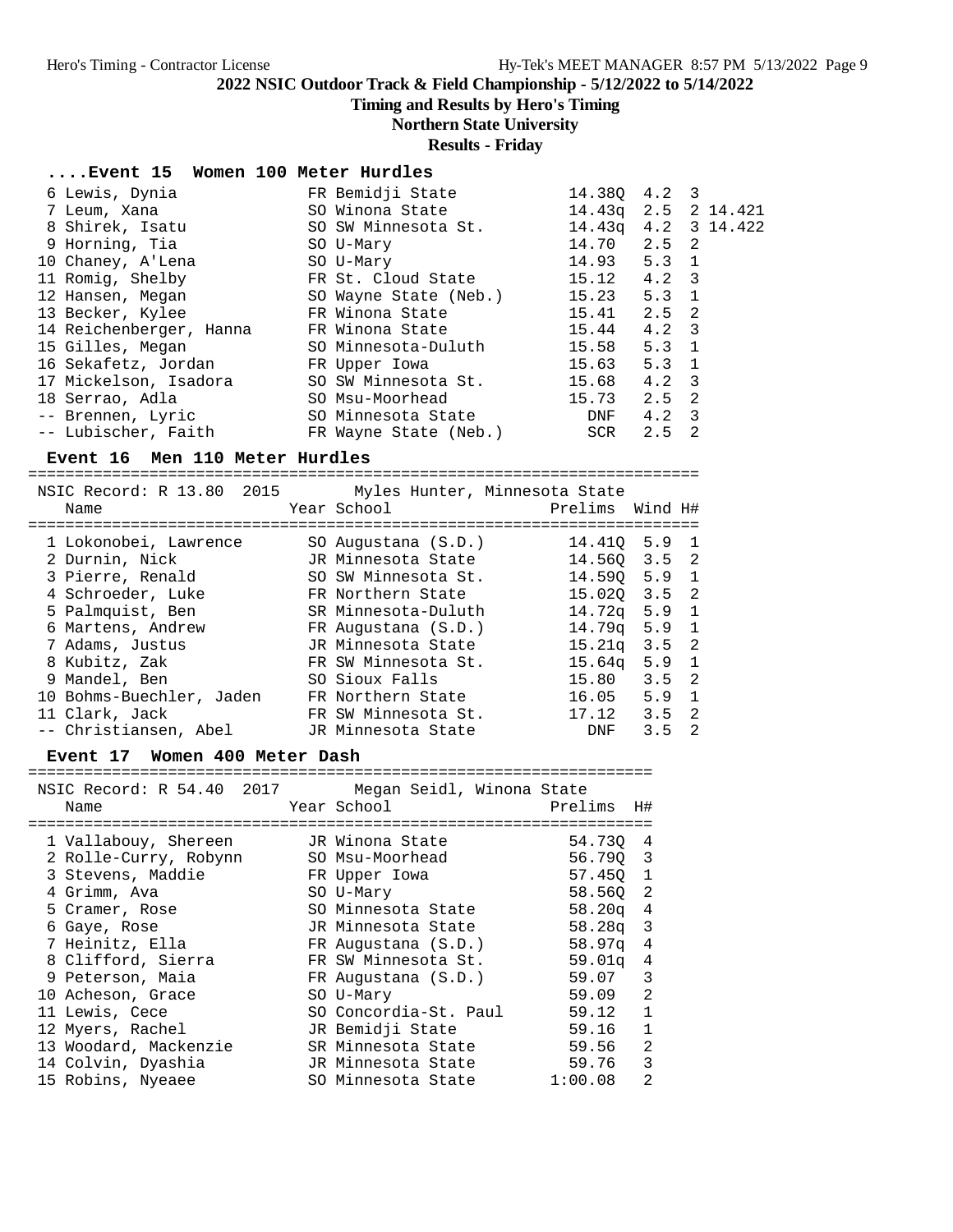**Timing and Results by Hero's Timing**

## **Northern State University**

## **Results - Friday**

#### **....Event 17 Women 400 Meter Dash**

| 16 Mbenoun, Maryse        | SR Bemidji State      | 1:00.53 | $\overline{1}$ |
|---------------------------|-----------------------|---------|----------------|
| 17 Kenkel, Emma           | JR Sioux Falls        | 1:01.08 | $\overline{1}$ |
| 18 Tillery, Skyler        | SO Bemidji State      | 1:01.14 | $\overline{4}$ |
| 19 Bennett, Jadyn         | FR Winona State       | 1:01.15 | $\overline{4}$ |
| 20 Mulder, Kaitlyn        | JR Augustana (S.D.)   | 1:01.16 | - 3            |
| 21 Mayers, Holly          | JR Sioux Falls        | 1:01.69 | - 2            |
| 22 Becker, Jayda          | FR Augustana (S.D.)   | 1:03.26 | - 3            |
| 23 Guerra-Reese, Marianna | FR St. Cloud State    | 1:03.76 | $\overline{1}$ |
| 24 Perry, Jaid            | JR Concordia-St. Paul | 1:04.40 | - 2            |
| 25 Jetensky, Marin        | SR Wayne State (Neb.) | 1:07.91 | $\overline{4}$ |
|                           |                       |         |                |

#### **Event 18 Men 400 Meter Dash**

===================================================================

| Name                  | NSIC Record: R 47.24 5/11/2000 Erik Hanson, Minnesota Duluth<br>Year School | Prelims  | H#               |
|-----------------------|-----------------------------------------------------------------------------|----------|------------------|
| 1 Oduong, Ibrahim     | SO Msu-Moorhead                                                             | 48.130 4 |                  |
| 2 Dawkins, Ty         | JR Msu-Moorhead                                                             | 48.41Q 3 |                  |
| 3 Huntington, Isaac   | SO U-Mary                                                                   | 48.810 1 |                  |
| 4 DePrenger, Max      | SO Minnesota State                                                          | 49.070   | $\overline{c}$   |
| 5 MacLennan, Elliott  | FR Msu-Moorhead                                                             | 49.15q   | $\overline{4}$   |
| 6 Howell, Akil        | FR U-Mary                                                                   | 49.34q 2 |                  |
| 7 Toms, Kameron       | FR Minot State                                                              | 49.65q   | 3                |
| 8 Domier, Chase       | SO Northern State                                                           | 49.67a   | $\mathbf{1}$     |
| 9 Martens, Seth       | SO Northern State                                                           | 50.11    | $\mathbf{3}$     |
| 10 Kulzer, Alex       | SR Minnesota-Duluth                                                         | 50.13    | $\overline{a}$   |
| 11 Major, Kendrick    | SO Msu-Moorhead                                                             | 50.18    | $\overline{2}$   |
| 12 Phelps, Josh       | SR Minnesota State                                                          | 50.26    | $\mathbf 1$      |
| 13 Atubel, Kenry      | JR Minnesota State                                                          | 50.33    | $\ensuremath{4}$ |
| 14 Ladage, Jacob      | SR Wayne State (Neb.)                                                       | 50.36    | $\overline{2}$   |
| 15 Bade, Kyler        | FR Minnesota State                                                          | 50.66    | $\mathbf{1}$     |
| 16 Croston, Alexander | FR Minnesota-Duluth                                                         | 50.79    | $\mathbf{1}$     |
| 17 Schoessow, Matthew | SO Augustana (S.D.)                                                         | 50.80    | $\overline{4}$   |
| 18 Smith, Tyler       | FR SW Minnesota St.                                                         | 50.85    | $\overline{c}$   |
| 19 Melton, Noah       | JR Augustana (S.D.)                                                         | 50.97    | $\mathbf{3}$     |
| 20 Dooyema, Jed       | SO Augustana (S.D.)                                                         | 50.98    | 3                |
| 21 Green, Cameron     | SO Upper Iowa                                                               | 51.17    | $\mathbf{1}$     |
| 22 Nino, Damian       | FR Minot State                                                              | 51.28    | $\,4$            |
| 23 Schumacher, Josh   | JR Augustana (S.D.)                                                         | 51.41    | $\mathbf{3}$     |
| 24 Rudzitis, Taaron   | FR Concordia-St. Paul                                                       | 51.58    | $\overline{4}$   |
| 25 Loer, Bereket      | SO Minnesota-Duluth                                                         | 51.88    | $\overline{3}$   |
| 26 Brown, Jaylan      | FR Minot State                                                              | 51.96    | $\overline{4}$   |

#### **Event 19 Women 100 Meter Dash**

========================================================================

| NSIC Record: R 11.51 1983 | Jeri Domes, Mankato State |                 |                  |
|---------------------------|---------------------------|-----------------|------------------|
| Name                      | Year School               | Prelims Wind H# |                  |
|                           |                           |                 |                  |
| 1 Jackson, Makayla        | SO Minnesota State        |                 | $11.570$ $3.5$ 3 |
| 2 Cartwright, Denisha     | SO Minnesota State        |                 | $11.690$ $2.8$ 2 |
| 3 Simmons, Ja'Cey         | SO Minnesota State        | 11.930 4.8 1    |                  |
| 4 Pryor, Michaela         | JR Winona State           | 11.910 2.8 2    |                  |
| 5 Passeri, Arianna        | JR U-Mary                 |                 | $12.040$ $3.5$ 3 |
| 6 Hall, Alaina            | SO Bemidji State          | 12.060 4.8 1    |                  |
|                           |                           |                 |                  |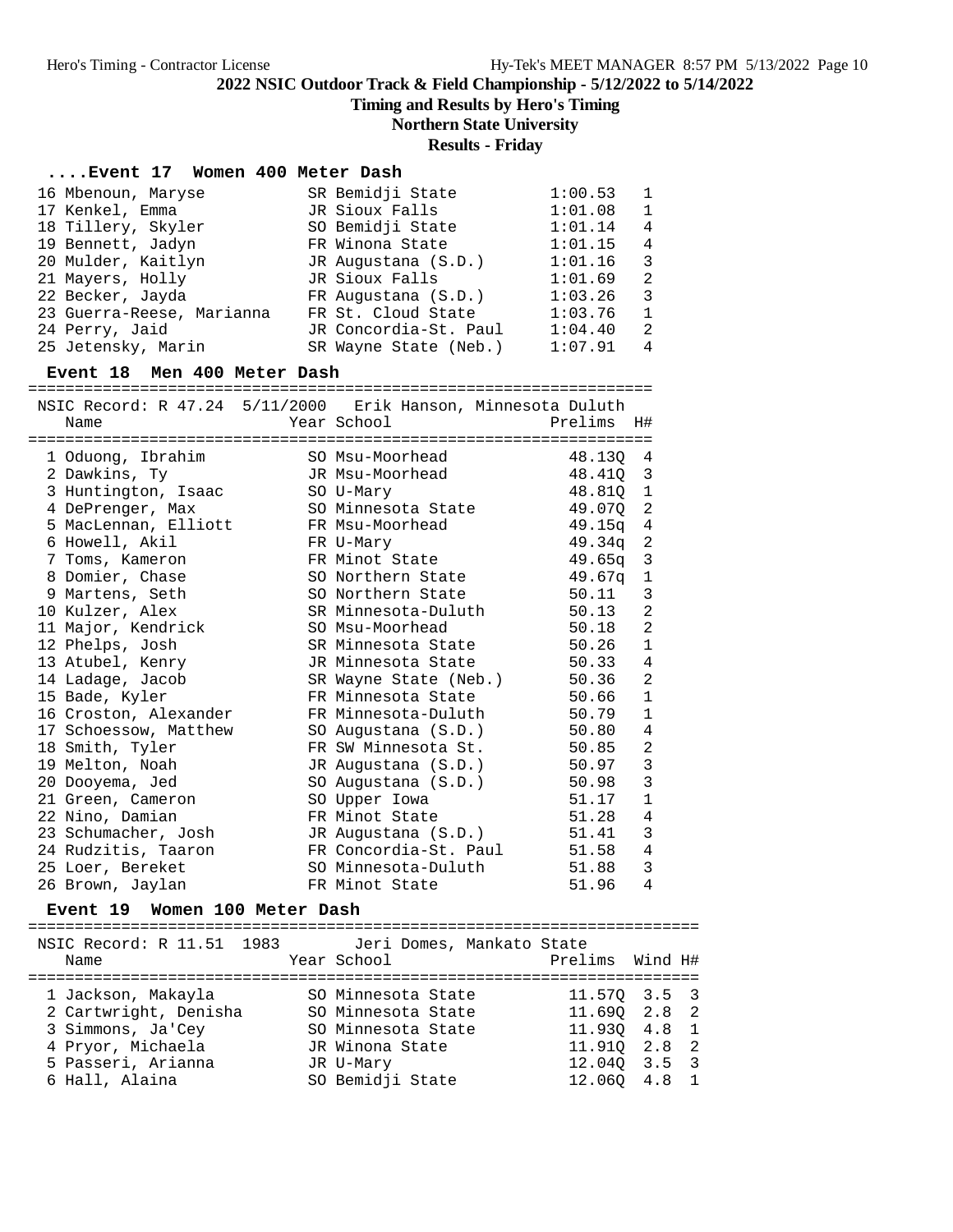**Timing and Results by Hero's Timing**

## **Northern State University**

**Results - Friday**

#### **....Event 19 Women 100 Meter Dash**

| JR Sioux Falls        |       |     |                                                                                                                                                                                                                                             |
|-----------------------|-------|-----|---------------------------------------------------------------------------------------------------------------------------------------------------------------------------------------------------------------------------------------------|
| JR Winona State       |       |     |                                                                                                                                                                                                                                             |
| FR U-Mary             | 12.30 |     |                                                                                                                                                                                                                                             |
| SO Bemidji State      |       |     |                                                                                                                                                                                                                                             |
| FR Augustana (S.D.)   |       |     |                                                                                                                                                                                                                                             |
| FR Upper Iowa         |       |     |                                                                                                                                                                                                                                             |
| SO Minnesota State    |       |     |                                                                                                                                                                                                                                             |
| JR Wayne State (Neb.) |       |     |                                                                                                                                                                                                                                             |
| FR Bemidji State      |       |     |                                                                                                                                                                                                                                             |
| SR Bemidji State      |       |     |                                                                                                                                                                                                                                             |
| JR Sioux Falls        | 12.69 |     |                                                                                                                                                                                                                                             |
| FR Wayne State (Neb.) | 12.70 |     |                                                                                                                                                                                                                                             |
| FR Bemidji State      |       |     |                                                                                                                                                                                                                                             |
| JR Minot State        | 12.90 | 4.8 |                                                                                                                                                                                                                                             |
|                       |       |     | 12.20a<br>4.8 1<br>$12.25q$ 4.8 1<br>$2.8 \quad 2$<br>$12.32$ $3.5$ 3<br>$12.33$ $2.8$ 2<br>12.39 3.5 3 12.382<br>12.39 2.8 2 12.386<br>$12.56$ $3.5$ 3<br>$2.8 \quad 2$<br>12.63<br>$12.65$ $3.5$ 3<br>4.8 1<br>$2.8$ 2<br>$12.84$ $3.5$ 3 |

#### **Event 20 Men 100 Meter Dash**

========================================================================

|                     | NSIC Record: R 10.19 5/11/2015 Emmanuel Matadi, Minnesota State    |                 |     |              |  |
|---------------------|--------------------------------------------------------------------|-----------------|-----|--------------|--|
| Name                |                                                                    |                 |     |              |  |
|                     | 1 Hickman, Shaheed JR Minnesota State 10.570 1.5 2                 |                 |     |              |  |
|                     | 2 Attoh, Daniel SO Minnesota State 10.69Q 3.9 3                    |                 |     |              |  |
|                     | 3 Nti, Prince 50 Minnesota State 10.760 4.1 1 10.751               |                 |     |              |  |
|                     |                                                                    |                 |     |              |  |
|                     | 4 Donahue, Joe             FR Sioux Falls             10.620 1.5 2 |                 |     |              |  |
|                     | 5 Marks, Steven FR Minnesota State 10.730 3.9 3                    |                 |     |              |  |
|                     | 6 Dietel, Thomas SO Concordia-St. Paul 10.85Q 4.1 1                |                 |     |              |  |
| 7 Sharma, Nicholas  | SO Minnesota State 10.65q 1.5 2                                    |                 |     |              |  |
| 8 Clark, Ezekiel    | FR Minnesota State 10.76q 3.9 3 10.752                             |                 |     |              |  |
| 9 Nesvold, Carter   | SO Minnesota State 10.81 1.5 2                                     |                 |     |              |  |
| 10 Fischer, Gavin   | FR Augustana (S.D.) 10.87 4.1 1                                    |                 |     |              |  |
| 11 Olson, Drew      | SO U-Mary                                                          | $10.90$ $1.5$ 2 |     |              |  |
| 12 Johnson, Andrew  | SR Concordia-St. Paul 10.95 4.1 1                                  |                 |     |              |  |
| 13 Higgs, Shaquiel  | JR Msu-Moorhead 10.97 4.1 1                                        |                 |     |              |  |
| 14 Davis, Astley    | SO U-Mary                                                          | $11.00$ $3.9$ 3 |     |              |  |
| 15 Green, Joseph    | SO Minot State 11.03 3.9                                           |                 |     | 3            |  |
| 16 Paulson, Jorgen  | FR U-Mary                                                          | $11.04$ $4.1$ 1 |     |              |  |
| 17 Miley, Josh      | SO Minnesota-Duluth 11.05 1.5                                      |                 |     | 2            |  |
| 18 Blackwell, Eddie | SO Minnesota State 11.08 3.9 3                                     |                 |     |              |  |
| 19 Bokoyo, Josue    | SO Minnesota State 11.09 3.9 3 11.081                              |                 |     |              |  |
| 20 Huber, Theo      | FR Wayne State (Neb.) 11.09 1.5 2 11.090                           |                 |     |              |  |
| 21 Segura, Nate     | JR Concordia-St. Paul 11.16 4.1 1                                  |                 |     |              |  |
|                     | 22 Klocow, Jackson FR Concordia-St. Paul 11.28 4.1                 |                 |     | $\mathbf{1}$ |  |
| 23 Afolabi, Kehinde | FR Upper Iowa Della Controller Controller                          | 11.33           | 1.5 | 2            |  |

#### **Event 43 Men 100 Meter Dash Wheelchair**

| Name              |  |  |  | Year School         |  | Finals Wind |     |  |  |  |  |
|-------------------|--|--|--|---------------------|--|-------------|-----|--|--|--|--|
|                   |  |  |  |                     |  |             |     |  |  |  |  |
| Finals            |  |  |  |                     |  |             |     |  |  |  |  |
| 1 Eckelberg, Noah |  |  |  | FR SW Minnesota St. |  | 16.04       | 2.8 |  |  |  |  |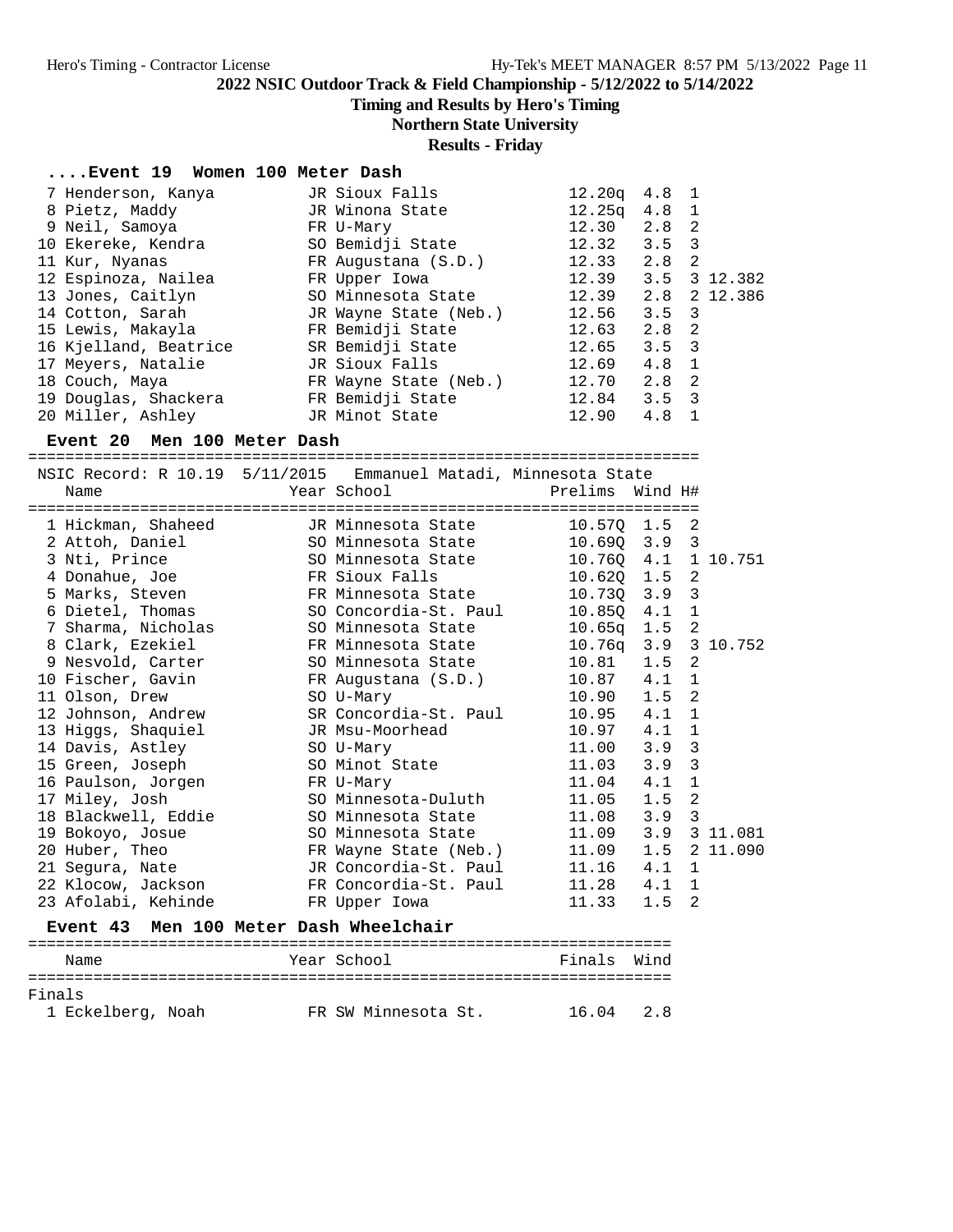# **Timing and Results by Hero's Timing**

# **Northern State University**

## **Results - Friday**

### **Event 21 Women 800 Meter Run**

| --------                                                     |                       | :====================== |          |                |
|--------------------------------------------------------------|-----------------------|-------------------------|----------|----------------|
| NSIC Record: R 2:04.62 5/11/2017 Emi Trost, Minnesota Duluth |                       |                         |          |                |
| Name                                                         | Year School           |                         | Prelims  | H#             |
|                                                              |                       |                         |          |                |
| Preliminaries                                                |                       |                         |          |                |
| 1 Brezinka, Isabelle                                         | SR Minnesota-Duluth   |                         | 2:12.850 | 1              |
| 2 Acheson, Elizabeth                                         | SO U-Mary             |                         | 2:15.16Q | 2              |
| 3 Streff, Cami                                               | SO Augustana (S.D.)   |                         | 2:17.63Q | $\mathbf{3}$   |
| 4 Schley, Savannah                                           | FR Minnesota-Duluth   |                         | 2:14.520 | $1\,$          |
| 5 Beyer, Kaylee                                              | SO Winona State       |                         | 2:16.15Q | $\overline{2}$ |
| 6 Reindl, Haleigh                                            | JR Minnesota-Duluth   |                         | 2:17.93Q | $\mathbf{3}$   |
| 7 Dembrowski, Courtney                                       | JR U-Mary             |                         | 2:16.50q | $\mathbf 1$    |
| 8 O'Meara, Cassidy                                           | SO Sioux Falls        |                         | 2:18.23q | $\mathbf{1}$   |
| 9 Hestekin, Taylor                                           | SR U-Mary             |                         | 2:18.47  | 3              |
| 10 Boelke, Rachel                                            | SO Minnesota-Duluth   |                         | 2:20.03  | $\mathbf{1}$   |
| 11 Ceglowski, Taryn                                          | SR U-Mary             |                         | 2:20.26  | $\overline{2}$ |
| 12 Clark, Jennifer                                           | JR Northern State     |                         | 2:20.51  | $\overline{a}$ |
| 13 Shiland, Reid                                             | SR U-Mary             |                         | 2:20.86  | $\mathbf{1}$   |
| 14 Aho, Annika                                               | SO Sioux Falls        |                         | 2:21.77  | $\overline{a}$ |
| 15 Sudbeck, Caroline                                         | SO Augustana (S.D.)   |                         | 2:22.15  | $\overline{2}$ |
| 16 Seidel, Francine                                          | FR Minnesota-Duluth   |                         | 2:22.72  | $\overline{3}$ |
| 17 D'Burke, Isabella                                         | JR Concordia-St. Paul |                         | 2:23.29  | $\mathbf 1$    |
| 18 Franssen, Mary                                            | SO Northern State     |                         | 2:23.72  | $\overline{a}$ |
| 19 Thurston, MaKenna                                         | SO Minnesota State    |                         | 2:23.85  | $\mathbf{3}$   |
| 20 Steele, Alaina                                            | FR Minnesota-Duluth   |                         | 2:24.21  | $\overline{a}$ |
| 21 Welhouse, Clara                                           | JR St. Cloud State    |                         | 2:24.22  | $\mathbf{1}$   |
| 22 Jackson, Sydney                                           | SO Concordia-St. Paul |                         | 2:24.59  | $\overline{a}$ |
| 23 Bishop, Makayla                                           | FR Minnesota State    |                         | 2:25.32  | $\mathbf{3}$   |
| 24 Neu, Rachael                                              | SO U-Mary             |                         | 2:26.04  | 3              |
| 25 Prigge, Ryne                                              | SR Bemidji State      |                         | 2:26.70  | $\mathbf{1}$   |
| 26 Ellenbecker, Marissa                                      | SO Minnesota State    |                         | 2:26.76  | $\overline{3}$ |
| 27 Schenk, Meagan                                            | SR Augustana (S.D.)   |                         | 2:27.34  | $\overline{2}$ |
| 28 Stineman, Alison                                          | SO Wayne State (Neb.) |                         | 2:28.00  | $\mathbf{1}$   |
| 29 Bond, Josie                                               | FR Minnesota-Duluth   |                         | 2:28.59  | $\overline{3}$ |

#### **Event 22 Men 800 Meter Run**

| NSIC Record: R 1:50.27 5/14/2021 Tanner Maier, Minnesota St |                       |              |                |
|-------------------------------------------------------------|-----------------------|--------------|----------------|
| Name                                                        | Year School           | Prelims      | H#             |
|                                                             |                       |              |                |
| 1 Bruer, Braxton                                            | SO Msu-Moorhead       | 1:53.740     | -1             |
| 2 Schmied, Ben                                              | JR Minnesota State    | $1:54.09Q$ 2 |                |
| 3 Maier, Tanner                                             | SO Minnesota State    | $1:56.56Q$ 3 |                |
| 4 Fechner, Cole                                             | SR Minnesota-Duluth   | 1:54.510     | 1              |
| 5 Miller, Austin                                            | SR Augustana (S.D.)   | 1:54.620     | 2              |
| 6 Cotterill, Lewis                                          | SO Minot State        | 1:56.820     | 3              |
| 7 Schauerman, Thomas                                        | SR Concordia-St. Paul | 1:54.81q     | 2              |
| 8 Leonard, Christian                                        | SR Minnesota-Duluth   | 1:55.08q     | 2              |
| 9 Holcomb, Bryce                                            | SR Wayne State (Neb.) | 1:56.77      | 1              |
| 10 Breuer, Jonah                                            | JR Augustana (S.D.)   | 1:56.85      | $\mathbf{1}$   |
| 11 Johnson, Evan                                            | SR Augustana (S.D.)   | 1:57.13      | 3              |
| 12 Pearson, Nathan                                          | SR Wayne State (Neb.) | 1:58.47      | $\mathfrak{D}$ |
| 13 Youberg, Finn                                            | FR Minnesota-Duluth   | 1:58.83      | $\mathfrak{D}$ |
| 14 Goranson, Nathan                                         | SO Upper Iowa         | 1:59.09      | $\overline{2}$ |
| 15 Matzner, Zachary                                         | SO Sioux Falls        | 1:59.32      | 3              |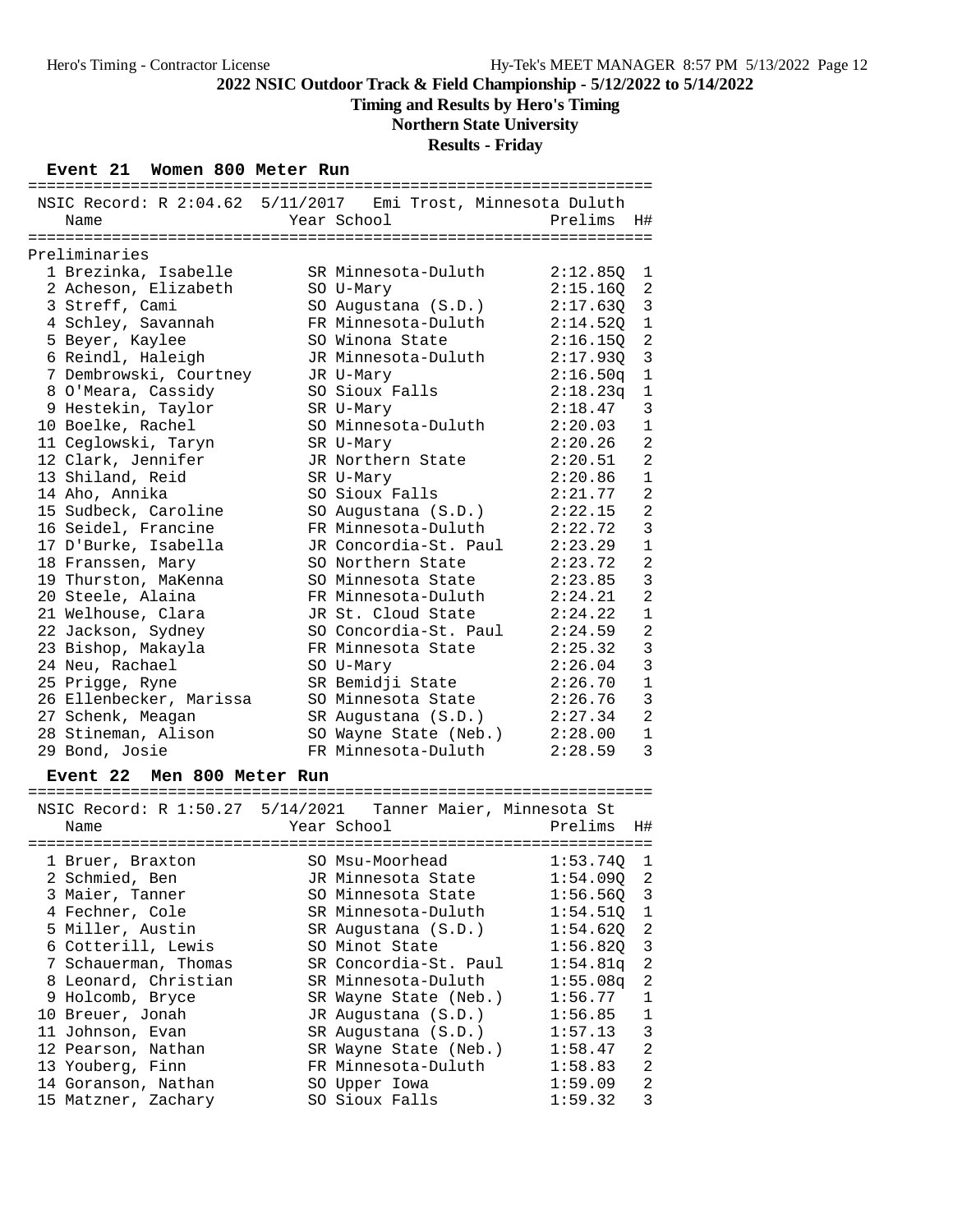**Timing and Results by Hero's Timing**

# **Northern State University**

### **Results - Friday**

## **....Event 22 Men 800 Meter Run**

| 16 Hegarty, Brock    | SR Wayne State (Neb.) | 1:59.85 | $\overline{\mathbf{3}}$ |
|----------------------|-----------------------|---------|-------------------------|
| 17 Peitz, Gabe       | SO Wayne State (Neb.) | 1:59.96 | - 3                     |
| 18 Bohm, Adam        | FR Minnesota State    | 2:00.11 | $\overline{1}$          |
| 19 Speikers, Caden   | SO Minnesota State    | 2:00.57 | $\overline{2}$          |
| 20 Gutierrez, Juan   | SR Minot State        | 2:01.26 | $\overline{3}$          |
| 21 Collins, Maquanet | SO Minnesota State    | 2:01.90 | -3                      |
| 22 Helser, Matthew   | SO Concordia-St. Paul | 2:02.39 | $\mathbf{1}$            |
| 23 Gruenes, Jordan   | JR Minnesota-Duluth   | 2:02.48 | 3                       |
| 24 Kvaal, Mikey      | SO Minnesota-Duluth   | 2:03.33 | $\overline{2}$          |
| 25 Brock, Beau       | FR Augustana (S.D.)   | 2:04.00 | -1                      |
| 26 Faltesek, Emmett  | FR Concordia-St. Paul | 2:13.25 | -1                      |

#### **Event 23 Women 400 Meter Hurdles**

|  | NSIC Record: R 58.83 2017 Hanneke Oosterwegel, Northern St                                                                                                                                                                     |  |                             |         |                |  |  |  |
|--|--------------------------------------------------------------------------------------------------------------------------------------------------------------------------------------------------------------------------------|--|-----------------------------|---------|----------------|--|--|--|
|  | Year School<br>Name                                                                                                                                                                                                            |  |                             | Prelims | H#             |  |  |  |
|  |                                                                                                                                                                                                                                |  |                             |         |                |  |  |  |
|  | 1 Schyvinck, Brooklyn JR Winona State 1:02.360                                                                                                                                                                                 |  |                             |         | 4              |  |  |  |
|  |                                                                                                                                                                                                                                |  |                             |         |                |  |  |  |
|  | 2 Marteau, Noa (R. P. P. 1:03.200)<br>2 Marteau, Noa (R. P. P. 1:03.200)<br>3 Hertz, Morgan (S. D. SO U-Mary 1:04.090)<br>4 Zeman, Kendall (R. P. P. Ninona State 1:04.290)                                                    |  |                             |         |                |  |  |  |
|  |                                                                                                                                                                                                                                |  |                             |         |                |  |  |  |
|  |                                                                                                                                                                                                                                |  |                             |         |                |  |  |  |
|  | 5 Becker, Kylee               FR Winona State             1:03.77q  1<br>6 Brock, Danalee             FR U-Mary               1:04.58q  2                                                                                      |  |                             |         |                |  |  |  |
|  | 7 Borowicz, Emma TR Minnesota State 1:04.68q 3 1:04.672                                                                                                                                                                        |  |                             |         |                |  |  |  |
|  | 8 Schaefer, Elizabeth SO Augustana (S.D.) 1:04.68q 1 1:04.677                                                                                                                                                                  |  |                             |         |                |  |  |  |
|  | 9 Brouse, Brooklyn                                                                                                                                                                                                             |  | FR St. Cloud State 1:05.34  |         | 4              |  |  |  |
|  |                                                                                                                                                                                                                                |  |                             |         | 3              |  |  |  |
|  | 10 Lipschultz, Lainey 50 Winona State 1:05.78<br>11 Kinzer, Isabel 58 Northern State 1:06.06                                                                                                                                   |  |                             |         | $\overline{4}$ |  |  |  |
|  | 12 Fultz, Natalie                                                                                                                                                                                                              |  | SO Bemidji State 1:06.70    |         | $\overline{2}$ |  |  |  |
|  |                                                                                                                                                                                                                                |  |                             |         | 3              |  |  |  |
|  | 13 Lackovic, Cassidy JR St. Cloud State 1:06.83<br>14 Van Zee, Kasey FR Augustana (S.D.) 1:07.26                                                                                                                               |  |                             |         | $\mathbf{1}$   |  |  |  |
|  | 15 Voigt, Tianna                        JR Sioux Falls                        1:07.71                                                                                                                                          |  |                             |         | $\mathbf{1}$   |  |  |  |
|  |                                                                                                                                                                                                                                |  |                             |         | 2              |  |  |  |
|  | 16 Feit, Regan FR Winona State 1:08.33<br>17 Christenson, Makaylin FR St. Cloud State 1:08.55                                                                                                                                  |  |                             |         | $\overline{4}$ |  |  |  |
|  | 18 Langseth, Anna                                                                                                                                                                                                              |  | FR Augustana (S.D.) 1:09.06 |         | $\overline{4}$ |  |  |  |
|  | 19 Sweeney, Sierra           FR Northern State         1:10.05<br>20 Boyum, Molly             JR Augustana (S.D.)       1:10.32                                                                                                |  |                             |         | 3              |  |  |  |
|  |                                                                                                                                                                                                                                |  |                             |         | $\overline{2}$ |  |  |  |
|  | 21 Waterman, Allison SO Winona State 1:10.53                                                                                                                                                                                   |  |                             |         | $\mathbf{1}$   |  |  |  |
|  | 22 Stanton, Sierra           FR Sioux Falls           1:10.83                                                                                                                                                                  |  |                             |         | 4              |  |  |  |
|  | 23 Smidel, Kaaryna KR SW Minnesota St. 1:11.77                                                                                                                                                                                 |  |                             |         | $\overline{3}$ |  |  |  |
|  | 24 Johnson, Lily Communication Communication Communication Communication Communication Communication Communication Communication Communication Communication Communication Communication Communication Communication Communica |  |                             |         | $\mathbf{1}$   |  |  |  |
|  | 25 Mickelson, Isadora SO SW Minnesota St. 1:12.08                                                                                                                                                                              |  |                             |         | 4              |  |  |  |
|  | 26 Severa, Alannah                                                                                                                                                                                                             |  | FR SW Minnesota St. 1:17.89 |         | $\overline{2}$ |  |  |  |
|  | 27 Mensah, Courtney 50 Concordia-St. Paul 1:19.37                                                                                                                                                                              |  |                             |         | $\overline{a}$ |  |  |  |
|  | 28 Jaworski, Rachel                                                                                                                                                                                                            |  | FR Minnesota State          | 1:24.62 | 3              |  |  |  |

### **Event 24 Men 400 Meter Hurdles**

| NSIC Record: R 51.91 5/13/2018 |                     | Sydne Davis, Minnesota State |                |
|--------------------------------|---------------------|------------------------------|----------------|
| Name                           | Year School         | Prelims H#                   |                |
|                                |                     |                              |                |
| 1 Schroeder, Luke              | FR Northern State   | 55.020 3                     |                |
| 2 Palmquist, Ben               | SR Minnesota-Duluth | 55.510                       | $\overline{1}$ |
| 3 Lewison, Drew                | JR Minnesota State  | 56.570 2                     |                |
|                                |                     |                              |                |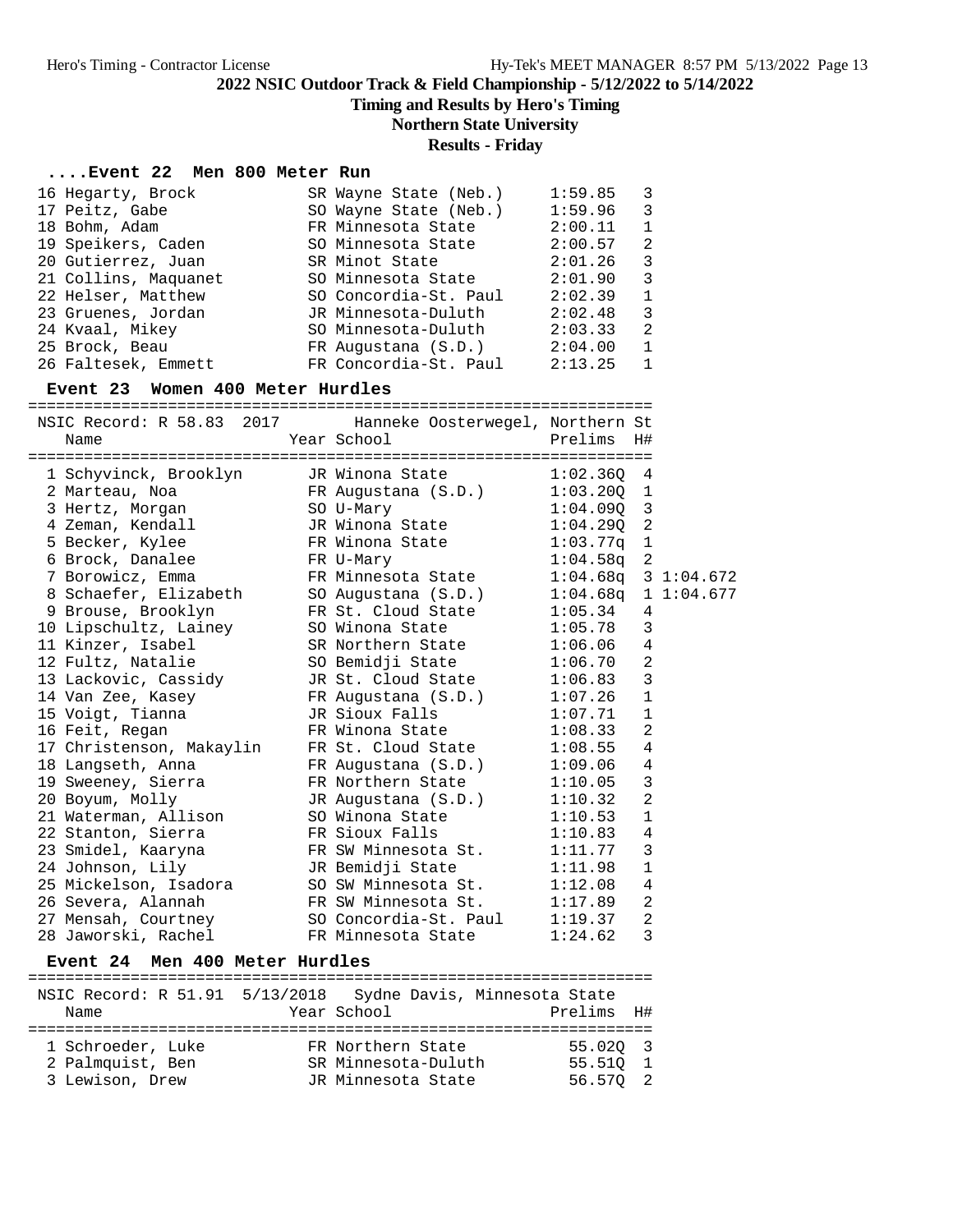**Timing and Results by Hero's Timing**

# **Northern State University**

## **Results - Friday**

## **....Event 24 Men 400 Meter Hurdles**

| 4 Martens, Andrew     | FR Augustana (S.D.) | 55.430             | $\overline{\mathbf{3}}$ |
|-----------------------|---------------------|--------------------|-------------------------|
| 5 Fritsch, Luke       | JR Augustana (S.D.) | 55.750 1           |                         |
| 6 Revere, JeremiAH    | SO Minnesota State  | 57.280             | -2                      |
| 7 Durnin, Nick        | JR Minnesota State  | 55.63 <sub>q</sub> | - 3                     |
| 8 Lokonobei, Lawrence | SO Augustana (S.D.) | 55.82 <sub>q</sub> | $\mathbf{1}$            |
| 9 Schmitt, Max        | FR SW Minnesota St. | 55.87              | 1                       |
| 10 Janssen, Brady     | SO Northern State   | 56.82              | 3                       |
| 11 Lear, Nathan       | FR SW Minnesota St. | 57.57              | 3                       |
| 12 Christiansen, Abel | JR Minnesota State  | 57.68              | 2                       |
| 13 Sellin, Tyler      | FR Augustana (S.D.) | 59.96              | $\mathbf{1}$            |
| 14 Wenderski, Landon  | FR Sioux Falls      | 1:00.96            | -2                      |
| 15 Stephenson, Ronald | SO Northern State   | 1:01.74            | $\mathbf{1}$            |
| 16 Kandolo, Junior    | SO SW Minnesota St. | 1:02.92            | 2                       |
| -- Matehs, Joel       | FR Northern State   | <b>SCR</b>         | 2                       |

#### **Event 25 Women 200 Meter Dash**

========================================================================

| Name |                                                                                                                                                                                                                                                                                                                                                                                                                                                          |                                                |                                                                                                                                                                                                                                                                                                                                                                                                                                                                                                                                      | Wind H# |                                                                                                                                                                                                                                                                                                                                                              |
|------|----------------------------------------------------------------------------------------------------------------------------------------------------------------------------------------------------------------------------------------------------------------------------------------------------------------------------------------------------------------------------------------------------------------------------------------------------------|------------------------------------------------|--------------------------------------------------------------------------------------------------------------------------------------------------------------------------------------------------------------------------------------------------------------------------------------------------------------------------------------------------------------------------------------------------------------------------------------------------------------------------------------------------------------------------------------|---------|--------------------------------------------------------------------------------------------------------------------------------------------------------------------------------------------------------------------------------------------------------------------------------------------------------------------------------------------------------------|
|      |                                                                                                                                                                                                                                                                                                                                                                                                                                                          |                                                |                                                                                                                                                                                                                                                                                                                                                                                                                                                                                                                                      |         |                                                                                                                                                                                                                                                                                                                                                              |
|      |                                                                                                                                                                                                                                                                                                                                                                                                                                                          |                                                |                                                                                                                                                                                                                                                                                                                                                                                                                                                                                                                                      |         |                                                                                                                                                                                                                                                                                                                                                              |
|      |                                                                                                                                                                                                                                                                                                                                                                                                                                                          |                                                |                                                                                                                                                                                                                                                                                                                                                                                                                                                                                                                                      |         | 3                                                                                                                                                                                                                                                                                                                                                            |
|      |                                                                                                                                                                                                                                                                                                                                                                                                                                                          |                                                |                                                                                                                                                                                                                                                                                                                                                                                                                                                                                                                                      |         | 1                                                                                                                                                                                                                                                                                                                                                            |
|      |                                                                                                                                                                                                                                                                                                                                                                                                                                                          |                                                |                                                                                                                                                                                                                                                                                                                                                                                                                                                                                                                                      |         | $\mathbf{3}$                                                                                                                                                                                                                                                                                                                                                 |
|      |                                                                                                                                                                                                                                                                                                                                                                                                                                                          |                                                |                                                                                                                                                                                                                                                                                                                                                                                                                                                                                                                                      |         | $\mathbf{1}$                                                                                                                                                                                                                                                                                                                                                 |
|      |                                                                                                                                                                                                                                                                                                                                                                                                                                                          |                                                |                                                                                                                                                                                                                                                                                                                                                                                                                                                                                                                                      |         | $\overline{c}$                                                                                                                                                                                                                                                                                                                                               |
|      |                                                                                                                                                                                                                                                                                                                                                                                                                                                          |                                                |                                                                                                                                                                                                                                                                                                                                                                                                                                                                                                                                      |         | $\mathbf{1}$                                                                                                                                                                                                                                                                                                                                                 |
|      |                                                                                                                                                                                                                                                                                                                                                                                                                                                          |                                                |                                                                                                                                                                                                                                                                                                                                                                                                                                                                                                                                      |         | $\mathbf{1}$                                                                                                                                                                                                                                                                                                                                                 |
|      |                                                                                                                                                                                                                                                                                                                                                                                                                                                          |                                                |                                                                                                                                                                                                                                                                                                                                                                                                                                                                                                                                      |         | 2                                                                                                                                                                                                                                                                                                                                                            |
|      |                                                                                                                                                                                                                                                                                                                                                                                                                                                          |                                                |                                                                                                                                                                                                                                                                                                                                                                                                                                                                                                                                      |         | $\mathbf{3}$                                                                                                                                                                                                                                                                                                                                                 |
|      |                                                                                                                                                                                                                                                                                                                                                                                                                                                          |                                                |                                                                                                                                                                                                                                                                                                                                                                                                                                                                                                                                      |         | 2                                                                                                                                                                                                                                                                                                                                                            |
|      |                                                                                                                                                                                                                                                                                                                                                                                                                                                          |                                                |                                                                                                                                                                                                                                                                                                                                                                                                                                                                                                                                      | 1.0     | $\mathbf{1}$                                                                                                                                                                                                                                                                                                                                                 |
|      |                                                                                                                                                                                                                                                                                                                                                                                                                                                          |                                                |                                                                                                                                                                                                                                                                                                                                                                                                                                                                                                                                      | $-1.6$  | 2                                                                                                                                                                                                                                                                                                                                                            |
|      |                                                                                                                                                                                                                                                                                                                                                                                                                                                          |                                                |                                                                                                                                                                                                                                                                                                                                                                                                                                                                                                                                      |         | $\overline{3}$                                                                                                                                                                                                                                                                                                                                               |
|      |                                                                                                                                                                                                                                                                                                                                                                                                                                                          |                                                |                                                                                                                                                                                                                                                                                                                                                                                                                                                                                                                                      | $-1.6$  | $\overline{a}$                                                                                                                                                                                                                                                                                                                                               |
|      |                                                                                                                                                                                                                                                                                                                                                                                                                                                          |                                                | 25.86                                                                                                                                                                                                                                                                                                                                                                                                                                                                                                                                | 1.6     | $\overline{3}$                                                                                                                                                                                                                                                                                                                                               |
|      |                                                                                                                                                                                                                                                                                                                                                                                                                                                          |                                                | 25.88                                                                                                                                                                                                                                                                                                                                                                                                                                                                                                                                | $-1.6$  | $\overline{a}$                                                                                                                                                                                                                                                                                                                                               |
|      |                                                                                                                                                                                                                                                                                                                                                                                                                                                          |                                                |                                                                                                                                                                                                                                                                                                                                                                                                                                                                                                                                      |         | $\overline{3}$                                                                                                                                                                                                                                                                                                                                               |
|      |                                                                                                                                                                                                                                                                                                                                                                                                                                                          |                                                |                                                                                                                                                                                                                                                                                                                                                                                                                                                                                                                                      | 1.0     | $\mathbf{1}$                                                                                                                                                                                                                                                                                                                                                 |
|      |                                                                                                                                                                                                                                                                                                                                                                                                                                                          |                                                |                                                                                                                                                                                                                                                                                                                                                                                                                                                                                                                                      | 1.6     | 3                                                                                                                                                                                                                                                                                                                                                            |
|      |                                                                                                                                                                                                                                                                                                                                                                                                                                                          |                                                |                                                                                                                                                                                                                                                                                                                                                                                                                                                                                                                                      | 1.0     | 1                                                                                                                                                                                                                                                                                                                                                            |
|      |                                                                                                                                                                                                                                                                                                                                                                                                                                                          |                                                |                                                                                                                                                                                                                                                                                                                                                                                                                                                                                                                                      |         | $\mathbf{1}$                                                                                                                                                                                                                                                                                                                                                 |
|      |                                                                                                                                                                                                                                                                                                                                                                                                                                                          |                                                |                                                                                                                                                                                                                                                                                                                                                                                                                                                                                                                                      | 1.6     | $\overline{3}$                                                                                                                                                                                                                                                                                                                                               |
|      |                                                                                                                                                                                                                                                                                                                                                                                                                                                          |                                                | SCR                                                                                                                                                                                                                                                                                                                                                                                                                                                                                                                                  | $-1.6$  | $\overline{2}$                                                                                                                                                                                                                                                                                                                                               |
|      | 2 Jackson, Makayla<br>3 Simmons, Ja'Cey<br>4 Pryor, Michaela<br>5 Cramer, Rose<br>6 Kur, Nyanas<br>8 Shirek, Isatu<br>9 Pietz, Maddy<br>10 Stevens, Maddie<br>11 Lewis, Makayla<br>12 Neil, Samoya<br>13 Gaye, Rose<br>14 Lewis, Cece<br>15 Cotton, Sarah<br>16 Henderson, Kanya<br>17 Klink, Taytum<br>18 Robins, Nyeaee<br>19 Colvin, Dyashia<br>20 White, Akela<br>21 Fields, Carson<br>22 Clifford, Sierra<br>-- Miller, Ashley<br>-- Jones, Caitlyn | 1 Cartwright, Denisha<br>7 Rolle-Curry, Robynn | Year School<br>SO Minnesota State<br>SO Minnesota State<br>SO Minnesota State<br>JR Winona State<br>SO Minnesota State<br>FR Augustana (S.D.)<br>SO Msu-Moorhead<br>SO SW Minnesota St.<br>JR Winona State<br>FR Upper Iowa<br>FR Bemidji State<br>FR U-Mary<br>JR Minnesota State<br>SO Concordia-St. Paul<br>JR Wayne State (Neb.)<br>JR Sioux Falls<br>SO SW Minnesota St.<br>SO Minnesota State<br>JR Minnesota State<br>SO Minnesota State<br>SR Minnesota State<br>FR SW Minnesota St.<br>JR Minot State<br>SO Minnesota State | 26.10   | NSIC Record: R 23.98 5/11/2010 Brittany Henderson, Minnesota State<br>Prelims<br>R 23.70Q -1.6 2<br>R 23.960 1.6<br>24.32Q 1.0<br>24.23Q 1.6<br>24.370 1.0<br>$24.820 - 1.6$<br>24.72q 1.0<br>$25.01q$ 1.0<br>$25.13 -1.6$<br>$25.25$ 1.6<br>$25.26 -1.6$<br>25.38<br>25.46<br>$25.53$ 1.6<br>25.65<br>$25.94$ 1.6<br>26.06<br>26.23<br>$26.42 \t1.0$<br>SCR |

#### **Event 26 Men 200 Meter Dash**

| NSIC Record: R 20.49 2013 | Jerrell Hancock, Minnesota State |                  |  |
|---------------------------|----------------------------------|------------------|--|
| Name                      | Year School                      | Prelims Wind H#  |  |
|                           |                                  |                  |  |
| 1 Atubel, Kenry           | JR Minnesota State               | 21.390 1.3 3     |  |
| 2 Dawkins, Ty             | JR Msu-Moorhead                  | 21.400 1.4 2     |  |
| 3 Nesvold, Carter         | SO Minnesota State               | $21.600 - 1.4$ 4 |  |
| 4 Phelps, Josh            | SR Minnesota State               | 21.750 1.1 1     |  |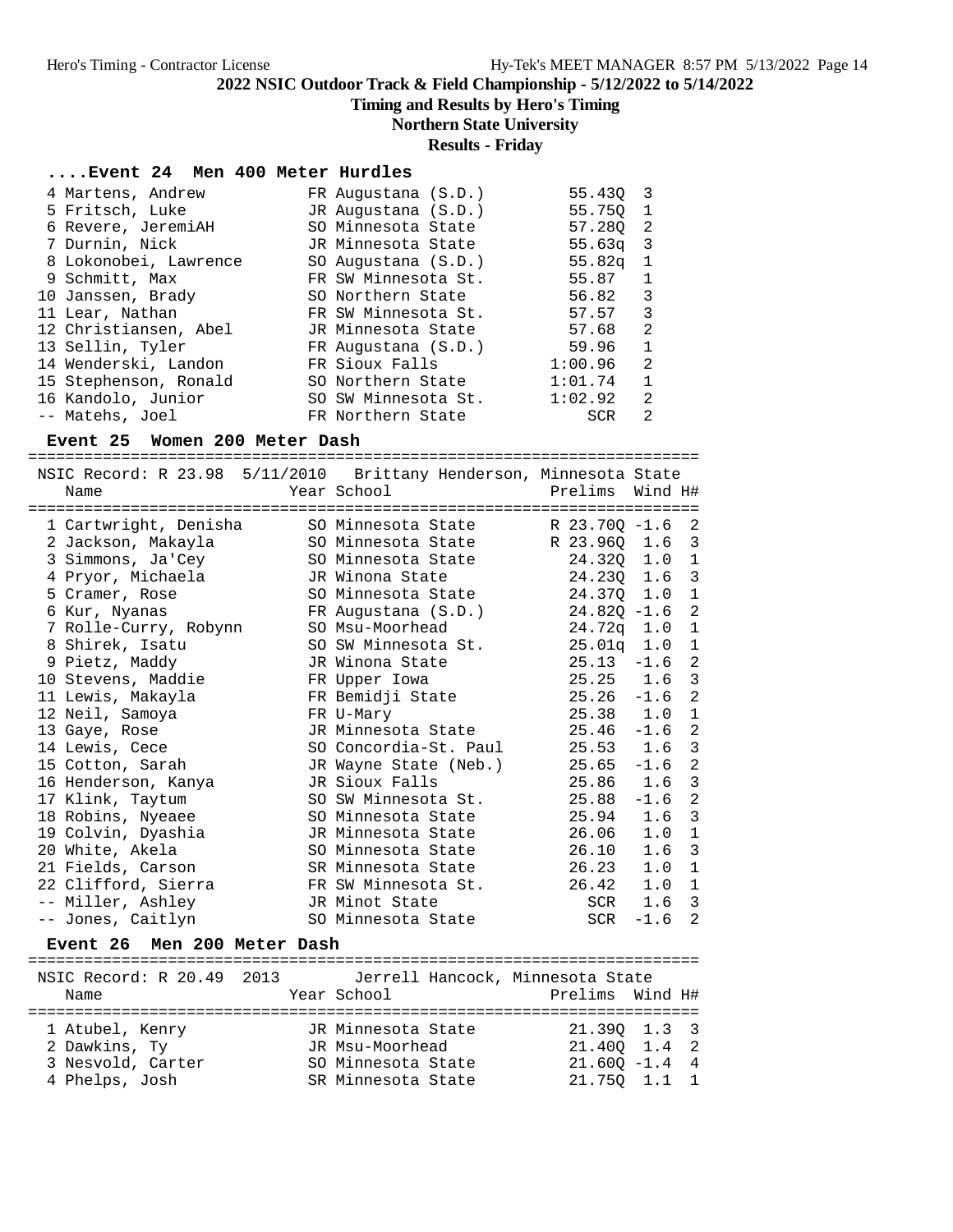# **Timing and Results by Hero's Timing**

# **Northern State University**

# **Results - Friday**

## **....Event 26 Men 200 Meter Dash**

|        | 5 MacLennan, Elliott                    | FR Msu-Moorhead                                          | $21.42q$ 1.4  | 2                     |          |
|--------|-----------------------------------------|----------------------------------------------------------|---------------|-----------------------|----------|
|        | 6 Donahue, Joe                          | FR Sioux Falls                                           | $21.50q$ 1.3  | 3                     |          |
|        | 7 Marks, Steven                         | FR Minnesota State                                       | $21.61q -1.4$ | 4                     |          |
|        | 8 Nti, Prince                           | SO Minnesota State                                       | $21.64q$ 1.3  | 3                     |          |
|        | 9 Dietel, Thomas                        | SO Concordia-St. Paul                                    | 21.66         | $\mathbf{3}$<br>1.3   |          |
|        | 10 Attoh, Daniel                        | SO Minnesota State                                       | 21.69         | 3<br>1.3              |          |
|        | 11 Blackwell, Eddie                     | SO Minnesota State                                       | 21.77         | $\mathbf{1}$<br>1.1   |          |
|        | 12 Paulson, Jorgen                      | FR U-Mary                                                | 21.81         | 3<br>1.3              |          |
|        | 13 Toms, Kameron                        | FR Minot State                                           | 21.84         | $\overline{2}$<br>1.4 |          |
|        | 14 Howell, Akil                         | FR U-Mary                                                | 21.88         | 1.1<br>$\mathbf{1}$   |          |
|        | 15 Higgs, Shaquiel                      | JR Msu-Moorhead                                          | 21.90         | 1.1<br>$\mathbf{1}$   |          |
|        | 16 Clark, Ezekiel                       | FR Minnesota State                                       | 21.91         | $-1.4$ 4 21.901       |          |
|        | 17 Sharma, Nicholas                     | SO Minnesota State                                       | $21.91$ $1.4$ |                       | 2 21.902 |
|        | 18 Green, Joseph                        | SO Minot State                                           | $22.01$ $1.1$ | 1                     |          |
|        | 19 Miley, Josh                          | SO Minnesota-Duluth                                      | 22.02         | $-1.4$<br>4           |          |
|        | 20 Domier, Chase                        | SO Northern State                                        | 22.17         | $-1.4$<br>4           |          |
|        | 21 Olson, Drew                          | SO U-Mary                                                | 22.51         | 1.1<br>1              |          |
|        | 22 Bokoyo, Josue                        | SO Minnesota State                                       | $22.72 - 1.4$ | $\overline{4}$        |          |
|        | 23 Davis, Melik                         | FR Augustana (S.D.)                                      | 22.77 1.4     | $\overline{a}$        |          |
|        | 24 Smith, Tyler                         | FR SW Minnesota St.                                      |               | $22.89 - 1.4 4$       |          |
|        | -- Fischer, Gavin                       | FR Augustana (S.D.)                                      |               | SCR 1.4 2 Medical     |          |
|        |                                         |                                                          |               |                       |          |
|        | Event 4 Women High Jump                 |                                                          |               |                       |          |
|        |                                         | NSIC Record: R 1.77m 5/14/2021 Mearah Miedema, Augustana |               |                       |          |
|        | Name                                    | Year School                                              | Finals        |                       | Points   |
|        |                                         |                                                          |               |                       |          |
| Finals |                                         |                                                          |               |                       |          |
|        | 1 Robinson, Arika                       | SO Concordia-St. Paul                                    | 1.77mR        | $5 - 09.75$           | 10       |
|        |                                         | 1.52 1.57 1.62 1.65 1.68 1.71 1.74 1.77 1.80 1.83        |               |                       |          |
|        | PPP PPP PPP<br>$\circ$                  | $\circ$ $\circ$<br>$\circ$<br>XO PPP<br>XXX              |               |                       |          |
|        | 2 Elliott, Taylor                       | JR Minnesota State                                       | 1.74m         | $5 - 08.50$           | 8        |
|        | 1.52 1.57 1.62 1.65 1.68 1.71 1.74 1.77 |                                                          |               |                       |          |
|        | PPP<br>O XXO<br>$\circ$<br>$\circ$      | XO<br>$\circ$<br>XXX                                     |               |                       |          |
|        | 3 Schumacher, Rachel                    | SR Msu-Moorhead                                          | 1.68m         | $5 - 06.00$           | 6        |
|        | 1.52 1.57 1.62 1.65 1.68 1.71           |                                                          |               |                       |          |
|        | PPP<br>$\circ$<br>$\circ$<br>$\circ$    | O XXX                                                    |               |                       |          |
|        | 4 Miedema, Mearah                       | SR Augustana (S.D.)                                      | 1.68m         | $5 - 06.00$           | 5        |
|        | 1.52 1.57 1.62 1.65 1.68 1.71           |                                                          |               |                       |          |
|        | PPP<br>O XXO<br>$\circ$                 | XO XXX                                                   |               |                       |          |
|        | 5 Morris, D'Andra                       | SR U-Mary                                                | 1.65m         | $5 - 05.00$           | 3.50     |
|        | 1.52 1.57 1.62 1.65 1.68                |                                                          |               |                       |          |
|        | O O XXO O XXX                           |                                                          |               |                       |          |
|        | 5 Swanson, Emily                        |                                                          |               |                       |          |
|        |                                         | SO Sioux Falls                                           | 1.65m         | $5 - 05.00$ 3.50      |          |
|        | 1.52 1.57 1.62 1.65 1.68                |                                                          |               |                       |          |
|        | XO XO O XXX<br>PPP                      |                                                          |               |                       |          |
|        |                                         |                                                          |               | $5 - 05.00$           | 2        |
|        | 7 Arason, Hannah                        | SR St. Cloud State                                       | 1.65m         |                       |          |
|        | 1.52 1.57 1.62 1.65 1.68                |                                                          |               |                       |          |
|        | O PPP PPP XO XXX                        |                                                          |               |                       |          |
|        | 8 Paaverud, Ella                        | JR Concordia-St. Paul                                    | 1.62m         | $5 - 03.75$           | 1        |
|        | 1.52 1.57 1.62 1.65<br>PPP XXO<br>O XXX |                                                          |               |                       |          |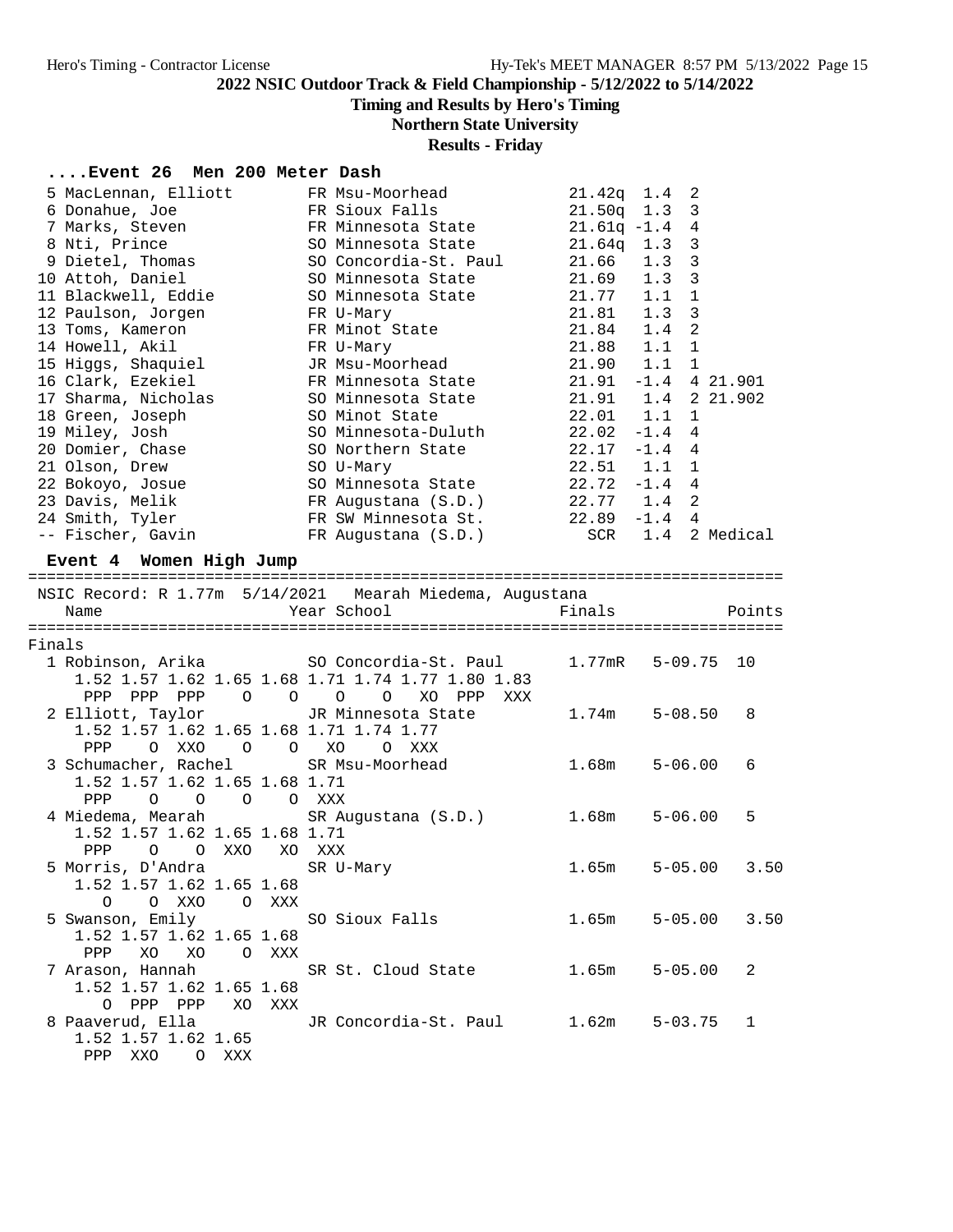**Timing and Results by Hero's Timing**

**Northern State University**

**Results - Friday**

| Event 4 Women High Jump                                                |                     |       |                   |
|------------------------------------------------------------------------|---------------------|-------|-------------------|
| 9 Conzemius, Grace<br>1.52 1.57 1.62 1.65<br>O O XO XXX                | FR U-Mary           |       | $1.62m$ $5-03.75$ |
| 9 Tietz, Sophie<br>1.52 1.57 1.62 1.65<br>$\circ$<br>XO XXX<br>$\circ$ | FR Minnesota State  | 1.62m | $5 - 03.75$       |
| 9 Richards, Toryn<br>1.52 1.57 1.62 1.65<br>O O XO XXX                 | FR Minnesota State  | 1.62m | $5 - 03.75$       |
| 12 Langston, Teya<br>1.52 1.57 1.62<br>PPP OXXX                        | JR Minnesota State  | 1.57m | $5 - 01.75$       |
| 12 Genet, Antonia<br>1.52 1.57 1.62<br>O O XXX                         | JR U-Mary           | 1.57m | $5 - 01.75$       |
| 12 Rizner, Madison<br>1.52 1.57 1.62<br>O XXX<br>$\circ$               | JR Winona State     | 1.57m | $5 - 01.75$       |
| 12 Tschumperlin, Jordan<br>1.52 1.57 1.62<br>$O$ $O$ $XXX$             | FR Northern State   | 1.57m | $5 - 01.75$       |
| 12 Berg, Tava<br>1.52 1.57 1.62<br>O O XXX                             | JR Northern State   | 1.57m | $5 - 01.75$       |
| 12 Pritchett, Caitlin<br>1.52 1.57 1.62<br>O O XXX                     | JR Msu-Moorhead     | 1.57m | $5 - 01.75$       |
| 18 Olson, Kaylee<br>1.52 1.57 1.62<br>XXO<br>O XXX                     | SO Winona State     | 1.57m | $5 - 01.75$       |
| 19 Stone, Zoe<br>1.52 1.57 1.62<br>$\circ$<br>XO XXX                   | JR Minnesota State  | 1.57m | $5 - 01.75$       |
| 20 Tietjens, Leah<br>1.52 1.57 1.62<br>O XXO XXX                       | FR SW Minnesota St. | 1.57m | $5 - 01.75$       |
| 21 Preiner, Lauren<br>1.52 1.57<br>O XXX                               | SO Minnesota State  | 1.52m | $4 - 11.75$       |
| 21 Cridlebaugh, Ashley<br>1.52 1.57<br>O XXX                           | FR Minnesota State  |       | $1.52m$ $4-11.75$ |
| 21 Jones, Emily<br>1.52 1.57<br>O XXX                                  | FR Minnesota-Duluth |       | $1.52m$ $4-11.75$ |
| 21 Webb, Abbi<br>1.52 1.57<br>O XXX                                    | FR Sioux Falls      | 1.52m | $4 - 11.75$       |
| 21 Rowles, Julia<br>1.52 1.57<br>O XXX                                 | SO St. Cloud State  | 1.52m | $4 - 11.75$       |
| 26 Anderson, Stella<br>1.52 1.57<br>XXO XXX                            | SO SW Minnesota St. | 1.52m | $4 - 11.75$       |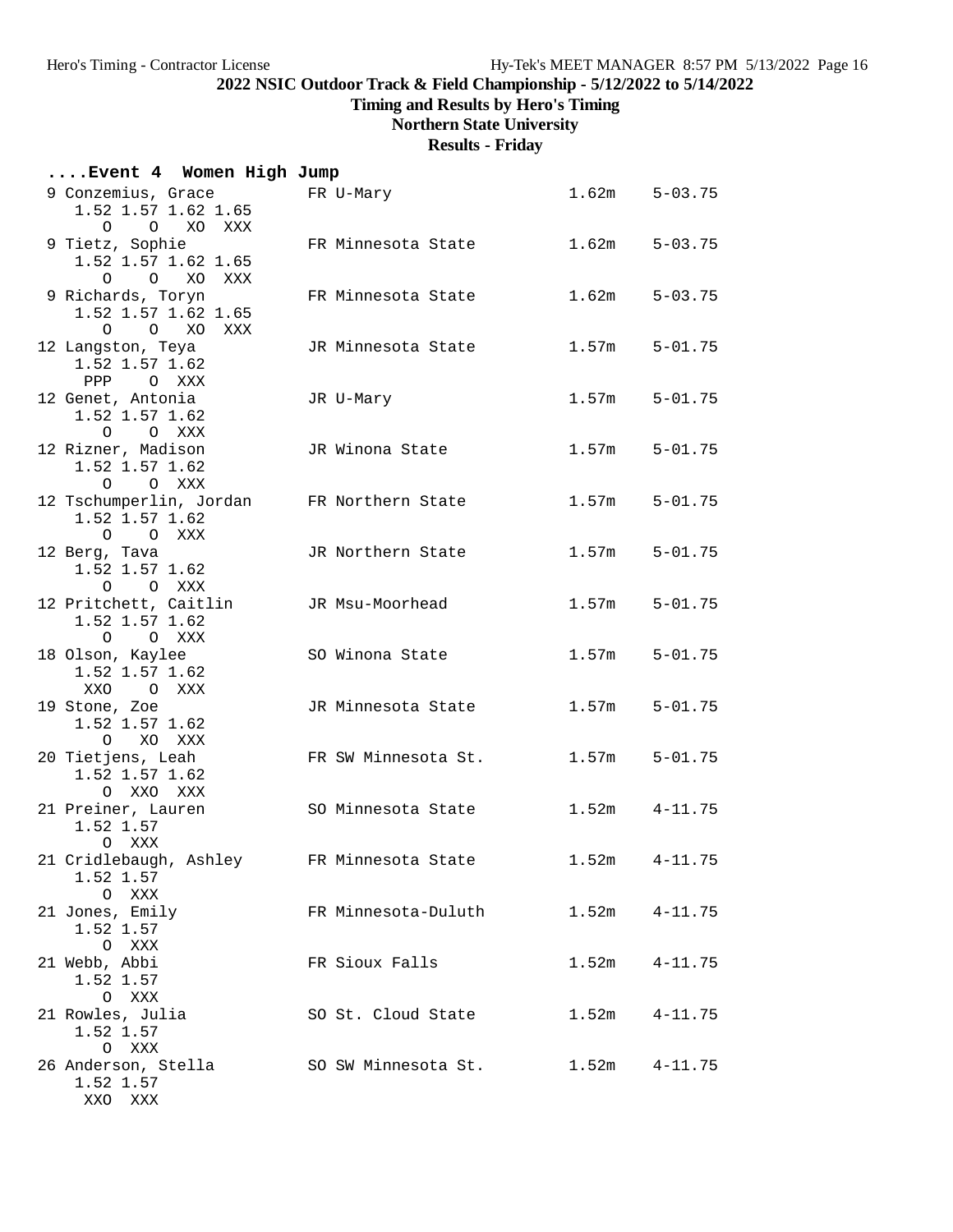# **Timing and Results by Hero's Timing**

# **Northern State University**

## **Results - Friday**

## **Event 5 Men Long Jump**

| NSIC Record: R 7.91m 5/11/2018 Brian Huber, MSU Moorhead                                                                                                                                                                                |       |        |                          |     |                |
|-----------------------------------------------------------------------------------------------------------------------------------------------------------------------------------------------------------------------------------------|-------|--------|--------------------------|-----|----------------|
|                                                                                                                                                                                                                                         |       |        |                          |     |                |
| 1 Davis, Astley 50 U-Mary 7.51m 0.2 24-07.75 3 10<br>6.90m(1.8) 7.51m(0.2) 7.11m(-1.8) FOUL 6.14m(1.4) 7.09m(-1.7)                                                                                                                      |       |        |                          |     |                |
| 2 Heald, Slade 6 FR Minnesota State 7.42m 1.2 24-04.25 3<br>$7.42m(1.2)$ $7.22m(0.7)$ $7.03m(-3.1)$ $7.04m(0.5)$ FOUL 6.99m(-0.1)                                                                                                       |       |        |                          |     | 8              |
| 3 Woelber, Tyl 51 JR Augustana (S.D.) 7.39m 2.8 24-03.00 3<br>7.26m(1.2) FOUL FOUL 7.39m(2.8) FOUL 7.22m(-0.3)                                                                                                                          |       |        |                          |     | 6              |
|                                                                                                                                                                                                                                         |       |        |                          |     | 5              |
| 4 Kemp, Shyrone JR Msu-Moorhead 7.35m -1.0 24-01.50 3<br>6.87m(0.1) 7.10m(-1.7) FOUL FOUL FOUL 7.35m -1.0 24-01.50 3<br>5 Moeller, Logan FR Wayne State (Neb.) 7.24m 1.0 23-09.00 3<br>7.24m(1.0) 7.20m(0.3) 6.95m(0.4) 7.14m(0.1) FOUL |       |        |                          |     | $\overline{4}$ |
| 6 Kath, Caleb SR Minnesota State 7.14m -0.4 23-05.25 3<br>6.98m(0.2) FOUL 7.14m(-0.4) 6.79m(-3.3) FOUL FOUL<br>7 Sikel, Jonathan FR Augustana (S.D.) 7.10m 1.5 23-03.50 3<br>FOUL 7.10m(1.5) FOUL FOUL FOUL 6.83m(1.8)                  |       |        |                          |     | $\mathbf{3}$   |
|                                                                                                                                                                                                                                         |       |        |                          |     | $\overline{2}$ |
| 8 Durnin, Nick JR Minnesota State 7.02m -0.1 23-00.50 3<br>6.44m(-2.6) 6.98m(1.5) 6.48m(-2.3) 6.50m(2.0) 7.02m(-0.1) 7.00m(-1.6)                                                                                                        |       |        |                          |     | $\mathbf{1}$   |
| 9 Johnson, Andrew SR Concordia-St. Paul 6.99m -4.3 22-11.25 3<br>FOUL FOUL 6.99m(-4.3) FOUL FOUL FOUL                                                                                                                                   |       |        |                          |     |                |
|                                                                                                                                                                                                                                         |       |        |                          |     |                |
| 10 Johnson, Braden<br>6.87m(0.1) FOUL 6.29m(-0.1)<br>11 Von Wald, Hayden<br>5.82m(0.3) 6.81m(1.2) FOUL<br>5.82m(0.3) 6.81m(1.2) FOUL<br>6.82m(0.3) 6.81m(1.2) F0UL                                                                      |       |        |                          |     |                |
| 12 Nelson, Isaiah SR SW Minnesota St. 6.80m 0.6 22-03.75 2                                                                                                                                                                              |       |        |                          |     |                |
| $6.80m(0.6) 6.69m(1.0) 6.61m(-0.8)$<br>13 Rogers, Cody 6.78m -0.8 22-03.00 2                                                                                                                                                            |       |        |                          |     |                |
| $6.73m(+0.0) 6.78m(-0.8)$ FOUL<br>14 Lear, Nathan TR SW Minnesota St. 6.77m 0.1 22-02.50 2                                                                                                                                              |       |        |                          |     |                |
| $6.77m(0.1) 6.44m(-0.8) 6.45m(0.4)$<br>15 Hobson, Jaylen JR Upper Iowa 6.73m                                                                                                                                                            |       |        | $1.1$ $22-01.00$ 2       |     |                |
| FOUL FOUL $6.73\text{m}(1.1)$<br>16 Kneifl, Dylan SO Wayne State (Neb.) 6.71m                                                                                                                                                           |       | 1.1    | $22 - 00.25$ 2           |     |                |
| $6.45m(0.4) 6.44m(-2.2) 6.71m(1.1)$<br>17 Mangwiro, Takudzwa SO Minnesota State 6.63m                                                                                                                                                   |       | 0.3    | $21 - 09.00$ 1           |     |                |
| FOUL $6.63m(0.3)$<br>FOUL<br>18 Kandolo, Junior 50 SW Minnesota St. 6.61m                                                                                                                                                               |       |        | $0.5$ 21-08.25 2         |     |                |
| $6.61m(0.5) 6.47m(1.2) 6.53m(-0.7)$<br>19 Daniels, David FR Msu-Moorhead 6.59m                                                                                                                                                          |       | 1.9    | $21 - 07.50$ 1           |     |                |
| $FOUL$ 6.59 $m(1.9)$<br>FOUL<br>20 Hunt, Avery<br>SR Minnesota-Duluth                                                                                                                                                                   |       |        | $6.58m - 0.3$ $21-07.25$ | - 2 |                |
| $6.58m(-0.3) 6.28m(-3.3) 6.36m(-0.2)$<br>21 DuVall, David<br>FR SW Minnesota St.                                                                                                                                                        | 6.55m | 0.2    | $21 - 06.00$             | 1   |                |
| $6.55m(0.2)$ FOUL<br>FOUL<br>22 Bittenbender, Austin SR Upper Iowa                                                                                                                                                                      | 6.52m | 0.8    | $21 - 04.75$             | 1   |                |
| 6.52m(0.8) 6.34m(0.4) 5.48m(1.6)<br>23 Hood, Darrian<br>SO Northern State                                                                                                                                                               | 6.48m | 0.2    | $21 - 03.25$             | 1   |                |
| $6.48m(0.2) 6.14m(3.0) 6.31m(-1.9)$<br>24 Oberleitner, Luke<br>FR Minnesota-Duluth                                                                                                                                                      | 6.42m | $+0.0$ | $21 - 00.75$ 1           |     |                |
| FOUL<br>$6.42m(+0.0)$ FOUL<br>25 Cacho, Kyle<br>JR U-Mary                                                                                                                                                                               | 6.28m | 0.4    | $20 - 07.25$ 1           |     |                |
| 6.28m(0.4) 6.15m(1.9) F0UL                                                                                                                                                                                                              |       |        |                          |     |                |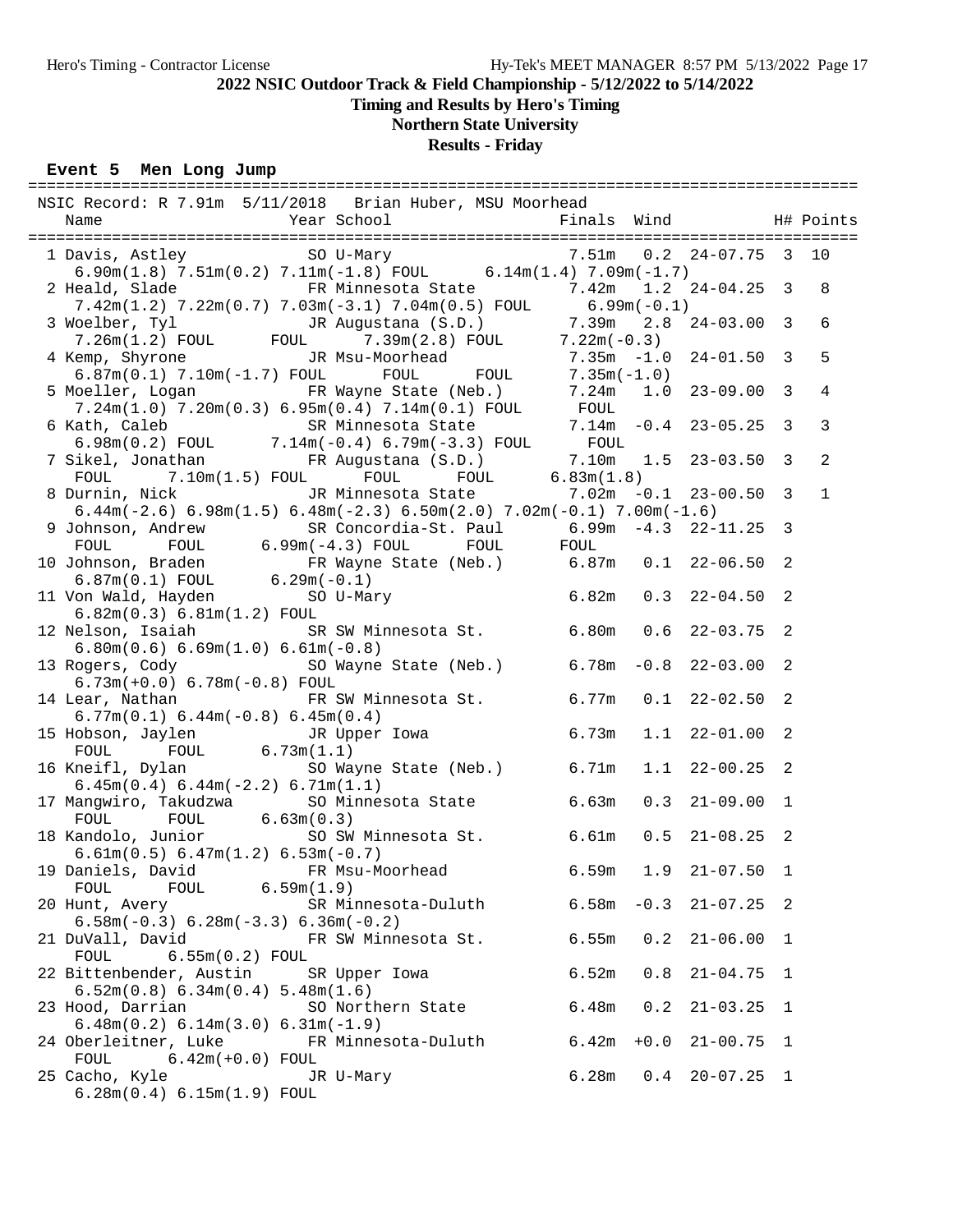**Timing and Results by Hero's Timing**

# **Northern State University**

**Results - Friday**

| Event 5 Men Long Jump                                         |                                    |                            |              |        |  |
|---------------------------------------------------------------|------------------------------------|----------------------------|--------------|--------|--|
| 26 Bateman, Kaitano<br>$6.20m(2.9) 6.02m(3.1) 6.05m(-0.1)$    | FR Upper Iowa                      | $6.20m$ $2.9$ $20-04.25$ 1 |              |        |  |
| 27 Richards, Isaiah JR U-Mary<br>FOUL FOUL 6.09m(-0.2)        |                                    | 6.09m -0.2 19-11.75 1      |              |        |  |
|                                                               |                                    |                            |              |        |  |
| Event 8 Women Pole Vault                                      |                                    |                            |              |        |  |
|                                                               |                                    |                            |              |        |  |
| NSIC Record: R 4.20m 5/13/2018 Kimberly Peterson, Sioux Falls |                                    |                            |              |        |  |
| Name                                                          | Year School                        | Finals                     |              | Points |  |
| 1 Hokanson, Ashley FR Msu-Moorhead 4.04m 13-03.00 10          |                                    |                            |              |        |  |
| 2.99 3.14 3.29 3.44 3.59 3.74 3.84 3.94 4.04                  |                                    |                            |              |        |  |
| PPP PPP PPP PPP PPP 0 0                                       | $\overline{O}$<br>$\overline{O}$   |                            |              |        |  |
| 2 Hickson, Paige                                              | SO Minnesota State                 | 3.94m                      | 12-11.00     | - 8    |  |
| 2.99 3.14 3.29 3.44 3.59 3.74 3.84 3.94 4.04                  |                                    |                            |              |        |  |
| PPP PPP PPP PPP XO O O                                        | XO XXX                             |                            |              |        |  |
| 3 Hill, Kealy                                                 | JR Northern State                  | 3.94m                      | 12-11.00     | 6      |  |
| 2.99 3.14 3.29 3.44 3.59 3.74 3.84 3.94 4.04                  |                                    |                            |              |        |  |
| PPP PPP PPP<br>$\overline{O}$<br>4 Danielson, Kenzee          | O O O XXO XXX<br>SO Northern State | 3.74m 12-03.25             |              | 5      |  |
| 2.99 3.14 3.29 3.44 3.59 3.74 3.84                            |                                    |                            |              |        |  |
| PPP PPP PPP XO O                                              | O XXX                              |                            |              |        |  |
| 5 Tom, Shealyn                                                | FR SW Minnesota St. 3.44m          |                            | 11-03.50     | 4      |  |
| 2.99 3.14 3.29 3.44 3.59                                      |                                    |                            |              |        |  |
| PPP PPP<br>O XO XXX                                           |                                    |                            |              |        |  |
| 6 Dodge, Sofia                                                | SO Concordia-St. Paul 3.44m        |                            | 11-03.50     | 3      |  |
| 2.99 3.14 3.29 3.44 3.59                                      |                                    |                            |              |        |  |
| PPP XO OXXOXXX                                                |                                    |                            |              |        |  |
| 7 Comstock, McKenna                                           | SO Sioux Falls                     | 3.29m                      | 10-09.50     | 2      |  |
| 2.99 3.14 3.29 3.44                                           |                                    |                            |              |        |  |
| O XO<br>O XXX<br>8 Lawrence, Ashley                           | SO Minnesota-Duluth                | 3.29m                      | 10-09.50     | 1      |  |
| 2.99 3.14 3.29 3.44                                           |                                    |                            |              |        |  |
| O O XO XXX                                                    |                                    |                            |              |        |  |
| 9 Judge, Megan                                                | SO Bemidji State                   | 3.14m                      | $10 - 03.50$ |        |  |
| 2.99 3.14 3.29                                                |                                    |                            |              |        |  |
| $\circ$<br>O XXX                                              |                                    |                            |              |        |  |
| 10 Worden, Eden                                               | SO Minnesota-Duluth 3.14m 10-03.50 |                            |              |        |  |
| 2.99 3.14 3.29                                                |                                    |                            |              |        |  |
| O XO XXX                                                      |                                    |                            |              |        |  |
| 10 Zaemisch, Micah                                            | SO Minnesota State                 | 3.14m                      | $10 - 03.50$ |        |  |
| 2.99 3.14 3.29                                                |                                    |                            |              |        |  |
| XO XXX<br>$\circ$                                             |                                    |                            |              |        |  |
| 12 Reintsma, Callie<br>2.99 3.14 3.29                         | SO Concordia-St. Paul              | 3.14m                      | $10 - 03.50$ |        |  |
| XO<br>XO XXX                                                  |                                    |                            |              |        |  |
| 13 Olson, Olivia                                              | FR Bemidji State                   | 2.99m                      | $9 - 09.75$  |        |  |
| 2.99 3.14                                                     |                                    |                            |              |        |  |
| O XXX                                                         |                                    |                            |              |        |  |
| 13 Bahls, Sydney                                              | JR Msu-Moorhead                    | 2.99m                      | $9 - 09.75$  |        |  |
| 2.99 3.14                                                     |                                    |                            |              |        |  |
| O XXX                                                         |                                    |                            |              |        |  |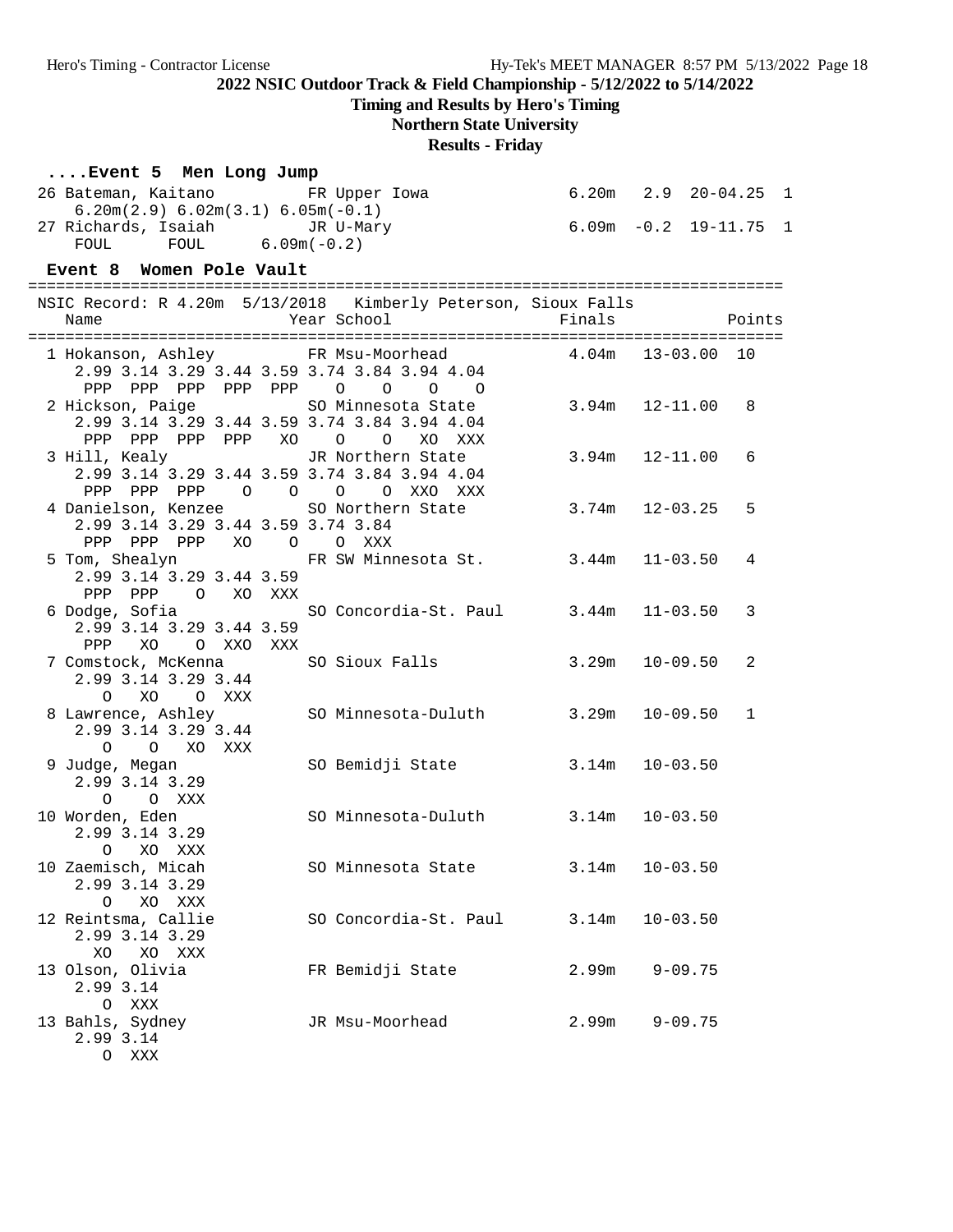**Timing and Results by Hero's Timing**

# **Northern State University**

**Results - Friday**

## **....Event 8 Women Pole Vault**

| 15 Johnstone, Madyson       FR Minnesota State<br>2.99 3.14<br>XO XXX |                                                         | 2.99m | $9 - 09.75$ |
|-----------------------------------------------------------------------|---------------------------------------------------------|-------|-------------|
| 2.99 3.14<br>XXO XXX                                                  | 16 Glanzer, Makenna 6 FR SW Minnesota St. 2.99m 9-09.75 |       |             |
| 16 Snaza, Greta<br>2.99 3.14<br>XXO XXX                               | FR Sioux Falls                                          | 2.99m | $9 - 09.75$ |
| 16 Richards, Toryn<br>2.99 3.14<br>XXO XXX                            | FR Minnesota State                                      | 2.99m | $9 - 09.75$ |
| -- Adams, MaKenzie<br>2.99<br>XXX                                     | FR Sioux Falls                                          | NH    |             |
| -- Klein, Anastasia<br>2.99<br>XXX                                    | JR Bemidji State                                        | NH    |             |
| -- Segar, Sabrina<br>2.99<br>XXX                                      | FR Minnesota-Duluth                                     | NH    |             |
| -- Haman, Jessie<br>2.99<br>XXX                                       | FR SW Minnesota St.                                     | NH    |             |
| -- Gyi, Nedoh<br>2.99<br>XXX                                          | FR SW Minnesota St.                                     | NH    |             |
| -- Hinkle, MaryGrace<br>2.99<br>XXX                                   | SO SW Minnesota St.                                     | NH    |             |

## **Event 9 Men High Jump**

| NSIC Record: R 2.13m 1988 Brian Rabenberg, MSU Moorhead                         |                                                                                     |                 |   |
|---------------------------------------------------------------------------------|-------------------------------------------------------------------------------------|-----------------|---|
| Name                                                                            | <b>Example 19 Year School Example 2</b> Points Points                               |                 |   |
| ==================================                                              | =====================                                                               |                 |   |
| 1 Cook, Chris                 SR Msu-Moorhead             2.12m     6-11.50  10 |                                                                                     |                 |   |
| 1.86 1.91 1.96 2.01 2.06 2.09 2.12 2.15                                         |                                                                                     |                 |   |
| PPP PPP                                                                         | O O O XPP XO XXX                                                                    |                 |   |
| 2 Kneifl, Dylan SO Wayne State (Neb.) 2.12m 6-11.50                             |                                                                                     |                 | 8 |
| 1.86 1.91 1.96 2.01 2.06 2.09 2.12 2.15                                         |                                                                                     |                 |   |
| PPP 0 0 0                                                                       | $\circ$ 0<br>O XXO XXX                                                              |                 |   |
| 3 Kemp, Shyrone  JR Msu-Moorhead                                                |                                                                                     | $2.06m$ 6-09.00 | 6 |
| 1.86 1.91 1.96 2.01 2.06 2.09 2.12                                              |                                                                                     |                 |   |
| O PPP<br>O XO XXO XPP                                                           | XX                                                                                  |                 |   |
|                                                                                 | 4 Woelber, Tyl               JR Augustana (S.D.)           2.01m     6-07.00        |                 | 5 |
| 1.86 1.91 1.96 2.01 2.06                                                        |                                                                                     |                 |   |
| XO OXXX<br>PPP PPP                                                              |                                                                                     |                 |   |
| 5 Joseph, Travis 60 Msu-Moorhead                                                |                                                                                     | $1.96m$ 6-05.00 | 4 |
| 1.86 1.91 1.96 2.01                                                             |                                                                                     |                 |   |
| O PPP XO XXX                                                                    |                                                                                     |                 |   |
|                                                                                 | 6 English, Aaron             SR Wayne State (Neb.)       1.91m     6-03.25     2.50 |                 |   |
| 1.86 1.91 1.96                                                                  |                                                                                     |                 |   |
| O XXX<br>$\Omega$                                                               |                                                                                     |                 |   |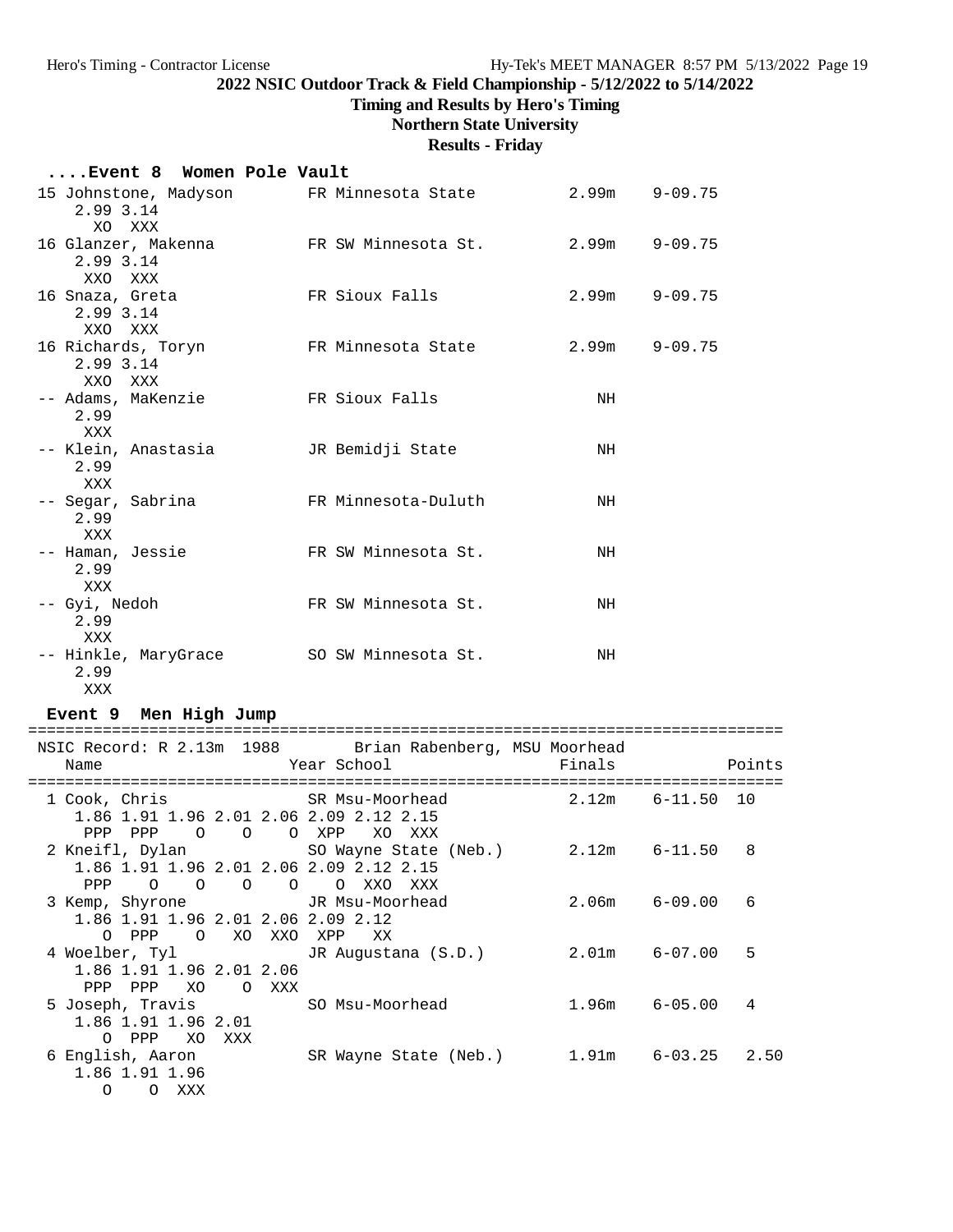**Timing and Results by Hero's Timing**

# **Northern State University**

**Results - Friday**

| Event 9 Men High Jump                                                      |                                     |       |                          |              |
|----------------------------------------------------------------------------|-------------------------------------|-------|--------------------------|--------------|
| 6 Caines, Mathew<br>1.86 1.91 1.96<br>O XXX<br>$\circ$                     | JR Minnesota-Duluth                 |       | $1.91m$ $6-03.25$ $2.50$ |              |
| 8 Oberleitner, Luke<br>1.86 1.91 1.96<br>O XO XXX                          | FR Minnesota-Duluth                 |       | $1.91m$ $6-03.25$        | $\mathbf{1}$ |
| 9 Geditz, Max<br>1.86 1.91 1.96<br>XO XO XXX                               | FR Northern State                   |       | $1.91m$ $6-03.25$        |              |
| 10 Buendorf, Aiden<br>1.86 1.91 1.96<br>XXO XO XXX                         | FR Minnesota State                  | 1.91m | $6 - 03.25$              |              |
| 11 Ziebarth, Jacob<br>1.86 1.91 1.96<br>O XXO XXX                          | FR Minnesota State                  | 1.91m | $6 - 03.25$              |              |
| 12 Johnson, Andrew<br>1.86 1.91<br>XO XXX                                  | SR Concordia-St. Paul 1.86m 6-01.25 |       |                          |              |
| 13 Krannich, Trey<br>1.86 1.91<br>XXO XXX                                  | SO Minnesota State                  |       | $1.86m$ $6-01.25$        |              |
| -- Brandt, Alex<br>1.86<br>XXX                                             | FR Wayne State (Neb.)               | NH    |                          |              |
| -- Morin-Baxter, Isaiah<br>1.86<br>XXX                                     | SO Augustana (S.D.)                 | NH    |                          |              |
| -- Smith, McKallen<br>1.86 1.91<br>PPP XXX                                 | SO SW Minnesota St.                 | NH    |                          |              |
| -- Brown, Deveyonn<br>1.86 1.91 1.96 2.01<br>PPP PPP<br>${\rm PPP}$<br>XXX | SR Minnesota State                  | NH    |                          |              |

## **Event 10 Women Long Jump**

| NSIC Record: R 6.31m 5/1985 Julie Hay, Minnesota Duluth<br>Name                                                           |  |  |                          |
|---------------------------------------------------------------------------------------------------------------------------|--|--|--------------------------|
|                                                                                                                           |  |  |                          |
| 1 Jackson, Makayla           SO Minnesota State           6.08m +0.0 19-11.50 3 10                                        |  |  |                          |
| FOUL FOUL $6.06m(2.4) 5.64m(1.6) 6.08m(+0.0)$ FOUL                                                                        |  |  |                          |
| 2 Passeri, Arianna           JR U-Mary                     6.06m   4.2 19-10.75   3   8                                   |  |  |                          |
| $5.87$ m $(3.1)$ $5.76$ m $(1.5)$ $5.86$ m $(1.9)$ $5.83$ m $(2.4)$ $5.95$ m $(2.5)$ $6.06$ m $(4.2)$                     |  |  |                          |
| 3 Petricka, Kary 6.05m 1.6 19-10.25 3 6                                                                                   |  |  |                          |
| FOUL $5.80m(1.7) 6.05m(1.6) 5.96m(1.4) F0UL$ $6.01m(0.7)$                                                                 |  |  |                          |
| $6.05m$ $2.3$ $19-10.25$ $3$ 5                                                                                            |  |  |                          |
| 6.05m(2.3) FOUL $5.72m(-0.2)$ 5.76m(1.8) 5.68m(1.6) 5.98m(0.9)                                                            |  |  |                          |
| 5 Morris, D'Andra (SR U-Mary<br>$5.99m$ 0.4 19-08.00 3 4                                                                  |  |  |                          |
| $5.71m(1.6)$ 5.99 $m(0.4)$ 5.69 $m(1.9)$ 5.72 $m(0.2)$ 5.87 $m(-1.1)$ FOUL                                                |  |  |                          |
| $5.62m$ $2.8$ $18-05.25$ $2$<br>6 Chaney, A'Lena SO U-Mary                                                                |  |  | $\overline{\phantom{a}}$ |
| $5.50\text{m}(3.8)$ $5.62\text{m}(2.8)$ $5.43\text{m}(0.4)$ $5.52\text{m}(1.4)$ $5.60\text{m}(+0.0)$ $5.41\text{m}(+0.0)$ |  |  |                          |
| 7 Kahl, Molly 6.18-04.50 FR Minnesota State 5.60m 3.6 18-04.50 2                                                          |  |  | -2                       |
| $5.53\text{m}(2.1)$ $5.60\text{m}(3.6)$ $5.36\text{m}(0.5)$ $5.52\text{m}(-0.3)$ FOUL FOUL                                |  |  |                          |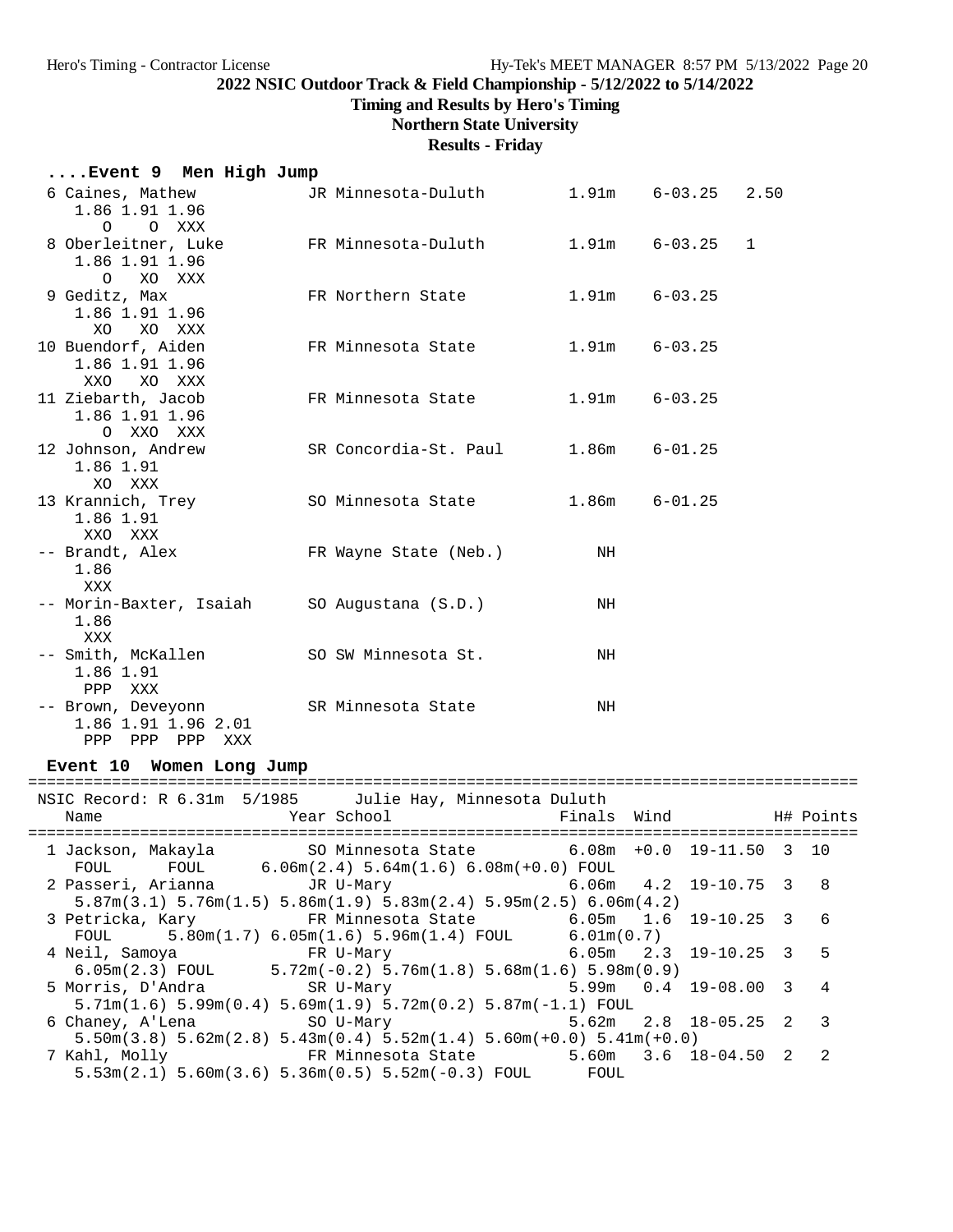## **Timing and Results by Hero's Timing**

## **Northern State University**

## **Results - Friday**

#### **....Event 10 Women Long Jump**

14.46m 14.75m 14.54m FOUL 14.29m 14.95m

14.44m FOUL FOUL FOUL 14.66m FOUL

14.42m FOUL FOUL FOUL FOUL 13.19m

| 8 Weidner, Taylor So U-Mary 5.59m 0.8<br>5.59m (0.8) FOUL FOUL FOUL FOUL FOUL<br>9 Modglin, Cali SR U-Mary 5.57m -0.1<br>5.57m (-0.1) FOUL 5.46m (2.9) 5.38m (+0.0) 5.44m (-0.9) FOUL<br>10 Neophytou, Stella FR Minnesota State 5.53m |            |                    |                                           |              | $18 - 04.25$ 2   |    | $\mathbf 1$ |
|----------------------------------------------------------------------------------------------------------------------------------------------------------------------------------------------------------------------------------------|------------|--------------------|-------------------------------------------|--------------|------------------|----|-------------|
|                                                                                                                                                                                                                                        |            |                    |                                           |              | $18 - 03.25$ 3   |    |             |
|                                                                                                                                                                                                                                        |            |                    |                                           |              |                  |    |             |
| FOUL FOUL 5.53m(3.8)                                                                                                                                                                                                                   |            |                    |                                           |              | $18 - 01.75$ 2   |    |             |
| 11 Becker, Jayda KR Augustana (S.D.) 5.44m<br>5.05m(0.5) 5.04m(1.1) 5.44m(0.7)                                                                                                                                                         |            |                    |                                           | 0.7          | $17 - 10.25$ 2   |    |             |
| 12 Lockington, Ashlie SO Winona State 5.39m<br>FOUL $5.15m(2.0) 5.39m(1.5)$                                                                                                                                                            |            |                    |                                           | 1.5          | $17 - 08.25$ 1   |    |             |
| 13 Klink, Taytum SO SW Minnesota St. 5.37m                                                                                                                                                                                             |            |                    |                                           | 1.7          | $17 - 07.50$ 1   |    |             |
| 5.37m(1.7) 5.00m(1.0) 5.13m(1.2)                                                                                                                                                                                                       |            |                    |                                           |              |                  |    |             |
| 14 Smollen, Emily SO Wayne State (Neb.) 5.35m                                                                                                                                                                                          |            |                    |                                           | 3.4          | $17 - 06.75$ 2   |    |             |
|                                                                                                                                                                                                                                        |            |                    |                                           | 1.0          | $17 - 06.25$ 2   |    |             |
| 5.33m(2.0) FOUL 5.35m(3.4)<br>5.33m(2.0) FOUL 5.35m(3.4)<br>15 Lubner, Faith SR St. Cloud State 5.34m<br>FOUL FOUL 5.34m(1.0)<br>16 Kai, Monique SR Concordia-St. Paul 5.31m<br>5.31m(1.7) FOUL 5.05m(1.5)                             |            |                    |                                           | 1.7          | $17 - 05.25$ 1   |    |             |
| 17 Sallee, Kylee FR Augustana (S.D.) 5.30m<br>FOUL FOUL 5.30m (0.4) 5.30m CD and the Charles of Charles Charles Charles F                                                                                                              |            |                    |                                           |              | $0.4$ 17-04.75 3 |    |             |
| 18 Tucker, Aneesa SR Bemidji State 5.27m<br>$FOUL$ 5.27m(2.0) $FOUL$                                                                                                                                                                   |            |                    |                                           | 2.0          | $17 - 03.50$ 1   |    |             |
| 19 Olson, Kaylee SO Winona State 5.23m 2.6                                                                                                                                                                                             |            |                    |                                           |              | $17 - 02.00$ 2   |    |             |
| $5.23m(2.6) 5.23m(0.9) 5.22m(-9.0)$                                                                                                                                                                                                    |            |                    |                                           |              |                  |    |             |
| 20 Adler, Grayce SR Augustana (S.D.) 5.20m +0.0<br>FOUL $5.20m(+0.0) 5.12m(2.1)$                                                                                                                                                       |            |                    |                                           |              | $17 - 00.75$ 1   |    |             |
| 21 Moeller, Kenzie 6 FR Wayne State (Neb.) 5.19m 1.0<br>$5.19m(1.0) 5.03m(+0.0) F0UL$                                                                                                                                                  |            |                    |                                           |              | $17 - 00.50$ 1   |    |             |
| 22 Meyers, Natalie <i>IR Sioux Falls</i> 5.19m<br>$5.00m(1.2)$ 4.97m(+0.0) $5.19m(2.3)$                                                                                                                                                |            |                    |                                           | 2.3          | $17 - 00.50$ 2   |    |             |
| 23 Buske, Parker JR St. Cloud State 5.16m<br>FOUL FOUL 5.16m(3.2)                                                                                                                                                                      |            |                    |                                           | 3.2          | $16 - 11.25$ 3   |    |             |
| 24 Root, Lindsey FR Minnesota-Duluth 5.15m<br>$4.90m(1.8)$ $4.75m(6.5)$ $5.15m(1.2)$                                                                                                                                                   |            |                    |                                           | 1.2          | $16 - 10.75$ 1   |    |             |
| 25 Rowles, Julia 5.13m<br>5.13m S.13m (2.2) FOUL 5.11m (4.2)                                                                                                                                                                           |            |                    |                                           | 2.2          | $16 - 10.00$ 1   |    |             |
| 26 Newman, Jaci <b>FR</b> Minnesota State 4.92m                                                                                                                                                                                        |            |                    |                                           | 1.9          | $16 - 01.75$ 1   |    |             |
| $4.59m(1.9)$ $4.92m(1.9)$ $4.87m(3.0)$<br>27 Romig, Shelby FR St. Cloud State 4.64m<br>4.64m(1.8) FOUL FOUL                                                                                                                            |            |                    |                                           | 1.8          | $15 - 02.75$ 1   |    |             |
| 28 Williams, Mariah 1.25m 2.5 13-11.50 3<br>FOUL<br>FOUL                                                                                                                                                                               |            |                    |                                           |              |                  |    |             |
| Event 2 Women Shot Put                                                                                                                                                                                                                 | 4.25m(2.5) |                    |                                           |              |                  |    |             |
|                                                                                                                                                                                                                                        |            |                    |                                           |              |                  |    |             |
| NSIC Record: R 16.52m 2018<br>Name                                                                                                                                                                                                     |            | Year School        | Michaela Dendinger, Wayne State<br>Finals |              | H# Points        |    |             |
| 1 Perron, Brea                                                                                                                                                                                                                         |            | SR Minnesota State | 14.95m                                    | $49 - 00.75$ | 3                | 10 |             |

2 Taylor, Katie SR Minnesota State 14.66m 48-01.25 3 8

3 Scheil, Mckenzie JR Wayne State (Neb.) 14.42m 47-03.75 3 6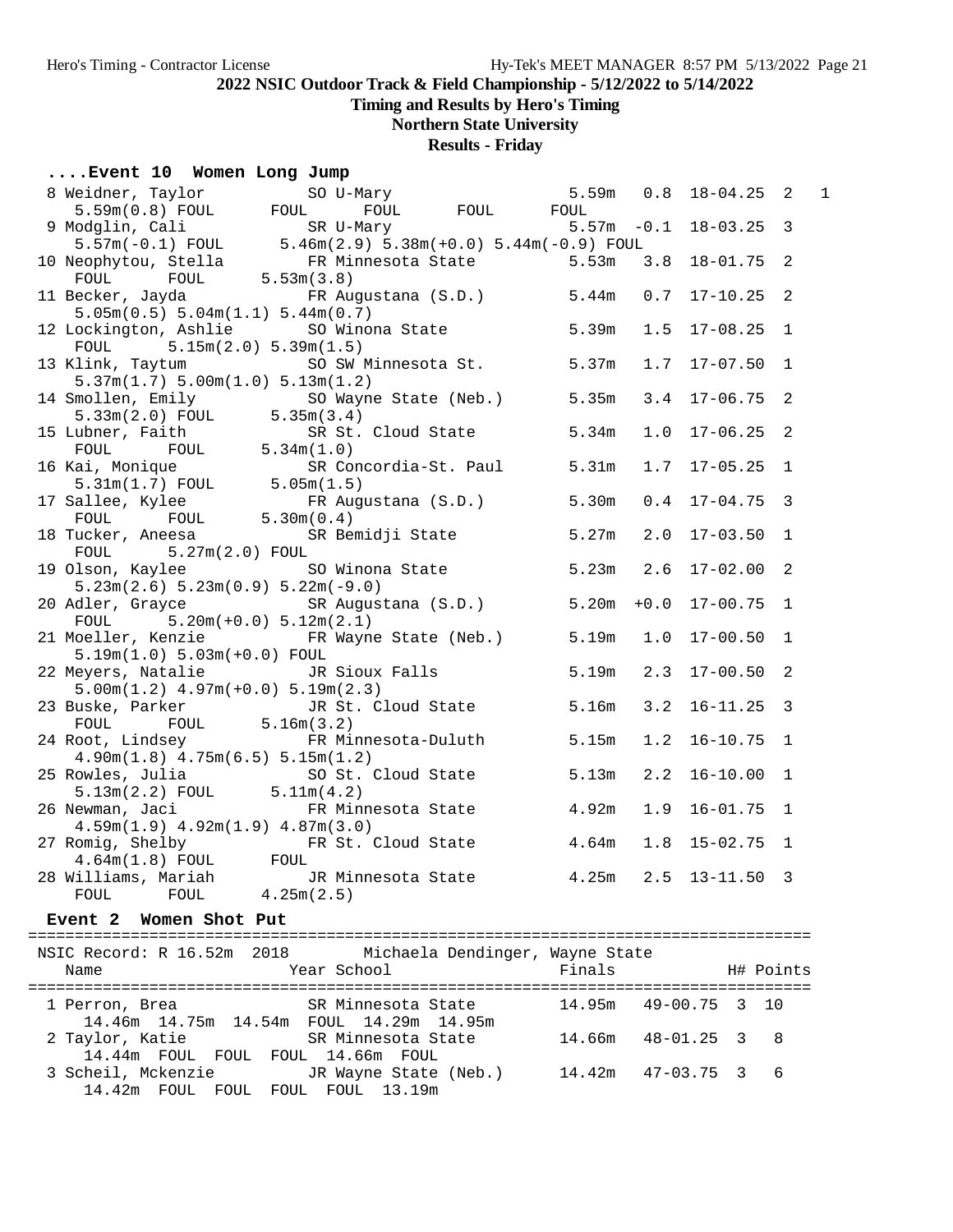**Timing and Results by Hero's Timing**

# **Northern State University**

## **Results - Friday**

## **....Event 2 Women Shot Put**

| 4 Hertz, Emma<br>SR Sioux Falls              |                                                |        | 13.86m  45-05.75  3 |                | 5              |
|----------------------------------------------|------------------------------------------------|--------|---------------------|----------------|----------------|
| FOUL 12.92m 12.70m FOUL 13.56m 13.86m        |                                                |        |                     |                |                |
| 5 Chipps, Brooklynn                          | SO Wayne State (Neb.) 13.66m                   |        | $44 - 09.75$        | $\overline{3}$ | $\overline{4}$ |
| 13.66m FOUL FOUL 13.27m FOUL 13.10m          |                                                |        |                     |                |                |
| 6 Paasch, Kendra                             | JR Wayne State (Neb.) 13.21m                   |        | $43 - 04.25$ 3      |                | 3              |
| 13.21m FOUL FOUL 12.62m FOUL 12.86m          |                                                |        |                     |                |                |
| 7 Fretag, Madeline                           | SO Minnesota State                             | 13.20m | 43-03.75            | 2              | $\overline{2}$ |
| FOUL 12.13m 13.20m 12.30m 12.53m 12.66m      |                                                |        |                     |                |                |
| 8 Languis, Brooke FR Wayne State (Neb.)      |                                                | 13.14m | $43 - 01.50$ 2      |                | $\mathbf{1}$   |
| 12.99m  11.98m  13.05m  13.14m  12.80m  FOUL |                                                |        |                     |                |                |
| 9 Zimmerman, Dacoda                          | JR St. Cloud State                             | 12.96m | $42 - 06.25$ 3      |                |                |
|                                              | 12.79m  12.70m  12.77m  12.16m  12.84m  12.96m |        |                     |                |                |
| 10 Menken, Jordan                            | SR Northern State                              | 12.73m | $41 - 09.25$        | 2              |                |
| 12.73m  12.66m  12.10m                       |                                                |        |                     |                |                |
| 11 Nagel, Kori                               | FR Minot State                                 | 12.47m | $40 - 11.00$        | 2              |                |
| FOUL 12.47m FOUL                             | FR Sioux Falls                                 | 12.42m | $40 - 09.00$        | $\overline{2}$ |                |
| 12 VanOsdel, Kayla<br>12.42m  FOUL  11.82m   |                                                |        |                     |                |                |
| 13 Lindsey, Kamry                            | FR Sioux Falls                                 | 12.28m | $40 - 03.50$        | $\mathbf{1}$   |                |
| 11.19m  11.84m  12.28m                       |                                                |        |                     |                |                |
| 14 Schroeder, Kaitlyn                        | FR Minnesota State                             | 12.18m | $39 - 11.50$ 3      |                |                |
| 12.18m FOUL FOUL                             |                                                |        |                     |                |                |
| 15 Doss, Tierra                              | JR Bemidji State                               | 12.00m | $39 - 04.50$ 2      |                |                |
| FOUL 12.00m FOUL                             |                                                |        |                     |                |                |
| 16 Hardy, Jenna                              | FR Minot State                                 | 11.92m | $39 - 01.25$ 2      |                |                |
| FOUL FOUL 11.92m                             |                                                |        |                     |                |                |
| 17 Garcia, Alician                           | FR Minot State                                 | 11.71m | $38 - 05.00$        | $\mathbf{1}$   |                |
| FOUL FOUL 11.71m                             |                                                |        |                     |                |                |
| 18 Rae, Jacqi                                | SO Minnesota-Duluth                            | 11.56m | $37 - 11.25$        | $\mathbf{1}$   |                |
| 11.56m  11.07m  11.00m                       |                                                |        |                     |                |                |
| 19 Beck, Libby                               | SO Minnesota State                             | 11.55m | $37 - 10.75$ 1      |                |                |
| 10.75m  FOUL  11.55m                         |                                                |        |                     |                |                |
| 20 Stoltenburg, Chrissy                      | SO Northern State                              | 11.53m | $37 - 10.00$        | $\mathbf{1}$   |                |
| 11.11m  11.53m  11.34m                       |                                                |        |                     |                |                |
| 21 Guenther, Veronica                        | FR Wayne State (Neb.)                          | 11.31m | $37 - 01.25$ 1      |                |                |
| 10.39m  11.05m  11.31m                       |                                                |        |                     |                |                |
| 22 Young, Reilly                             | FR Wayne State (Neb.)                          | 11.25m | $36 - 11.00$        | $\mathbf{1}$   |                |
| 11.20m  FOUL  11.25m                         |                                                |        |                     |                |                |
| 23 Battaforyen, Kate                         | SO SW Minnesota St.                            | 11.15m | $36 - 07.00$ 2      |                |                |
| 11.15m FOUL FOUL<br>24 Robinson, Morgan      | FR Minnesota State                             | 11.13m | $36 - 06.25$        | $\mathbf{1}$   |                |
| 10.57m  11.13m  10.67m                       |                                                |        |                     |                |                |
| 25 Thompson, Adrianne                        | SO Minnesota-Duluth                            | 10.58m | $34 - 08.50$        | 1              |                |
| 9.65m 10.20m 10.58m                          |                                                |        |                     |                |                |
| -- Kramchynsky, Nicole                       | SO U-Mary                                      | FOUL   |                     | 1              |                |
| FOUL FOUL<br>FOUL                            |                                                |        |                     |                |                |
| -- Stafslien-Dumale, Abbi                    | JR Minnesota State                             | FOUL   |                     | 3              |                |
| FOUL FOUL FOUL                               |                                                |        |                     |                |                |
| -- Gunderson, Chloe                          | SO Minot State                                 | FOUL   |                     | 2              |                |
| FOUL FOUL FOUL                               |                                                |        |                     |                |                |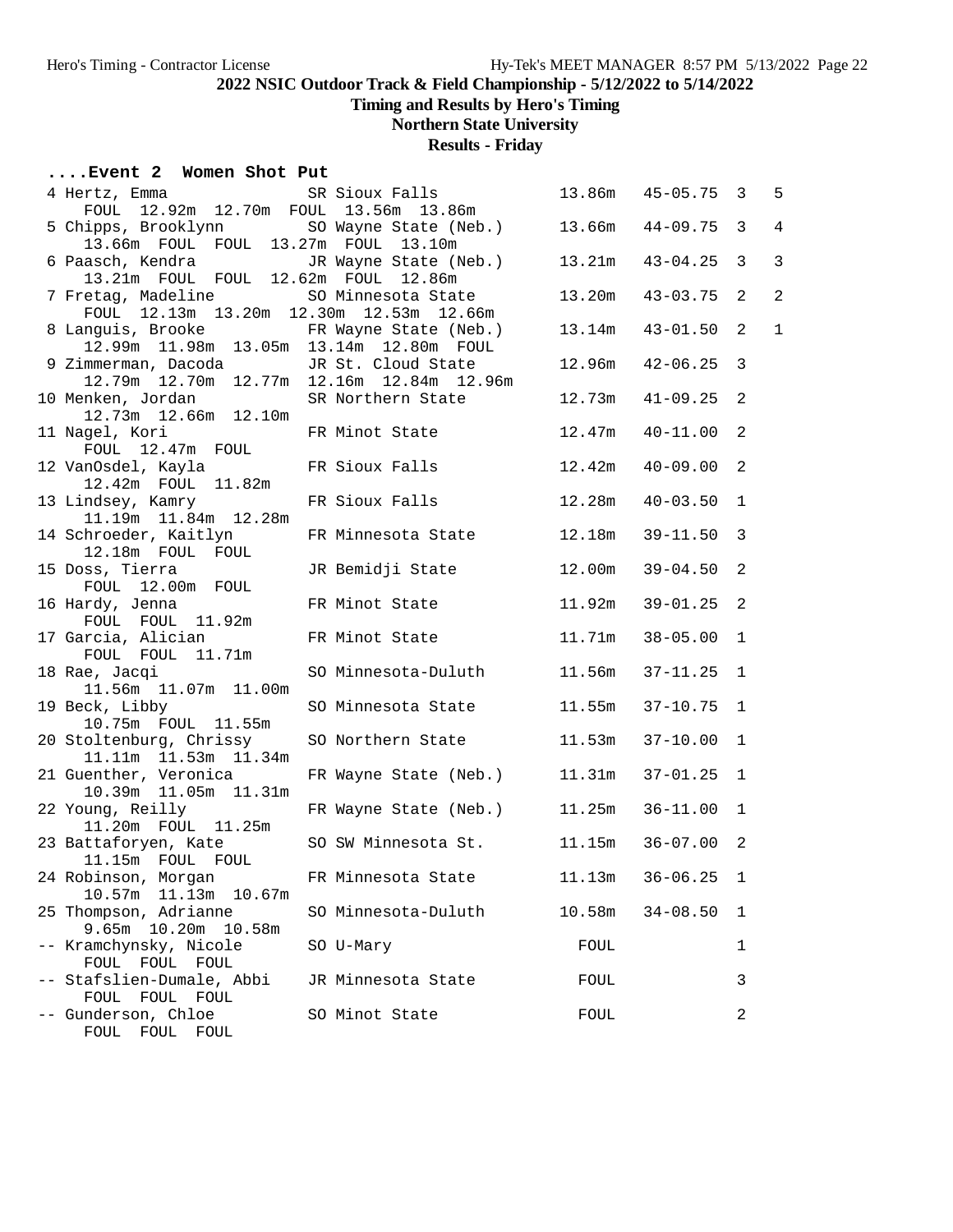**Timing and Results by Hero's Timing**

# **Northern State University**

## **Results - Friday**

## **Event 7 Men Shot Put**

| NSIC Record: R 18.98m 2013 Chris Reed, Minnesota State                                             |                                            |                       |                |                |                |
|----------------------------------------------------------------------------------------------------|--------------------------------------------|-----------------------|----------------|----------------|----------------|
|                                                                                                    |                                            |                       |                |                |                |
| 1 Orzolek, Steven JR Minnesota State 17.84m 58-06.50 3 10<br>16.61m 17.15m FOUL 15.69m FOUL 17.84m |                                            |                       |                |                |                |
| 2 Hiatt, Tyler                                                                                     | FR Sioux Falls                             | $17.59m$ $57-08.50$ 3 |                |                | 8              |
|                                                                                                    | 16.57m  16.65m  17.46m  FOUL  17.59m  FOUL |                       |                |                |                |
| 3 Berg, Tanner                                                                                     | SR Northern State 16.58m                   |                       | $54 - 04.75$ 3 |                | 6              |
| 16.58m FOUL 16.43m FOUL FOUL FOUL                                                                  |                                            |                       |                |                |                |
| 4 Kucera, Tommy                                                                                    | SO Minnesota State 16.19m                  |                       | $53 - 01.50$ 3 |                | 5              |
| 15.47m  15.32m  15.56m  FOUL  16.19m  FOUL                                                         |                                            |                       |                |                |                |
| 5 Naba, Bedale SR Minnesota State 15.39m                                                           |                                            |                       | $50 - 06.00$   | $\mathbf{3}$   | $\overline{4}$ |
| 15.39m 14.48m FOUL FOUL FOUL FOUL                                                                  |                                            |                       |                |                |                |
| 6 Elge, Daniel           FR Wayne State (Neb.)     15.17m<br>14.57m FOUL 14.84m FOUL 14.76m 15.17m |                                            |                       | 49-09.25       | 3              | $\mathbf{3}$   |
|                                                                                                    |                                            | 14.71m                | 48-03.25       | $\overline{3}$ | $\overline{2}$ |
| 7 Harris, Corbin 50 Minot State<br>14.71m 14.05m 14.18m 14.68m FOUL FOUL                           |                                            |                       |                |                |                |
| 8 Kostynick, Colton SO Minnesota-Duluth 14.71m                                                     |                                            |                       | 48-03.25       | 3              | $\mathbf{1}$   |
|                                                                                                    | 14.66m FOUL 14.31m 14.48m FOUL 14.71m      |                       |                |                |                |
|                                                                                                    |                                            |                       |                | 2              |                |
| 13.65m  12.92m  14.35m  FOUL  FOUL  FOUL                                                           |                                            |                       |                |                |                |
| 10 Kreins, Samuel                                                                                  | JR Minot State 14.25m                      |                       | 46-09.00       | 2              |                |
| 13.67m 14.25m FOUL<br>11 Nolan, Jordan SO Msu-Moorhead 14.22m                                      |                                            |                       |                |                |                |
|                                                                                                    |                                            |                       | $46 - 08.00$   | 2              |                |
| 14.22m FOUL FOUL<br>12 Barnett, Ethan FR Northern State 14.19m                                     |                                            |                       | $46 - 06.75$   | 1              |                |
| FOUL 13.20m 14.19m                                                                                 |                                            |                       |                |                |                |
| 13 Rasmussen, Brendon FR SW Minnesota St. 14.02m                                                   |                                            |                       | $46 - 00.00$   | 2              |                |
| 13.91m 13.96m 14.02m                                                                               |                                            |                       |                |                |                |
| 14 Wolkow, Jaymeson                                                                                | JR Sioux Falls 13.99m                      |                       | 45-10.75       | 2              |                |
| 12.75m  13.99m  13.97m                                                                             |                                            |                       |                |                |                |
| 15 Picazo, CJ                                                                                      | SO Concordia-St. Paul 13.96m               |                       | 45-09.75       | 3              |                |
| 13.69m  13.96m  FOUL                                                                               |                                            |                       |                |                |                |
| 16 Haugen, Trey<br>12.60m  13.92m  13.82m                                                          | FR U-Mary                                  | 13.92m                | 45-08.00       | 1              |                |
| 17 Davito, Dawson                                                                                  | SO Sioux Falls 13.70m                      |                       | 44-11.50       | 2              |                |
| 13.70m  13.46m  FOUL                                                                               |                                            |                       |                |                |                |
| 18 Quinn, Hunter                                                                                   | SR Concordia-St. Paul 13.64m               |                       | 44-09.00       | $\mathbf 1$    |                |
| 12.89m  13.64m  13.58m                                                                             |                                            |                       |                |                |                |
| 19 Nebelung, Tyler                                                                                 | FR SW Minnesota St. 13.32m 43-08.50        |                       |                | 2              |                |
| 13.22m<br>13.32m 13.28m                                                                            |                                            |                       |                |                |                |
| 20 Oie, Ben                                                                                        | JR Msu-Moorhead                            | 13.14m                | $43 - 01.50$   | 2              |                |
| 13.14m FOUL<br>FOUL                                                                                |                                            |                       |                |                |                |
| 21 Cook, Colton<br>12.96m FOUL<br>FOUL                                                             | SO Msu-Moorhead                            | 12.96m                | $42 - 06.25$   | 1              |                |
| 22 Swedzinski, Carl                                                                                | SO SW Minnesota St.                        | 12.81m                | $42 - 00.50$   | 2              |                |
| 12.32m  12.81m<br>FOUL                                                                             |                                            |                       |                |                |                |
| 23 Olson, Nick                                                                                     | SO Northern State                          | 12.64m                | $41 - 05.75$   | 1              |                |
| 12.61m<br>12.64m FOUL                                                                              |                                            |                       |                |                |                |
| 24 Stutzman, Brody                                                                                 | FR Wayne State (Neb.)                      | 12.26m                | $40 - 02.75$   | 1              |                |
| 11.74m<br>FOUL 12.26m                                                                              |                                            |                       |                |                |                |
| 25 Anderson, Oliver                                                                                | FR Minnesota State                         | 11.88m                | $38 - 11.75$   | 1              |                |
| 11.88m  FOUL  11.81m                                                                               |                                            |                       |                |                |                |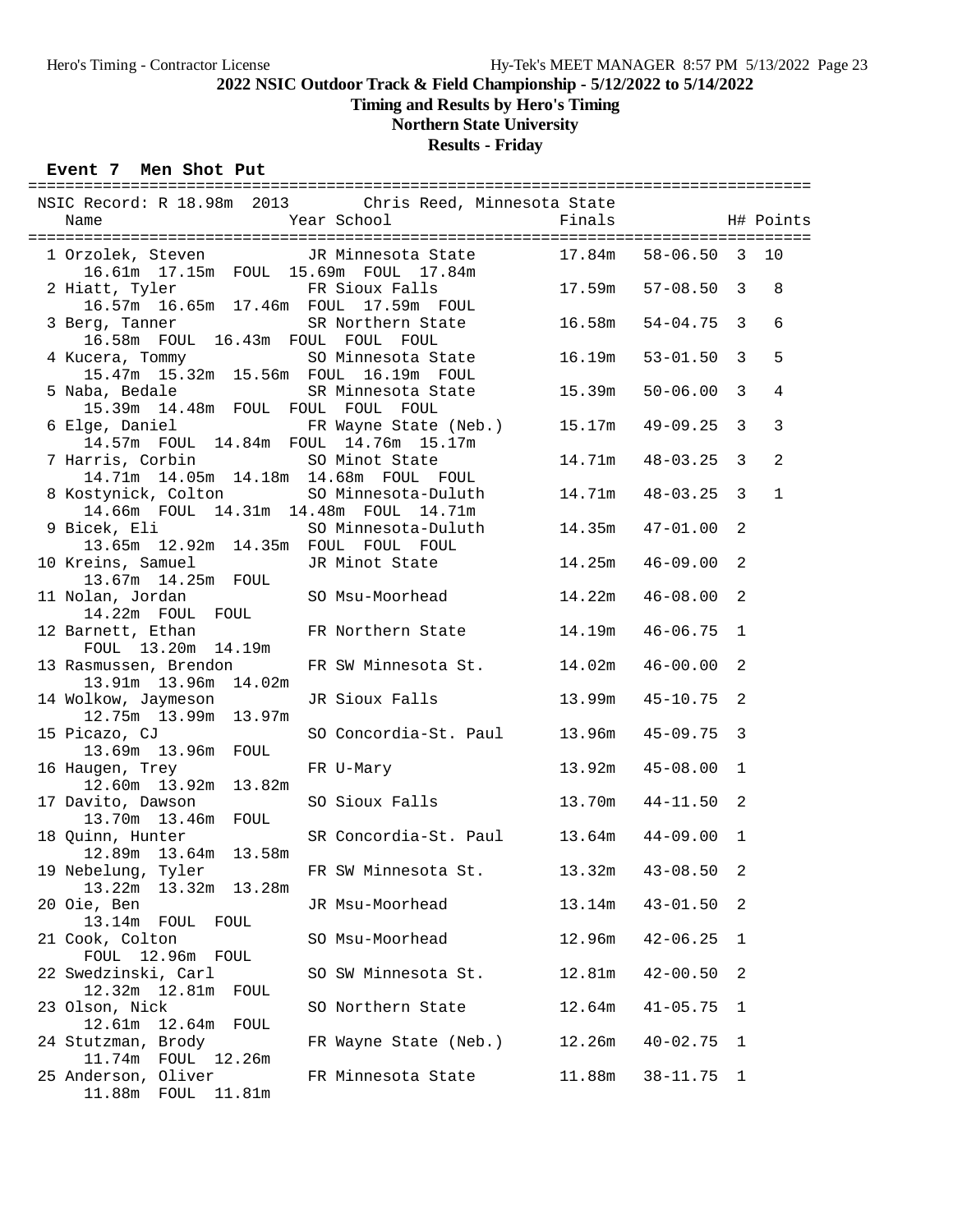**Timing and Results by Hero's Timing**

**Northern State University**

## **Results - Friday**

| Event 7 Men Shot Put |  |  |  |  |
|----------------------|--|--|--|--|
|----------------------|--|--|--|--|

| -- Nelson, Leif       | SO Minot State        | <b>FOUL</b> |  |
|-----------------------|-----------------------|-------------|--|
| FOUL FOUL FOUL        |                       |             |  |
| -- Larson, Keegan     | JR Concordia-St. Paul | FOUL        |  |
| FOUL FOUL FOUL        |                       |             |  |
| -- Hagan, Patrick     | SR Sioux Falls        | FOUL        |  |
| FOUL FOUL FOUL        |                       |             |  |
| -- Bauman, Brady      | FR Northern State     | FOUL        |  |
| FOUL<br>FOUL.<br>FOUL |                       |             |  |

#### **Event 27 Women Hammer Throw**

| Name                                                          | NSIC Record: R 63.54m 2017 Michaela Dendinger, Wayne State<br>Year School                                          | Finals |              |                | H# Points      |
|---------------------------------------------------------------|--------------------------------------------------------------------------------------------------------------------|--------|--------------|----------------|----------------|
|                                                               | 1 Scheil, Mckenzie       JR Wayne State (Neb.)       56.26m<br>56.26m  51.19m  53.66m  FOUL  55.96m  FOUL          |        | 184-07 3 10  |                |                |
|                                                               | 2 Chipps, Brooklynn SO Wayne State (Neb.) 55.48m<br>54.06m 55.48m 54.78m 54.48m 52.43m 53.93m                      |        | $182 - 00$ 3 |                | 8              |
| 3 Hertz, Emma<br>50.62m FOUL 54.07m FOUL FOUL 55.37m          | SR Sioux Falls                                                                                                     | 55.37m | $181 - 08$   | 3              | 6              |
| 4 Perron, Brea                                                | SR Minnesota State 53.87m<br>52.95m 48.87m 52.65m 53.87m 52.09m 53.04m                                             |        | 176-09       | $\overline{3}$ | 5              |
| 5 Jensen, Kaylee                                              | SR Minnesota State<br>52.95m 48.80m 50.11m 51.99m FOUL 50.69m                                                      | 52.95m | $173 - 09$   | $\overline{3}$ | 4              |
| 6 Gough, Cassidy 50 Northern State                            | 44.21m  47.89m  50.20m  48.02m  46.91m  FOUL                                                                       | 50.20m | $164 - 08$   | 3              | 3              |
|                                                               | 7 Wagner, Jadin               SR Wayne State (Neb.)       49.00m<br>47.18m  45.06m  46.15m  44.97m  49.00m  47.88m |        | $160 - 09$   | 3              | $\overline{2}$ |
| 8 Stafslien-Dumale, Abbi<br>FOUL 48.53m FOUL 47.45m FOUL FOUL | JR Minnesota State                                                                                                 | 48.53m | $159 - 03$   | 2              | $\mathbf{1}$   |
| 9 Heeren, Nicole                                              | JR Wayne State (Neb.) 48.00m<br>48.00m  45.35m  44.12m  46.51m  47.20m  46.50m                                     |        | $157 - 06$   | 3              |                |
| 10 Paasch, Kendra<br>44.56m  45.49m  42.88m                   | JR Wayne State (Neb.) 45.49m                                                                                       |        | $149 - 03$   | 2              |                |
| 11 Young, Reilly<br>41.18m  FOUL  44.88m                      | FR Wayne State (Neb.) 44.88m                                                                                       |        | $147 - 03$   | 2              |                |
| 12 Coenraad, Shawney<br>44.51m FOUL 43.05m                    | SO Northern State 44.51m                                                                                           |        | $146 - 00$   | 2              |                |
| 13 Baker, Hailey<br>41.29m  44.27m  43.75m                    | FR Wayne State (Neb.) 44.27m                                                                                       |        | 145-03       | $\mathbf 1$    |                |
| 14 Taylor, Katie<br>FOUL 43.31m FOUL                          | SR Minnesota State 43.31m                                                                                          |        | 142-01       | 3              |                |
| 15 Glynn, Madison<br>FOUL 43.03m 43.00m                       | SO Minnesota State 43.03m                                                                                          |        | 141-02       | 2              |                |
| 16 Schroeder, Kaitlyn<br>FOUL 42.91m 42.71m                   | FR Minnesota State 42.91m                                                                                          |        | $140 - 09$   | $\mathbf{1}$   |                |
| 17 Wagner, Rylee<br>38.54m  42.79m  40.85m                    | FR Wayne State (Neb.) 42.79m                                                                                       |        | $140 - 05$   | $\mathbf{1}$   |                |
| 18 Hughes, Morgan<br>42.78m  FOUL  39.88m                     | SO SW Minnesota St. 42.78m                                                                                         |        | $140 - 04$   | $\mathbf{1}$   |                |
| 19 Gielski, Kayce<br>42.24m  40.95m  42.23m                   | SO Minnesota-Duluth                                                                                                | 42.24m | $138 - 07$   | $\mathbf{1}$   |                |
| 20 Guthmiller, Rachel<br>42.11m FOUL FOUL                     | JR Northern State                                                                                                  | 42.11m | $138 - 02$   | 1              |                |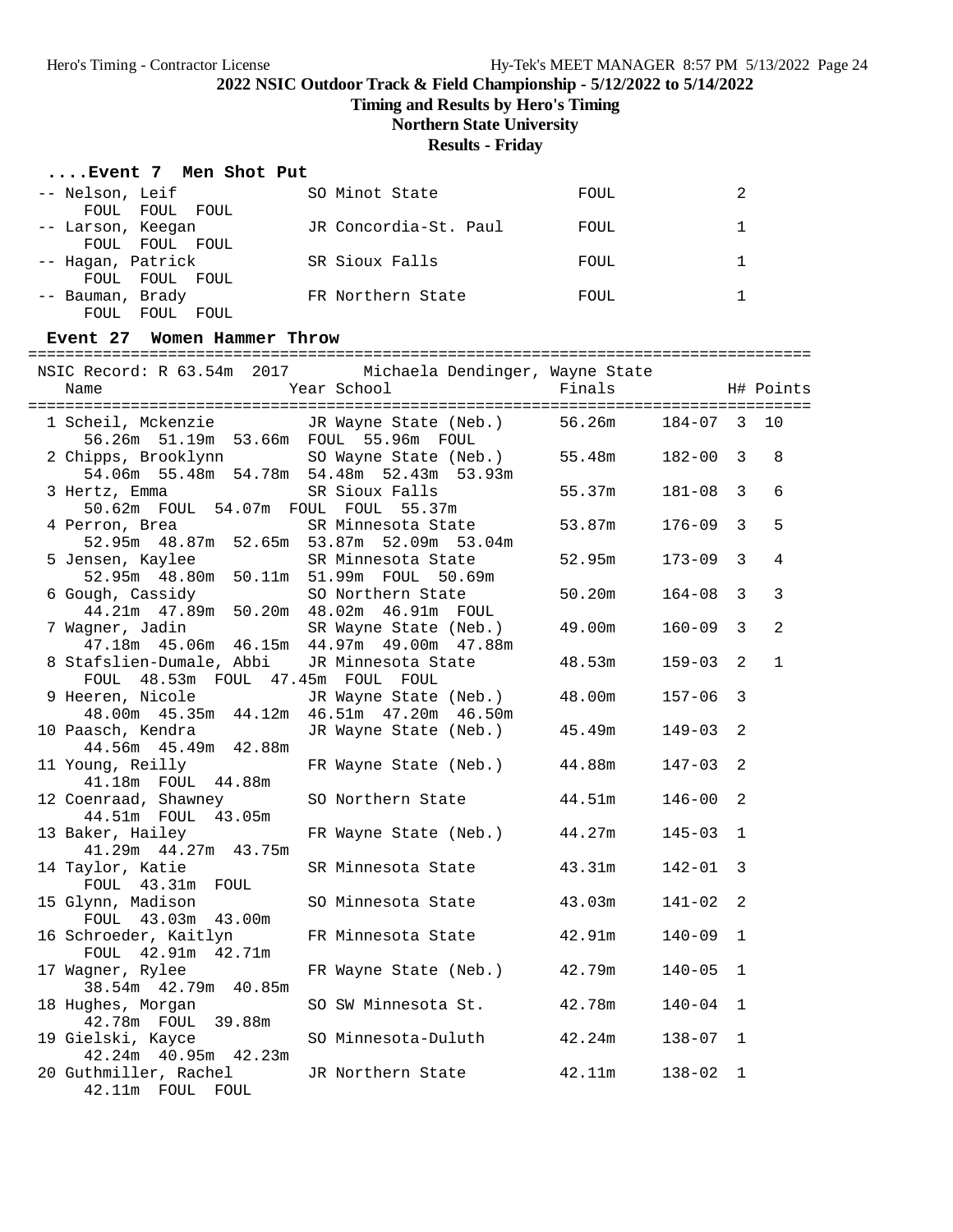**Timing and Results by Hero's Timing**

# **Northern State University**

## **Results - Friday**

#### **....Event 27 Women Hammer Throw**

| 21 Paaverud, Ella<br>FOUL 41.81m FOUL                             | JR Concordia-St. Paul | 41.81m | $137 - 02$ 2 |                |
|-------------------------------------------------------------------|-----------------------|--------|--------------|----------------|
| 22 Bengtson, MacKenzie                                            | JR Sioux Falls        | 40.85m | $134 - 00$ 2 |                |
| 40.85m FOUL 40.43m<br>23 Guenther, Veronica<br>FOUL 39.10m 37.58m | FR Wayne State (Neb.) | 39.10m | $128 - 03$ 2 |                |
| 24 Nagel, Kori                                                    | FR Minot State        | 38.19m | $125 - 03$ 2 |                |
| FOUL 38.19m 38.01m<br>25 Languis, Brooke<br>35.67m 37.73m FOUL    | FR Wayne State (Neb.) | 37.73m | $123 - 09$ 1 |                |
| 26 Zimmerman, Dacoda<br>37.30m FOUL FOUL                          | JR St. Cloud State    | 37.30m | $122 - 04$   | $\overline{1}$ |
| -- Hardy, Jenna                                                   | FR Minot State        | FOUL   |              | 1              |
| FOUL FOUL FOUL<br>-- Donlan, Tia<br>FOUL FOUL FOUL                | SR Concordia-St. Paul | FOUL   |              | 2              |
| -- Welch, Ally<br>FOUL FOUL FOUL                                  | SR Sioux Falls        | FOUL   |              | 1              |

#### **Event 30 Men Hammer Throw**

| Year School<br>Name                         | NSIC Record: R 65.81m 2014 Chris Reed, Minnesota State<br>Finals H# Points                                |                 |              |   |                |
|---------------------------------------------|-----------------------------------------------------------------------------------------------------------|-----------------|--------------|---|----------------|
|                                             |                                                                                                           |                 |              |   |                |
| 63.99m FOUL FOUL FOUL 64.27m FOUL           | 1 Berg, Tanner SR Northern State 64.27m 210-10 3 10                                                       |                 |              |   |                |
|                                             | 2 Christoffersen, Cole SR Wayne State (Neb.) 57.75m 189-06 3<br>54.20m 57.75m 54.70m 57.67m 57.12m 57.75m |                 |              |   | 8              |
| 47.32m 55.28m 54.74m FOUL FOUL 55.01m       | 3 Mundfrom, Eben JR Concordia-St. Paul 55.28m 181-04 3                                                    |                 |              |   | 6              |
|                                             | 4 Anderson, McCaden FR Northern State 51.06m<br>FOUL 46.78m 51.06m 47.88m 47.46m 51.04m                   |                 | $167 - 06$ 2 |   | 5              |
| FOUL 45.88m 49.94m 49.72m 48.10m 49.85m     |                                                                                                           |                 | $163 - 10$ 3 |   | 4              |
|                                             | 6 Olson, Nick 50 Northern State 49.56m<br>48.24m 47.57m 49.56m 48.99m FOUL 46.77m                         |                 | $162 - 07$ 3 |   | $\overline{3}$ |
| 41.43m FOUL 49.03m FOUL FOUL 46.20m         | 7 Kucera, Tommy SO Minnesota State 49.03m                                                                 |                 | $160 - 10$   | 2 | 2              |
|                                             | 8 Shaner, Zachary 6 FR Minnesota State 48.20m<br>45.07m  47.54m  48.20m  46.05m  46.09m  45.84m           |                 | $158 - 02$ 2 |   | $\mathbf{1}$   |
| 9 Naba, Bedale SR Minnesota State           | 46.80m  47.15m  48.12m  47.42m  47.55m  FOUL                                                              | 48.12m 157-10 2 |              |   |                |
| 47.57m  46.11m  FOUL                        | 10 Swedzinski, Carl SO SW Minnesota St. 47.57m 156-01 2                                                   |                 |              |   |                |
| 44.62m  45.01m  47.42m                      | 11 Sindelar, Wyatt 6 FR Wayne State (Neb.) 47.42m                                                         |                 | $155 - 07$ 1 |   |                |
| 12 Wolkow, Jaymeson<br>45.05m  47.20m  FOUL | JR Sioux Falls 47.20m                                                                                     |                 | $154 - 10$   | 3 |                |
| 44.96m  47.20m  FOUL                        | 13 Aguilera, Carter 50 Minnesota State 47.20m                                                             |                 | $154 - 10$ 3 |   |                |
| 46.80m FOUL FOUL                            | 14 Fritsch, Grant CR Wayne State (Neb.) 46.80m 153-06 2                                                   |                 |              |   |                |
| 41.86m  42.41m  45.56m                      | 15 Orzolek, Steven JR Minnesota State 45.56m 149-06                                                       |                 |              | 2 |                |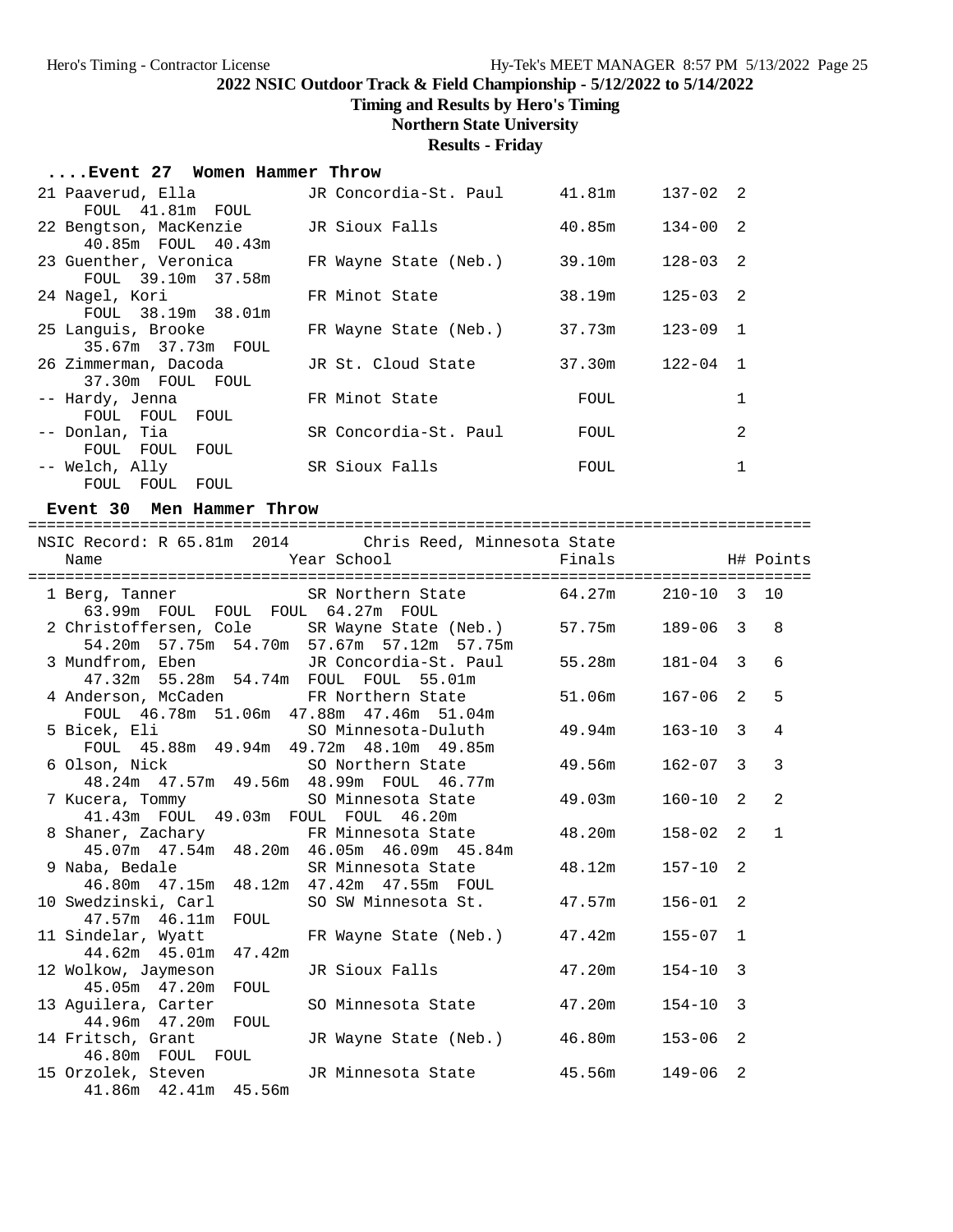**Timing and Results by Hero's Timing**

# **Northern State University**

**Results - Friday**

| Event 30 Men Hammer Throw                   |                                                                                                              |        |                                          |  |  |  |
|---------------------------------------------|--------------------------------------------------------------------------------------------------------------|--------|------------------------------------------|--|--|--|
| 16 Hagan, Patrick<br>45.42m FOUL FOUL       | SR Sioux Falls                                                                                               | 45.42m | $149 - 00$ 2                             |  |  |  |
| 17 Kreins, Samuel                           | JR Minot State                                                                                               | 45.19m | $148 - 03$<br>$\overline{\phantom{0}}^2$ |  |  |  |
| 45.19m FOUL 44.39m<br>18 Quinn, Hunter      | SR Concordia-St. Paul                                                                                        | 44.40m | $145 - 08$<br>$\overline{\phantom{a}}$   |  |  |  |
| 44.40m FOUL FOUL<br>19 Harris, Corbin       | SO Minot State                                                                                               | 43.74m | $143 - 06$<br>1                          |  |  |  |
| 41.76m  43.74m  42.25m<br>20 Clark, Hunter  | SO Minot State                                                                                               | 43.19m | 2<br>141-08                              |  |  |  |
| 43.19m FOUL FOUL<br>21 Rex, Marek           | SO Sioux Falls                                                                                               | 42.88m | $140 - 08$<br>$\overline{1}$             |  |  |  |
| 41.00m  41.47m  42.88m                      |                                                                                                              |        |                                          |  |  |  |
| 22 Lorenz, Bennett<br>41.51m FOUL 42.79m    | JR Wayne State (Neb.)                                                                                        | 42.79m | $140 - 05$ 1                             |  |  |  |
| 23 Hiatt, Tyler<br>41.04m FOUL 42.52m       | FR Sioux Falls                                                                                               | 42.52m | $139 - 06$<br>$\mathbf{1}$               |  |  |  |
| 24 Cook, Colton                             | SO Msu-Moorhead                                                                                              | 40.31m | $132 - 03$<br>$\overline{1}$             |  |  |  |
| 38.81m FOUL 40.31m<br>25 Larson, Keegan     | JR Concordia-St. Paul                                                                                        | 39.83m | $130 - 08$<br>$\overline{1}$             |  |  |  |
| 39.83m FOUL FOUL<br>26 Anvid, Deekon        | FR SW Minnesota St.                                                                                          | 36.89m | $121 - 00$ 1                             |  |  |  |
| FOUL 36.89m FOUL<br>-- Elge, Daniel         | FR Wayne State (Neb.)                                                                                        | FOUL   | 1                                        |  |  |  |
| FOUL FOUL FOUL                              |                                                                                                              |        |                                          |  |  |  |
| -- Stutzman, Brody<br>FOUL FOUL FOUL        | FR Wayne State (Neb.)                                                                                        | FOUL   | 1                                        |  |  |  |
| -- Hudson, Nick                             | JR Minnesota State                                                                                           | SCR    | 3                                        |  |  |  |
|                                             | Women - Team Rankings - 8 Events Scored                                                                      |        |                                          |  |  |  |
|                                             |                                                                                                              |        |                                          |  |  |  |
| 1) Minnesota State<br>3) Wayne State (Neb.) | 79<br>2) Augustana (S.D.)                                                                                    |        | 42<br>33.50                              |  |  |  |
| 5) Sioux Falls                              |                                                                                                              |        |                                          |  |  |  |
| 7) MSU-Moorhead                             | 8) Northern State                                                                                            |        | 18                                       |  |  |  |
| 9) St. Cloud State                          | 19<br>15<br>10) Winona State                                                                                 |        | 10                                       |  |  |  |
| 11) Minnesota-Duluth                        | $7\overline{ }$<br>12) Bemidji State                                                                         |        | 6                                        |  |  |  |
| 13) SW Minnesota St.                        | $\overline{4}$                                                                                               |        |                                          |  |  |  |
| Men - Team Rankings - 7 Events Scored       |                                                                                                              |        |                                          |  |  |  |
|                                             |                                                                                                              |        | 43                                       |  |  |  |
|                                             | 1) Wayne State (Neb.) 43.50 2) MSU-Moorhead<br>3) Augustana (S.D.) 41 4) Minnesota Sta<br>4) Minnesota State |        | 40                                       |  |  |  |
| 5) Northern State 36<br>7) Sioux Falls 17   | 6) U-Mary                                                                                                    |        | 19                                       |  |  |  |
|                                             | 8) Minnesota-Duluth                                                                                          |        | 15.50                                    |  |  |  |
| 9) Concordia-St. Paul                       | $\frac{1}{14}$<br>10) Upper Iowa                                                                             |        | 2                                        |  |  |  |
| 10) Minot State                             | 2                                                                                                            |        |                                          |  |  |  |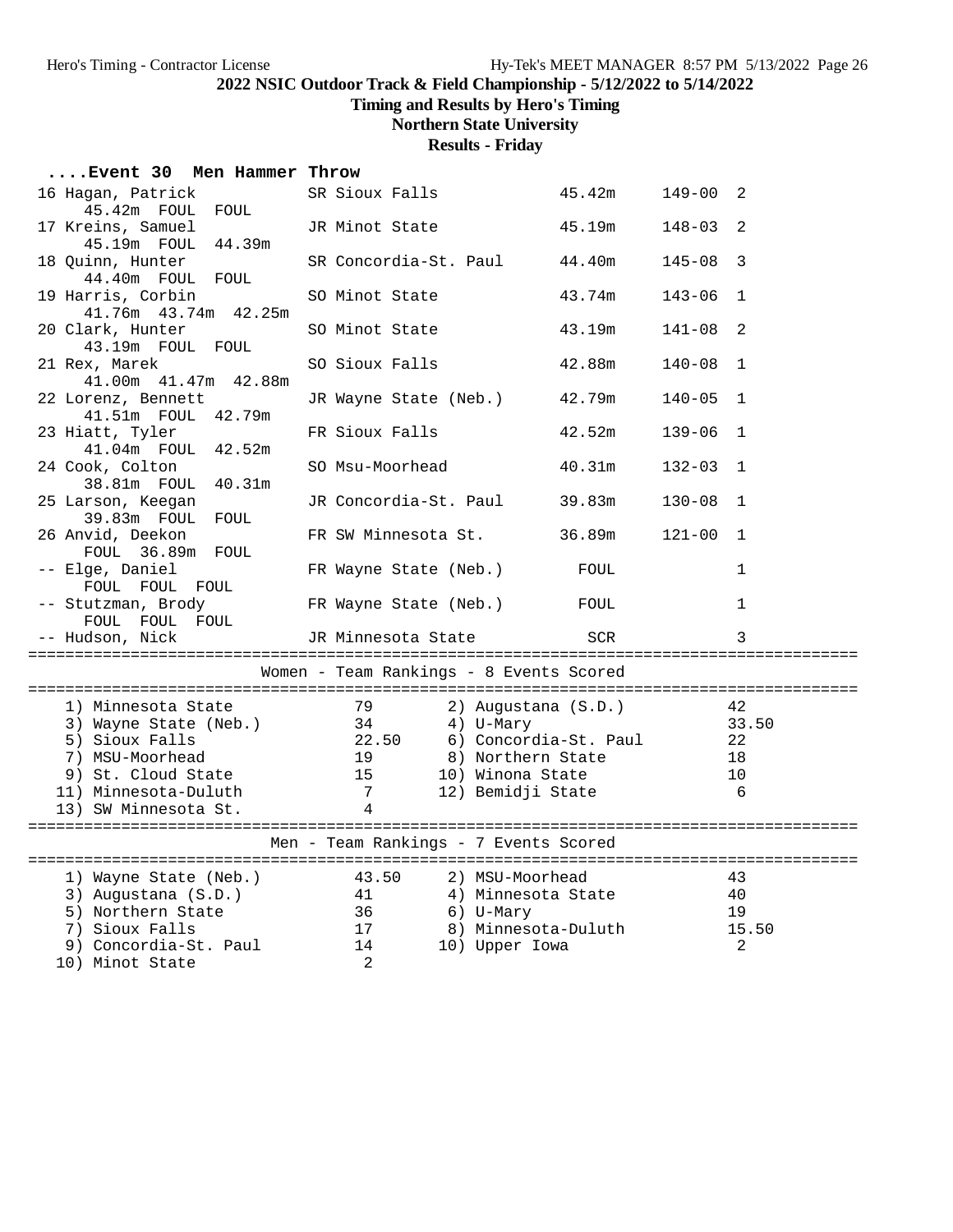**Timing and Results by Hero's Timing**

# **Northern State University**

## **Results**

#### **Women Heptathlon**

| NSIC Record: R 5323 2018                             | Halle Burney, Concordia- St. Paul          |      |                  |       |
|------------------------------------------------------|--------------------------------------------|------|------------------|-------|
| Name                                                 | Year School                                |      | Finals H# Points |       |
|                                                      |                                            |      |                  |       |
| Finals                                               |                                            |      |                  |       |
| 1 Arason, Hannah                                     | SR St. Cloud State                         | 5205 | 10               |       |
| 2 Robinson, Arika                                    | SO Concordia-St. Paul                      | 5068 | 8                |       |
| 3 Swanson, Emily                                     | SO Sioux Falls                             | 4816 | 6                |       |
| 4 Sunnarborg, Samantha                               | SO Minnesota State                         | 4634 | 5                |       |
| 5 Sallee, Kylee                                      | FR Augustana (S.D.)                        | 4534 | 4                |       |
| 6 Tucker, Aneesa                                     | SR Bemidji State                           | 4382 | 3                |       |
| 7 Curtice, Emily                                     | SO Bemidji State                           | 4355 | $\sqrt{2}$       |       |
| 8 Paschka, Kaye                                      | SO Augustana (S.D.)                        | 4267 | $\mathbf{1}$     |       |
| 9 Stone, Zoe                                         | JR Minnesota State                         | 4247 |                  |       |
| 10 Fultz, Natalie                                    | SO Bemidji State                           | 4121 |                  |       |
| 11 Inama, Laura                                      | FR U-Mary                                  | 4115 |                  |       |
| 12 Pedroso, Maria                                    | FR Augustana (S.D.)                        | 3952 |                  |       |
| 13 Mlejnek, Jasmine                                  | SO Minnesota State                         | 3909 |                  |       |
| 14 Sowada, Sophia                                    | JR Msu-Moorhead                            | 3813 |                  |       |
| 15 London, Bryn                                      | JR Minnesota-Duluth                        | 3723 |                  |       |
| 16 Serrao, Adla                                      | SO Msu-Moorhead                            | 3712 |                  |       |
| 17 Nielsen, Margaret                                 | JR Upper Iowa                              | 3653 |                  |       |
| 18 Schroeder, Tessa                                  | JR Msu-Moorhead                            | 3616 |                  |       |
| 19 Mickelson, Isadora                                | SO SW Minnesota St.                        | 3394 |                  |       |
| 20 Martin, Jade                                      | JR Upper Iowa                              | 3388 |                  |       |
|                                                      |                                            |      |                  |       |
| Men Decathlon                                        |                                            |      |                  |       |
|                                                      |                                            |      |                  |       |
| NSIC Record: R 7302 5/13/2021 Tyl Woelber, Augustana |                                            |      |                  |       |
| Name                                                 | Year School                                |      | Finals H# Points |       |
| 1 Lilly, Noah                                        | SR Wayne State (Neb.)                      | 6006 | 10               |       |
| 2 Brandt, Alex                                       |                                            | 5878 | 8                |       |
|                                                      | FR Wayne State (Neb.)<br>FR Northern State | 5742 | 6                |       |
| 3 Willis, Jackson<br>4 Erick, Calder                 | FR Concordia-St. Paul                      | 5641 | 5                |       |
|                                                      |                                            |      | 4                |       |
| 5 Stevenson, Malakhi                                 | FR U-Mary<br>SR Concordia-St. Paul         | 5534 |                  |       |
| 6 Johnson, Arik<br>7 Bittenbender, Austin            |                                            | 5519 | 3                |       |
|                                                      | SR Upper Iowa                              | 5438 | 2<br>1           |       |
| 8 Juengst, Sean                                      | FR Northern State                          | 5424 |                  |       |
| 9 Enders, Peyton                                     | SO Concordia-St. Paul                      | 5202 |                  |       |
| 10 Hauver, Josh                                      | SO Concordia-St. Paul                      | 5173 |                  |       |
| 11 Kucera, Kyle                                      | SO Minnesota-Duluth                        | 5166 |                  |       |
| 12 Larson, Colby                                     | FR Msu-Moorhead                            | 4981 |                  |       |
| 13 Dilly, Blain                                      | SO SW Minnesota St.                        | 4269 |                  |       |
|                                                      |                                            |      |                  |       |
|                                                      | Women - Team Rankings - 8 Events Scored    |      |                  |       |
|                                                      |                                            |      |                  |       |
| 1) Minnesota State                                   | 79<br>2) Augustana (S.D.)                  |      |                  | 42    |
| 3) Wayne State (Neb.)                                | 34<br>4) U-Mary                            |      |                  | 33.50 |
| 5) Sioux Falls                                       | 6) Concordia-St. Paul<br>22.50             |      |                  | 22    |
| 7) MSU-Moorhead                                      | 19<br>8) Northern State                    |      |                  | 18    |
| 9) St. Cloud State                                   | 15<br>10) Winona State                     |      |                  | 10    |
| 11) Minnesota-Duluth                                 | 12) Bemidji State<br>7                     |      |                  | 6     |
| 13) SW Minnesota St.                                 | 4                                          |      |                  |       |